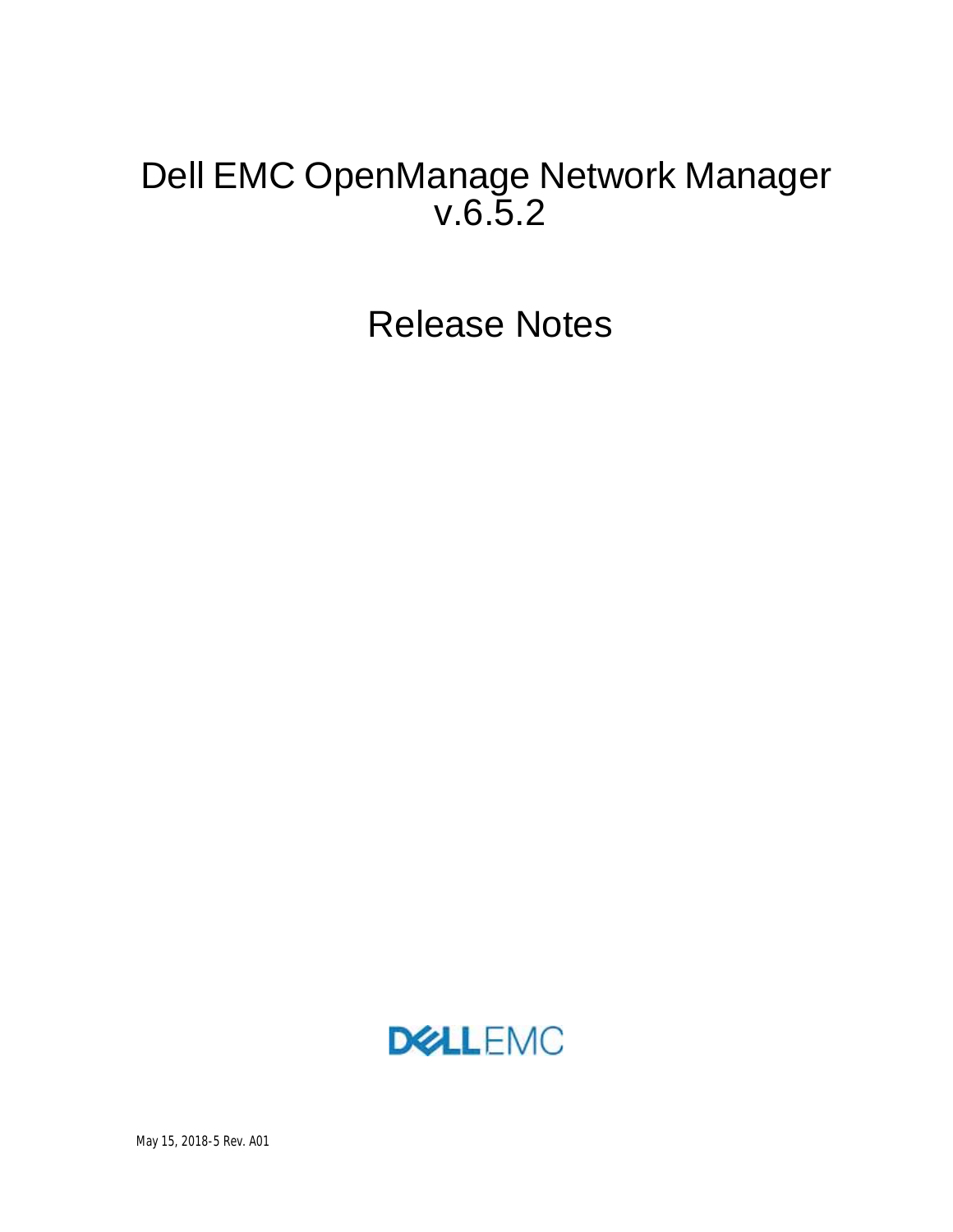# Release Type and Definition

Numbers in parentheses below refer to issue tracking numbers.

Version:

6.5.2

Release Notes Date:

May 15, 2018

Upgrade Path Matrix

| Rel<br>Version | 6.0SP1    | 6.0SP2       | 6.0SP3      | 6.1         | 6.1SP1      | 6.2         | 6.2SP1      | 6.2SP2      | 6.2SP3      | 6.5         | 6.5.2       |
|----------------|-----------|--------------|-------------|-------------|-------------|-------------|-------------|-------------|-------------|-------------|-------------|
| 6.0SP1         | <b>NA</b> | $\mathbf{x}$ | $\mathbf x$ | NS          | <b>NS</b>   | <b>NS</b>   | NS          | <b>NS</b>   | <b>NS</b>   | <b>NS</b>   |             |
| 6.0SP2         |           | <b>NA</b>    | $\mathbf X$ | $\mathbf X$ | <b>NS</b>   | $_{\rm NS}$ | $_{\rm NS}$ | $_{\rm NS}$ | $_{\rm NS}$ | $_{\rm NS}$ |             |
| 6.0SP3         |           |              | NA          | X           | $\mathbf X$ | <b>NS</b>   | <b>NS</b>   | $_{\rm NS}$ | <b>NS</b>   | <b>NS</b>   |             |
| 6.1            |           |              |             | NA          | $\mathbf X$ | $\mathbf X$ | <b>NS</b>   | <b>NS</b>   | NS          | $_{\rm NS}$ |             |
| 6.1SP1         |           |              |             |             | <b>NA</b>   | $\mathbf X$ | $\mathbf X$ | <b>NS</b>   | NS          | $_{\rm NS}$ |             |
| 6.2            |           |              |             |             |             | <b>NA</b>   | $\mathbf X$ | $\mathbf X$ | <b>NS</b>   | <b>NS</b>   |             |
| 6.2SP1         |           |              |             |             |             |             | <b>NA</b>   | $\mathbf X$ | $\mathbf X$ | <b>NS</b>   |             |
| 6.2SP2         |           |              |             |             |             |             |             | $\rm NA$    | $\mathbf X$ | $\mathbf X$ |             |
| 6.2SP3         |           |              |             |             |             |             |             |             | NA          | $\mathbf X$ | X           |
| 6.5            |           |              |             |             |             |             |             |             |             | NA          | $\mathbf X$ |
| 6.5.2          |           |              |             |             |             |             |             |             |             |             | NA          |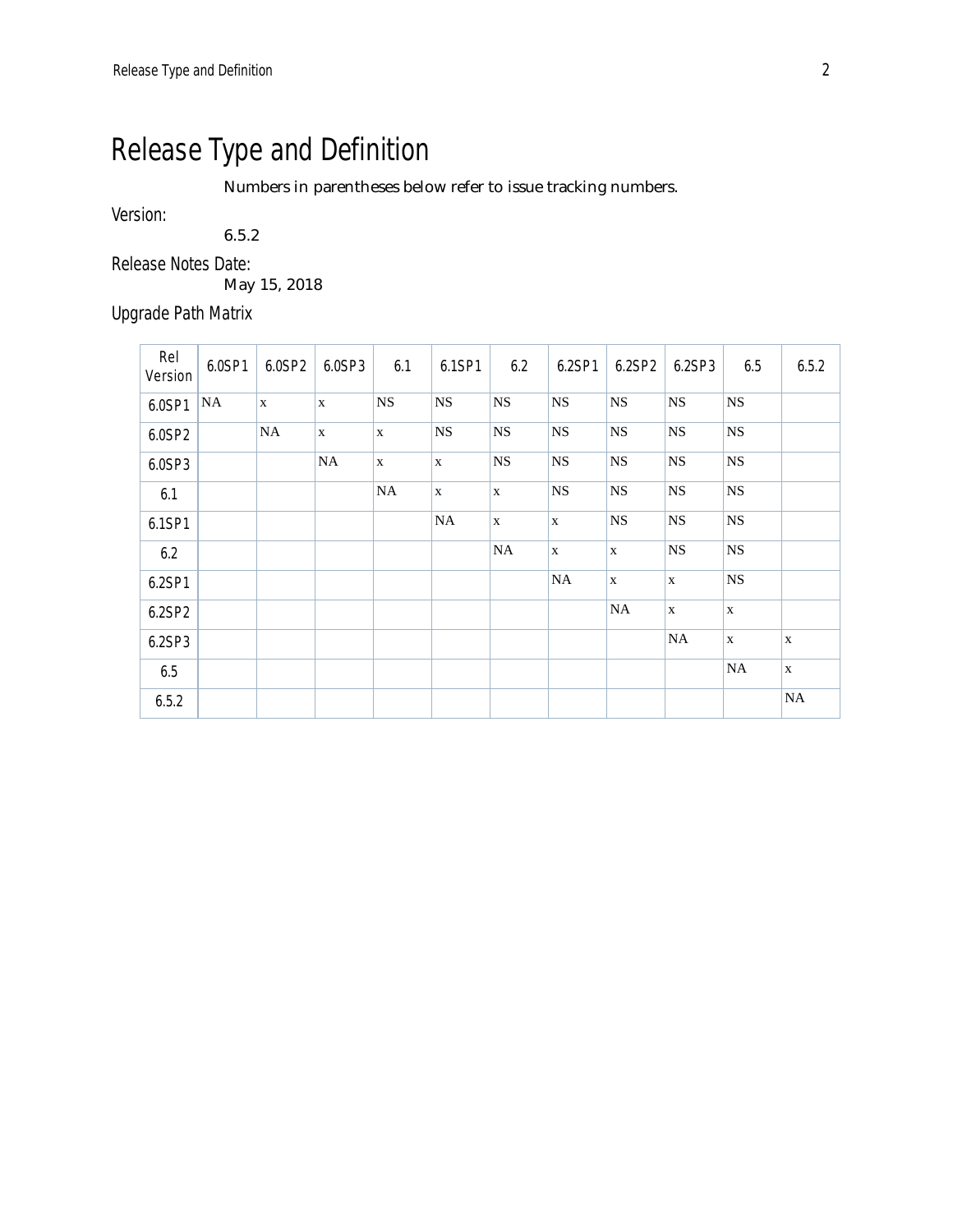# New Features/Devices Supported in 6.5.2

- Driver support added for PCT and N3048EP, models on OS 6.5.1. (30557)
- Driver support added for the S5048F model on OS 9.12.1. (30122)
- Driver support added for QFX 10008 to the Juniper driver. (hd-37430)
- Cisco Nexus OIDs were updated to include the following Nexus models: 2224TP, 2232PP, 2232TM, 2232TM-E, 2248PQ, 2248TP, 2248TP, 2248TP-E, 2248TP-E, 2332TQ, 2348TQ, 2348UPQ, 3048, 3132Q40GE, 3132Q40GEOE, 3132Q40GS, 3132Q40GX, 3132QV, 3132QVOE, 3132QXL40GX, 3132QXOE, 5548UP Switch, 5596UP Switch, 56128P Switch, 5672UP Switch, 5672UP Switch, 6001-64P Switch, 6001-64T Switch, 6004-96Q Switch, 9372PX Switch, 9372TX Switch, 9396PX Switch, 9396TX Switch, C3172PQ-10GE, C3172TQ-10GT, C93180YC-EX. (28940, 28108)
- Driver support was updated to include the following Enterasys models: C3K122- 24, C3K122-24P, C3G124-48, V2H124-24, G3G124-24(P), G3G170-24, S4, X4, C5K175-24, A2H124-24/48(P), A4H124-24/48(P), B2H124-48(P), B3G124-24/48, B5G124-24/48, B5K125-24/48, D2G124-12(P), A4H254-8F8T. (hd-37431, 27303)
- OS10 device driver to support ONIE devices running OS10 firmware was added: S3048-ON, S4112F-ON, S4112T-ON, S4128F-ON, S4128T-ON, S4148F-ON, S4148FE-ON, S4148T-ON. S4148U-ON. (29030)

This device's firmware currently supports **only** temperature KPIs and does not return power supply or fans information. (30668, 30665) NOTE:

While other models may be listed in the products device driver support page, the S3048-ON, S41XX-ON models are the only ones officially supported.

- Dell Support Assist Feature for OS10: The getting started portlet asks for information regarding the user Dell Account. The "State/Province/Region" field currently is set as not mandatory field, if this fields is not populated, the post discovery action to the configure Support Assist will fail at Device Discovery time. Discovery will be successful but support assist will not be configured on the target device(s). The work around is to populate the field and run the Support Assist action from the Actions portlet. (30847)
- S4112T model fails deployment when using telnet. (30793) Workaround: Use SSHv2 to deploy S4112T model.
- Due to OS10 firmware issues with the S4148T model, OMNM discovers only 4 ethernert ports. As a result, sflow and performance data collection does not work propertly in OMNM. (30735)
- S4148U: Null point exception during Device Discovery, Resync. The S4148U has partial support for the entity mib and may show errors at discovery time. After discovery the device may be missing port information. As a result the default Interface monitor cannot monitor these ports. Any port level configuration through Actions like the automated port level Traffic Flow configuration will not function due to lack of a target port. The will be resolve in the next release. (30884)
- N-series device now supports OS version 6.5.0 and 6.5.1. (30126, 30127)

N1108P-ON, N1108T-ON, N1124P-ON, N1124T-ON, N1148P-ON, N1148T-ON, N1524, N1524P, N1548, N1548P, N2024, N2024P, N2048, N2048P, N2128PX-ON,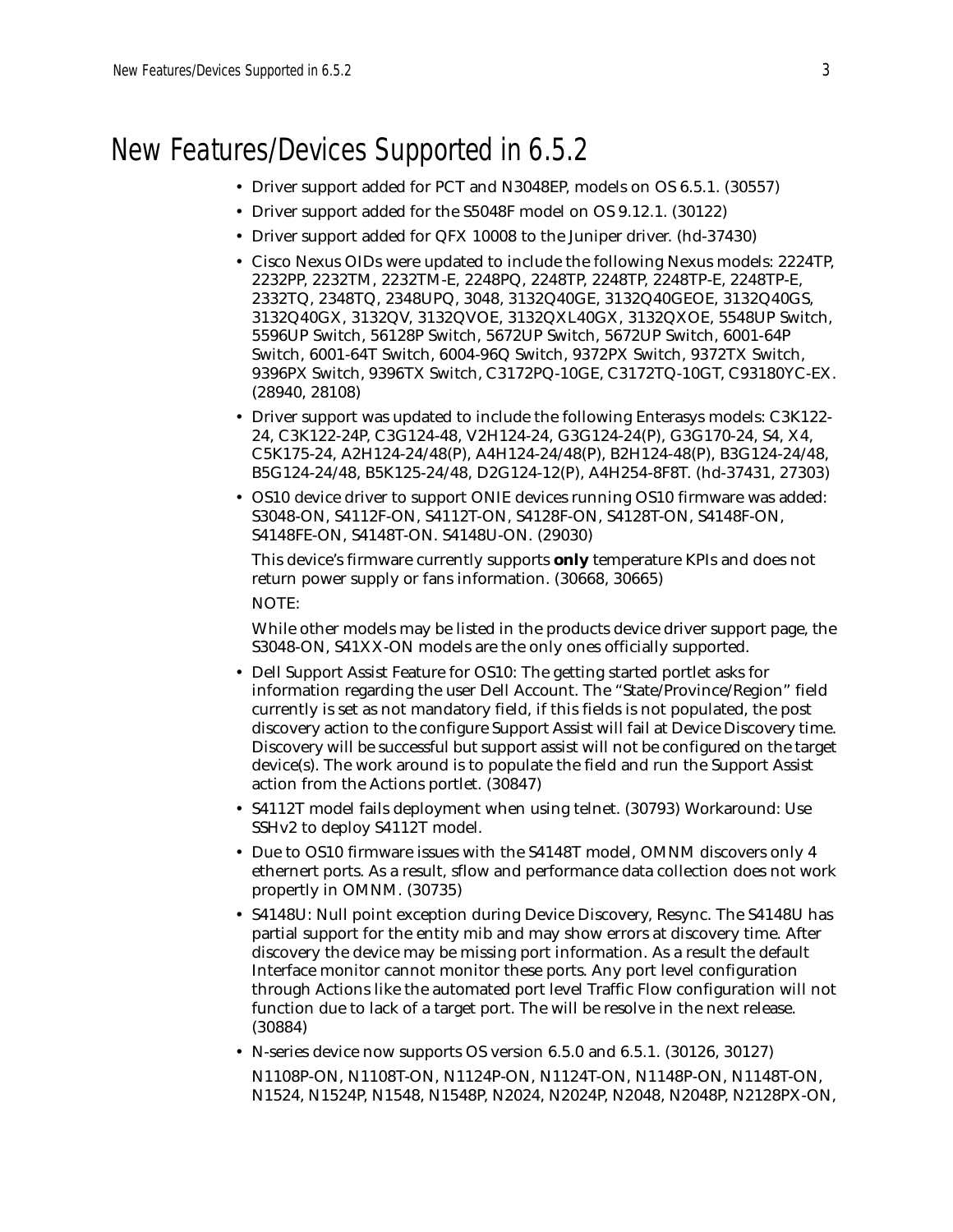N3024, N3024F, N3024P, N3048, N3048-EP, N3048P, N3132PX, N4032, N4032F, N4064, N4064F

- Dell Force 10 devices now support OS 9.13. (30125)
- Seeded compliance policies were added for Powerconnect (PCT) and FTOS devices. (29352)
	- Dell Networking (PCT/FTOS) recommended NTP
	- Dell Networking (PCT/FTOS) recommended Radius
	- Dell Networking (PCT/FTOS) recommended DNS
	- Dell Networking (PCT/FTOS) recommended Hostname
	- Dell Networking (PCT/FTOS) recommended SNMP Communities
	- Dell Networking (PCT/FTOS) recommended SSH
	- Dell Networking (PCT/FTOS) recommended Support Assist
- The following seeded Dell FTOS/DNOS event processing rules were added: (29894)
	- Dell FTOS Syslog Security Messages
	- Dell FTOS User Login
	- Dell FTOS User Logout
	- Dell FTOS Login Failure
	- Dell FTOS Config Change
	- Dell DNOS User Login
	- Dell DNOS User Logout
	- Dell DNOS Login Failure
	- Dell DNOS Config Change
- S5048F Service Tag is NA and updated only after Resync (30838)
- Linux servers discovered via WBEM or Windows servers via WMI may now have an associated ssh CLI management interface that supports Actions. (26869)
- The flash based topology screen now displays a message when flash is not properly configured. The message provides high-level steps on how to resolve for each of the supported browsers. (30543)
- Prior to 6.5.2, the trial license was imported and the 30-day expiration banner was observed. Starting with 6.5.2, the trial license no longer impacts upgrade. (30539)
- You can now perform DNS Resolution Monitoring against WBEM enabled devices. (30062)
- You can now monitor the target URL HTTP status. (30057)
	- On Linux devices (CentOs), the Perl Libraries HTTP::Tiny and IO::Socket::SSL will need to be installed to utilize the Get URL Status and Get URL Status of Device Actions as well as the URL Status of Device Monitor. It is suggested that the cpan command should be used to install the new libraries. (30057)
- You can now monitor the TCP port status. (30056)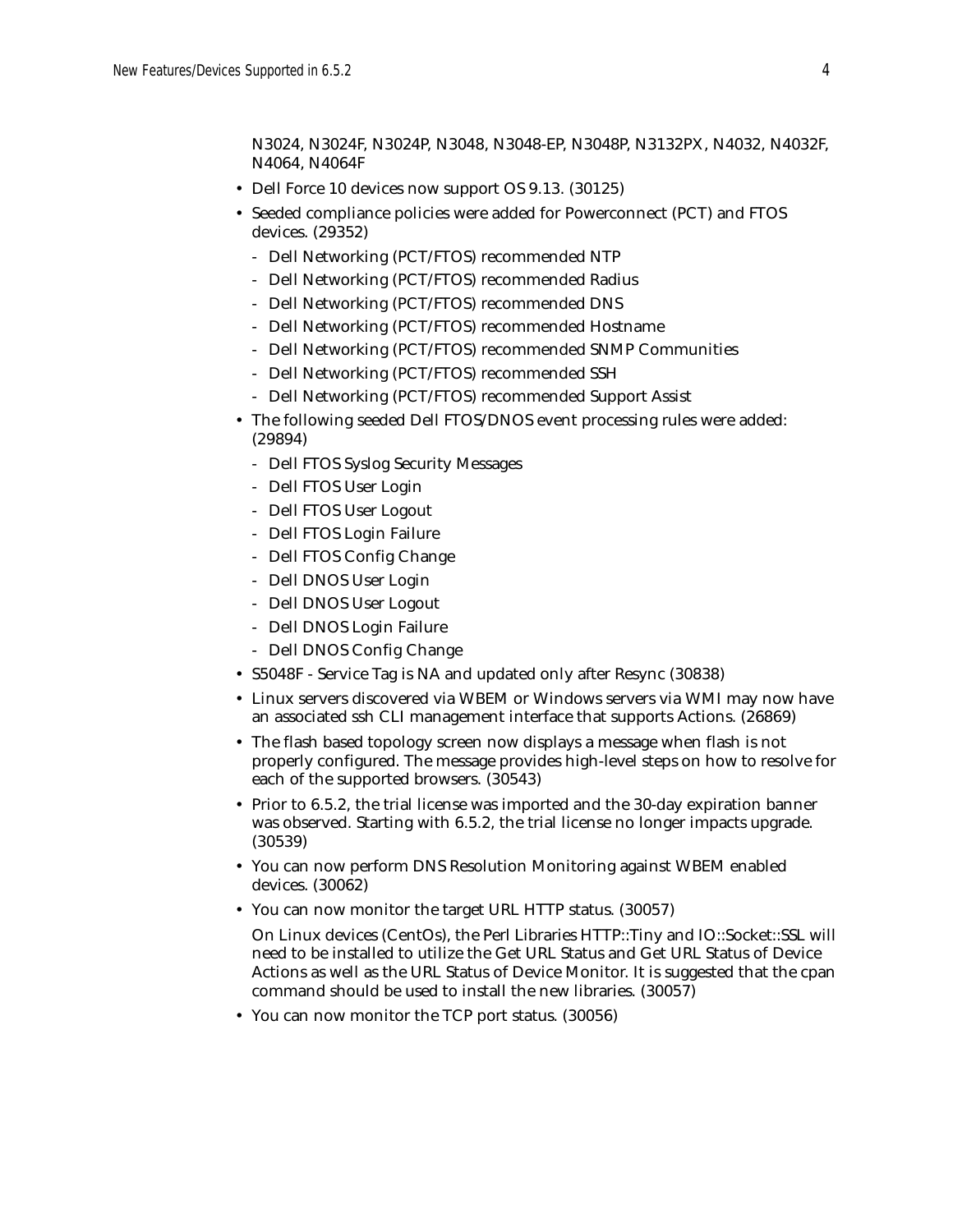• The MySQL database was upgraded to 5.7.19 to resolve the following vulnerabilities. (29919)

**MySQL CPU January 2017:** CVE-2017-3312, CVE-2017-3258, CVE-2017-3244, CVE-2017-3238, CVE-2017-3313, CVE-2017-3317, CVE-2017-3318, CVE-2017- 3291, CVE-2017-3265, CVE-2016-8318, CVE-2017-3273, CVE-2017-3257, CVE-2016-8327, CVE-2017-3243, CVE-2017-3256, CVE-2017-3251, CVE-2017-3319, CVE-2017-3320

**MySQL CPU April 2017:** CVE-2017-3308, CVE-2017-3309, CVE-2017-3329, CVE-2017-3453, CVE-2017-3456, CVE-2017-3461, CVE-2017-3462, CVE-2017-3463, CVE-2017-3464, CVE-2017-3600, CVE-2017-3302, CVE-2017-3305, CVE-2017- 3450, CVE-2017-3599, CVE-2017-3452, CVE-2017-3331, CVE-2017-3454, CVE-2017-3455, CVE-2017-3457, CVE-2017-3458, CVE-2017-3459, CVE-2017-3460, CVE-2017-3465, CVE-2017-3467, CVE-2017-3468

**MySQL CPU July 2017:** CVE-2017-3646, CVE-2017-3732, CVE-2017-3635, CVE-2017-3641, CVE-2017-3648, CVE-2017-3651, CVE-2017-3652, CVE-2017-3653, CVE-2017-3636, CVE-2017-3633, CVE-2017-3634, CVE-2017-3647, CVE-2017- 3649, CVE-2017-3529, CVE-2017-3637, CVE-2017-3638, CVE-2017-3639, CVE-2017-3640, CVE-2017-3642, CVE-2017-3643, CVE-2017-3644, CVE-2017-3645, CVE-2017-3650

- The browser tab now shows the Dell EMC icon. (29654)
- The User interface can now support setting separated time zones for data formatting for each user. (hd-37435)
- There is now a Common Setup Task that checks whether the user's browser has a PDF reader, which is necessary for reading reports. (29327)
- The file selection and upload widget no longer requires Flash. The widget now uses HTML5. (30547)
- The sort priority of columns within reports is now more consistent among the columns with default sort priority. It sorts the leftmost column first and then the sort priority moves left to right. (30632)
- The Network Status field can no longer be manually edited for any device. (hd-37530)
- You can now override the maximum rows that can be queried in a portlet. (hd-37437)
- You can now multi-select configurations within the Configuration Files portlet and export the selection. The selected files are add to a zip file that can then be downloaded. (hd-31998)
- The Groups portlet can now auto-populate the resource manager as a context broadcaster. (hd-37438)
- The "Firmware Image" Common Setup Task was renamed to "Upload Firmware Image." (30560)
- The growl messages displayed in the upper right corner for a few seconds are now saved to the My Alerts list for viewing later. (30620)
- The "OS Image" label was replaced "Firmware Image" in the Quick Navigation portlet. (29891)
- The "Backup Config" option was replaced with "Managed Resource Configuration Backup" from the Quick Navigation portlet. (29890)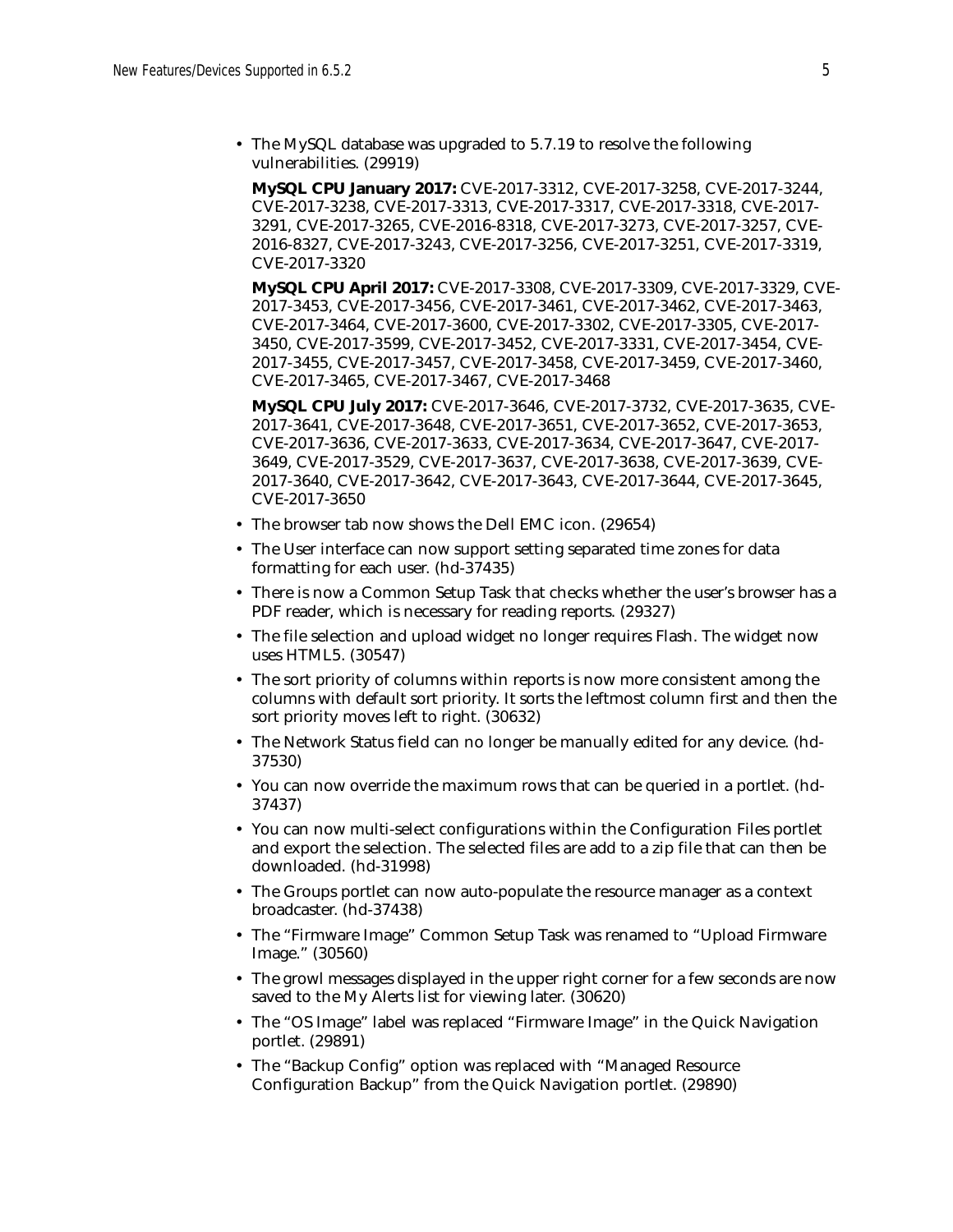• The Getting Started and Common Setup Task portlets were updated to reflect a Requirement Tag. (30559)

These tags include Optional, Recommended, and Required. Tool tips describe each tag.

- Device discovery can now read a file containing a list of IP addresses, IP ranges, and/or subnets. (hd-37442)
- When the Resource Manager and Connected Devices portlets are on the same page, you can configure the Connected Devices portlet to get its context from the Resource Manager portlet. This means a row selected on the Resource Manger dynamically drives and populates elated content in Connected Devices. (29885)
- Access to the Domain Access Control menu Item for Managed Resources, Ports, and Interfaces is now managed by the Domain Assignment Write permission. Those upgrading from before OMNM 6.5 SP1 will need to grant the Domain Assignment permission to appropriate roles to re-enable access to Domain Access Control. (29935)
- Blank page is opened when Right Click on discovered device and select New from HOME page. (30839)
- Right Click on Discovered Device does not pop up all contents/options it has. (29961)
- Plugin Blocked even through flash enabled on Browser (30842)
- The following new permissions are added: Update Traffic Configuration, Show Traffic Configuration and Domain Assignment permission.

If you upgrade your installation and new permissions are available, edit the Administrator Role, and notice an enabled Add button indicates new permissions are available. By default, upgrades turn off any new permissions, so if you want them enabled, particularly for Administrators, click Add and enable them for the Roles for which you want them enabled. (30428)

### **Resolved Defects and Known Issues**

- OMNM **does not** currently support deployment of Cisco Nexus devices. (30812)
- S4112T model fails deployment when using telnet. (30793)

**Workaround:** Use SSHv2 to deploy S4112T model.

• When deploying to a stacked N-Series, the device reports the following:

Stack port errors detected on the following interfaces"

This message causes the OMNM deploy process to state that the deploy failed. (30279)

**Workaround:** Check the firmware version on the device to see if the upgrade succeeded.

- Due to OS10 firmware issues with the S4148T model, OMNM discovers only 4 ethernet ports. As a result, sflow and performance data collection does not work properly in OMNM. (30735)
- Discovery profiles that were created in OMNM 6.2.x are missing "Enable SNMP Traps", "Opt-In to Dell EMC SupportAssist", "Call Dell EMC server to retrieve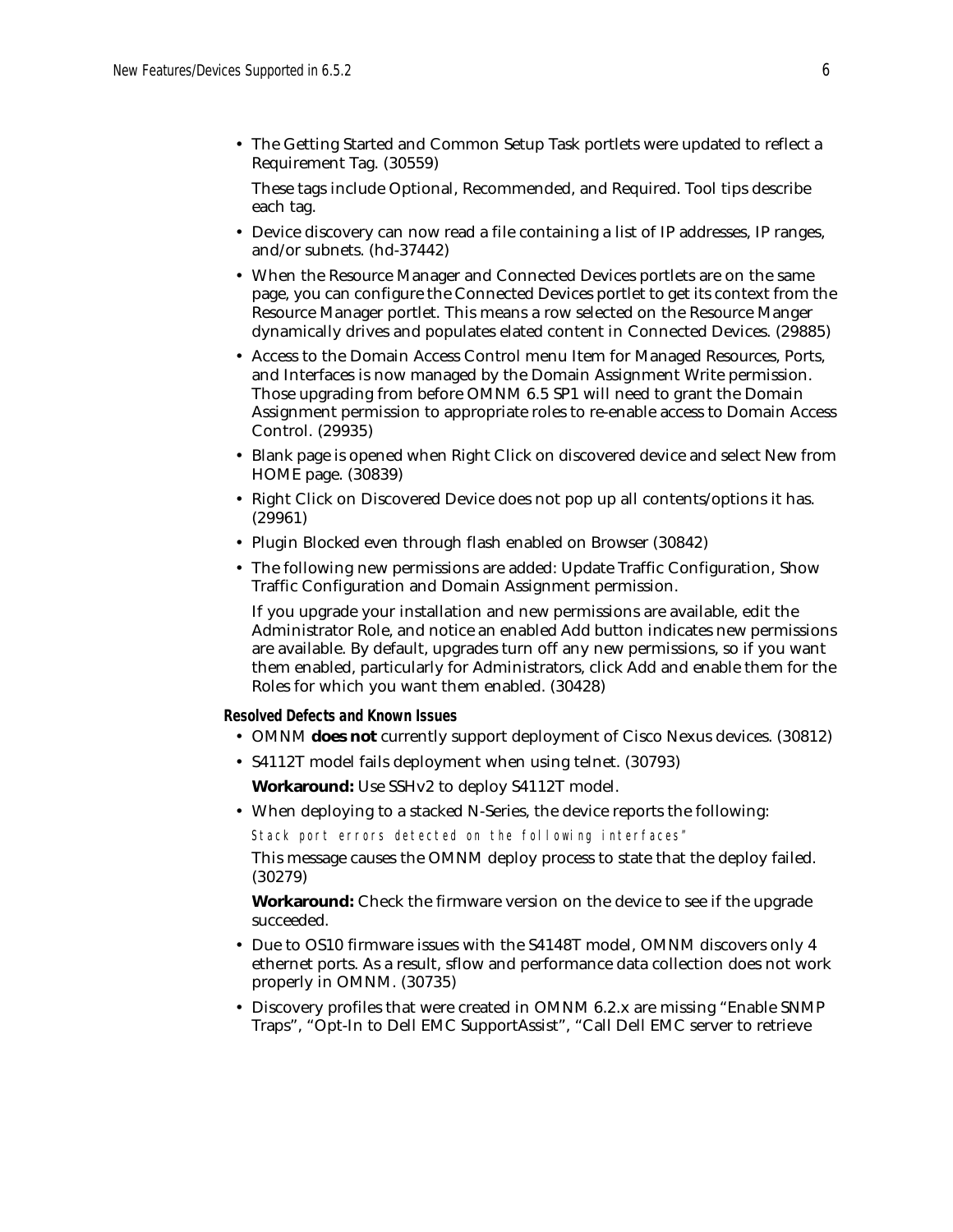device warranty information", and "Refresh Hierarchical View Membership" actions. (30385)

**Workaround:** Create a new discovery profile or edit existing profiles and add above listed missing actions.

- In rare cases that the application server may fail to start up after a fresh installation. The software will attempt start the application server up to three times. If this issue is encountered on a fresh installation with a unexpired license, allow 30 minutes to elapse and then reboot the server or VM to resolve the start up issue. (30363)
- On rare occasions, the application server fails to initialize due to one or more DEPOLOYMENTS IN ERROR. (29964)

**Workaround:** Restart both the application server and the Web server.

• When uploading a license file, the related view may not update, which prevents you from completing the upload. (30749)

**Workaround:** Click on another tab within the view and then return to the tab containing the Choose File/Select License button. This updates the view and allows you to continue.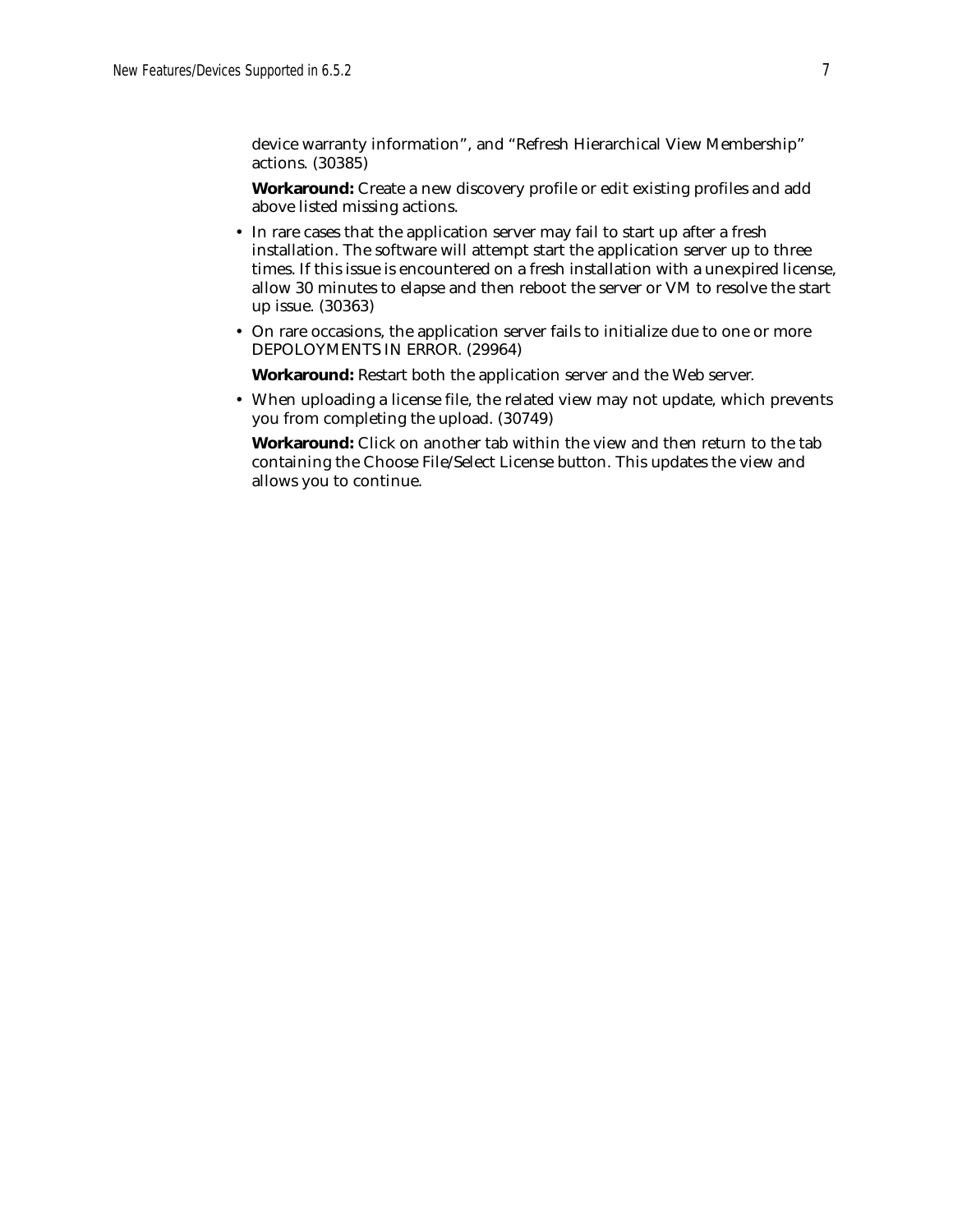• EOL report generates the following error when executed: (30742)

java.lang.IndexOutOfBoundsException: Index: 5, Size: 4

### **Workaround:** The steps you take depend on whether you removed the EOL Report Template [Before an Upgrade](#page-7-0) or [After an Upgrade.](#page-7-1)

### <span id="page-7-0"></span>**Before an Upgrade**

- 1. Delete EOL report template from Report Template portlet.
- 2. Delete all EOL reports from Reports portlet.
	- a. Maximize the Reports portlet.
	- b. Select the EOL report.
	- c. Expand "EOL Report All Devices" in the reference tree.
	- d. Expand "EOL Report Template."
	- e. Expand "Report Group."
	- f. Right-click on a report and then select Delete.

### <span id="page-7-1"></span>**After an Upgrade**

If you upgraded OMNM and did not delete the EOL report template with associated reports before upgrade, follow these steps:

- 1. Delete all EOL reports from the Reports portlet.
	- a. Maximize the Reports portlet.
	- b. Select the EOL report.
	- c. Expand "EOL Report All Devices" in the reference tree.
	- d. Expand "EOL Report Template."
	- e. Expand "Report Group."
	- f. Right-click on a report and then select Delete.
- 2. Edit the EOL report template to include the System Object Id.
	- a. Right-click on the EOL Report Template, and then select Edit.
	- b. Select the Source tab.
	- c. Move System Object Id from the Available Column to the Selected Column.
	- d. Click Save.
- 3. Run the report again.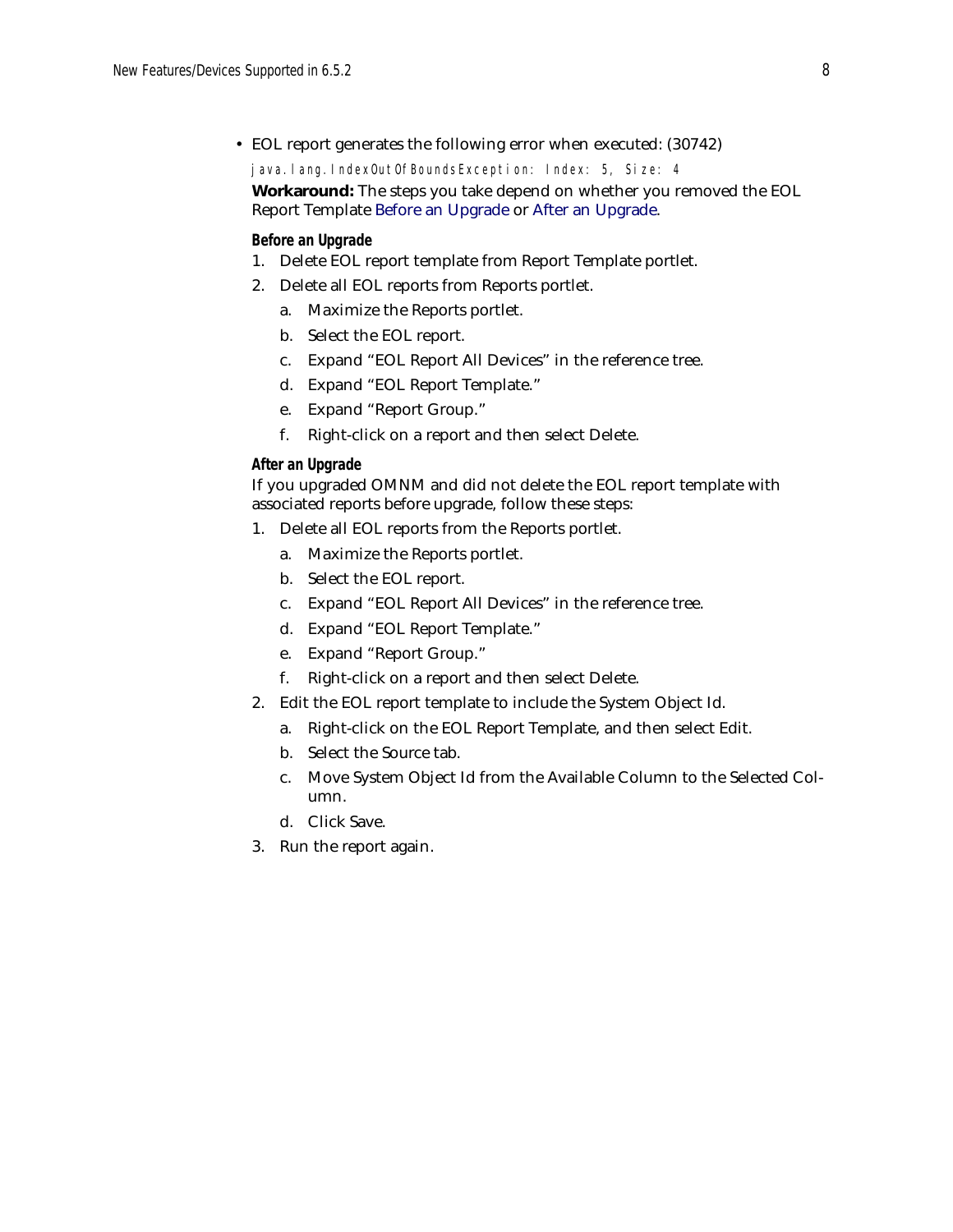# New Features/Devices Supported in 6.5

- Driver support added for Dell EMC Networking models N11XX, N2128PX, N3132PX. (28613)
- Added 6.4 firmware support for Dell Networking N1xxx, N2xxx, N3xxx, N4xxx models. (30171)
- Driver support added for Cisco 2960X-24TS-L. (32118)
- Dell EMC Networking PCT and FTOS drivers support PVID. (29211)
- Driver support added for HP J9470A, J9471A, J9477A, J9623A, J9624A, J9625A, J9626A, J9627A, J9727A, J9729A, J9772A, J9773A, J9774A, J9775A, J9776A, J9778A, J9781A, J9782A. (29374)
- Many reported installation issues have been resolved including:
	- Compatibility mode is no longer required for Win2012/win2016
	- No pre-requisite linux libraries
	- NO UAC requirement
	- Locked file issues have been resolved
	- Detects invalid install dir and provides resolution
	- Improved silent install for Linux and Windows
	- OS Permission issues when installing on to other or non C drives was resolved. (28748)
- The installation was simplified with a new Express installer option. The user simply selects the number of devices to manage and the OMNM installer auto sizes the environment. This eliminates additional installation prompts.
- The installation was improved to include:
	- Automatic check for conflicting MySQL service and abort if found.
	- Automatic modification for the required firewall ports for both Linux and Windows
	- Disk space required is auto- checked
	- New server status console shows status of the Application, Web, and DB servers
- OMNM now checks for third party "MySQL" service during fresh install or upgrade. If the MySQL service is already running, OMNM stops the service and OMNM creates/starts its own MySQL service. (28817)
- The installer is now a single self extracting executable file for either linux or windows. There is no longer a zip file to extract.
- UPGRADE The following notice was added to the installation when upgrading from 6.2.x to 6.5
	- The upgrade procedure you are about to execute changes and migrates data from the previous version of OpenManage Network Manager.
	- WARNING: This migration could take from 20 minutes up to several hours to complete, and is based upon the size of your database.
	- If necessary, you may click Cancel now to safely abort the installation and reexecute the installation/upgrade at a later time.

If you choose to continue with the upgrade, DO NOT Abort the database configuration process or there is risk of db corruption.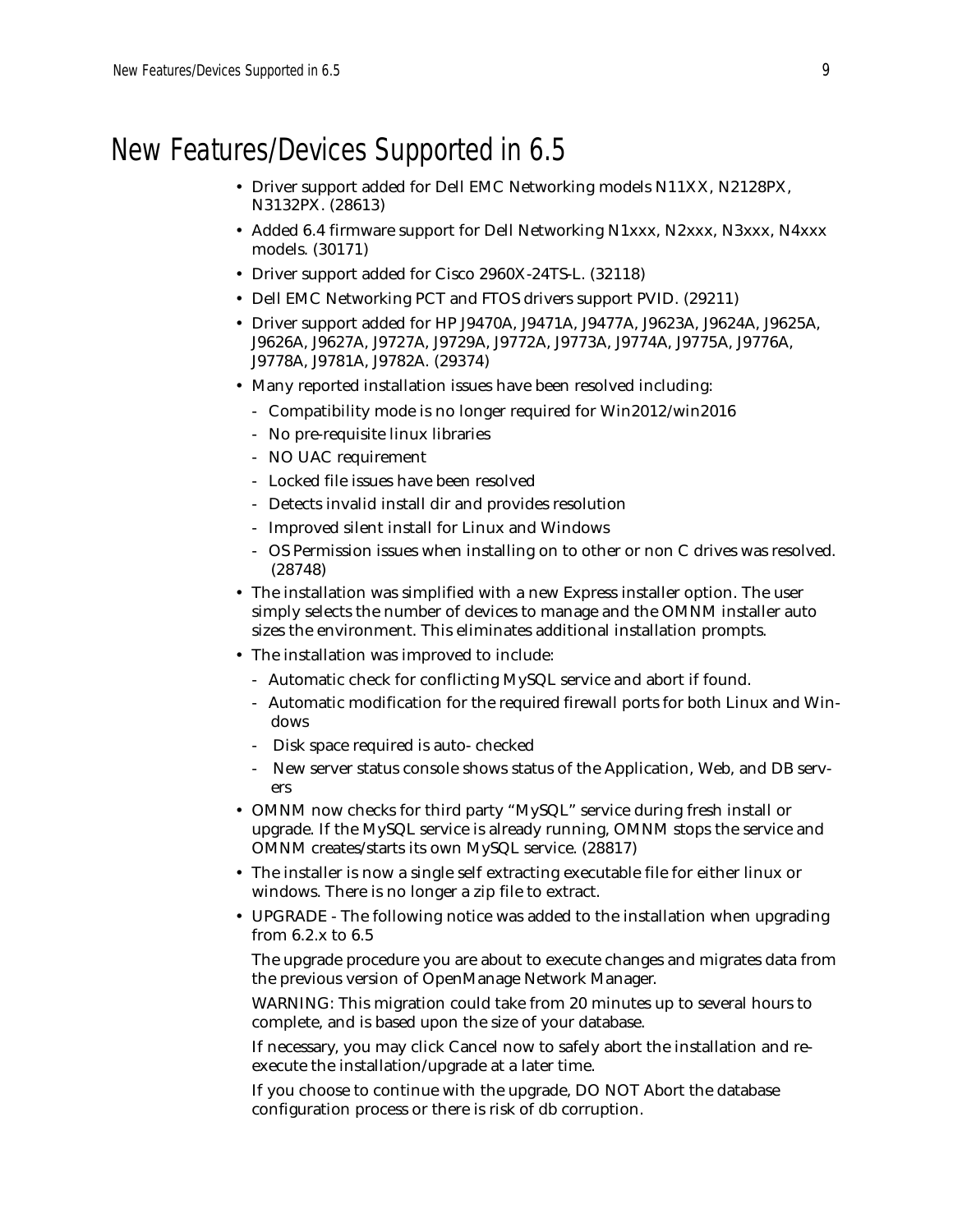- Context portlets This feature is used throughout OMNM and is now user customize-able. Some portlet can broadcast the row selected and some portlet can listen to the broadcast and update accordingly. This can be seen on the resources page between the Resource Manager and the Port or Interface portlet. The Port or Interface portlet only populates if a row on the Resource manager is selected. Click the wrench icon on a portlet to see the broadcasting or listening state.
- Java- less Direct access Terminal. Browser configuration is problematic for java apps. In 6.5 there is a new Implementation that does not require java. The prior Terminal called Java is still available. The new terminal window is a pop up and any number of independent terminal session can be up at the same time.
- A new post discovery Action was added to the default discovery profiles. This action automatically attempts configure the discovered device to enable snmp v2 traps as well as set OMNM as the trap host. This is supported for limited devices which includes: Dell FTOS, Dell DNOS, Dell W-Series/Aruba Controller, Dell W-Series/Aruba IAP, Cisco IOS, Cisco XR, Junos, Edge Core and Ruckus devices. (29404)
- GUI changes The GUI was modified to the new Dell EMC logo and color along with a change to a horizontal menu. The menu items and portlet in each have been modified. Some naming was modified.
	- Visualizer is now topology
	- Containers is now Hierarchical
	- File Management is now Configuration Management
	- Proscan is now Compliance
	- Event Processing Rules are now referred to as Automation and Event Processing Rules
- GUI Improvement Adjustable Column widths and re-ordering of columns are now supported within portlets. Click the wrench icon and go to Columns tab to modify.
- Ease of use A new on-boarding portlet was added to the home page called "Getting Started." This portlet is intended to get users up running quickly by walking through the typical on-boarding tasks.
- SupportAssist Direct communication with Dell EMC support for FTOS AND PCT (DNOS) devices that provides automated, proactive, and predictive technology to reduce troubleshooting steps and speed-up resolution time. When activated, OMNM applies configuration to target device(s) to start sending information to Dell.
- TFA configuration of a device was simplified in OMNM So you don't need to manually log into a device to configure it for TFA. You can auto configure flows at the top and port or interface level Supported Drivers: Force10 (excluding the MIOA devices), PowerConnect, Juniper, Cisco. (30023)
- All summary portlets now allows multiselection. (29056)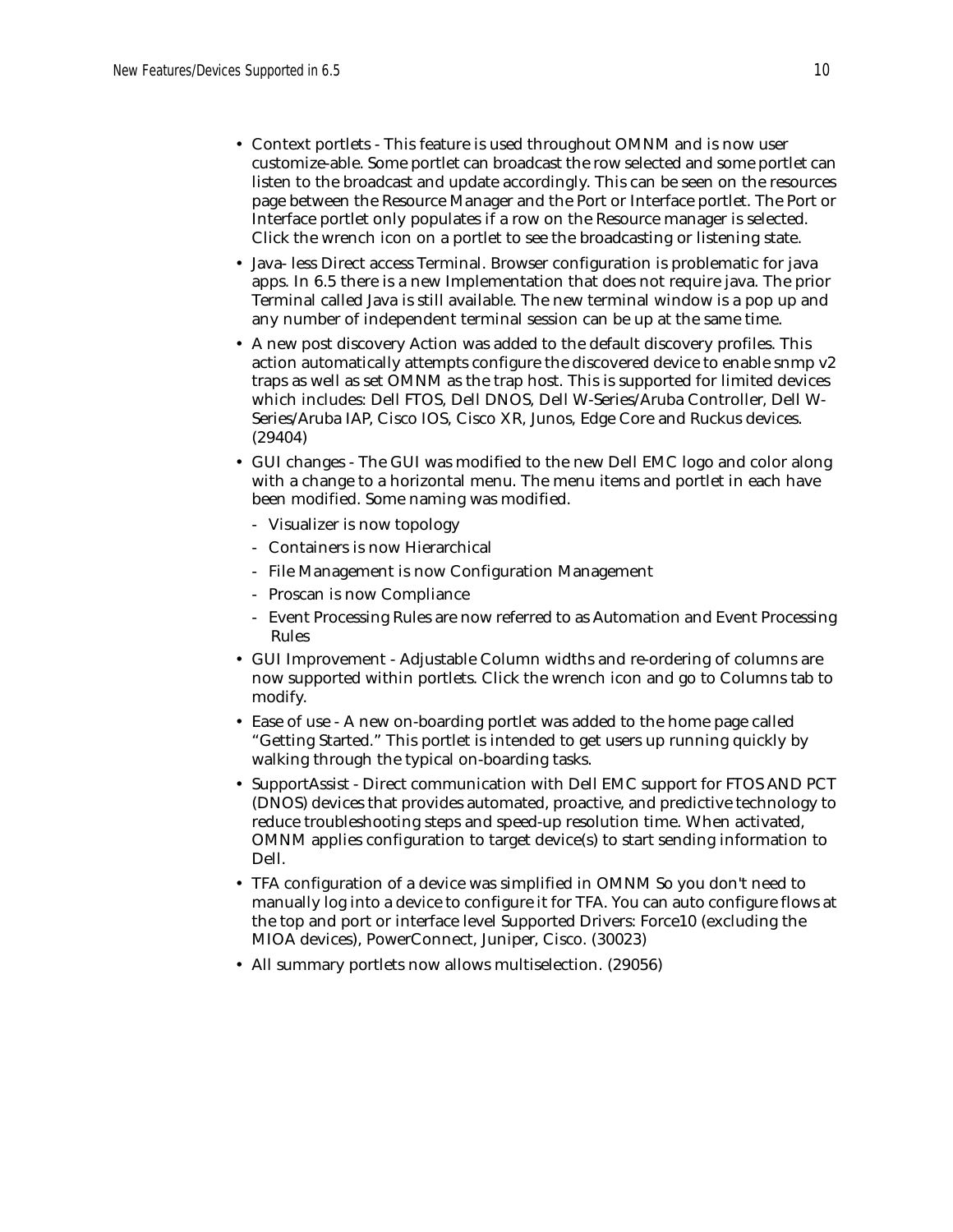- In OMNM 6.5 license registration was enhanced to support two license registration actions. If you intend to extend an existing license, choose Extend License Expiration. This results in the new license being activated when the existing license expires. Otherwise if you want to increase the number of resources that you can have under management, choose Increase License Count. This results in the new license being activated immediately. As a result the count from the existing license is combined with the new license to increase the number of resources that you can have under management. (28904)
- License expiration behavior was improved to eliminated the need for a command line installation when the license has already expired. You can now use the GUI interface to install the license (Settings > Application Configuration Settings portlet > License Management) (28905)
- Automatically set community string for new devices so they can be discovered. For environments/devices where snmp is not configured, OMNM automatically sets an SNMP v2 community on the target devices so they can be discovered in OMNM (limited driver support).
- A Post discovery action in discovery profiles can auto configure devices to send traps to OMNM. Supported drivers, Force10, PowerConnect, Juniper, Cisco, Aruba.
- Database free space low Event Database Capacity EPR was added to trigger a critical alarm notification when the Oracle or MySQL DB has capacity <=25%.
- Integration OMMN 6.5 now supports a rich set of REST APIs for integration.
- Actions A new action type called "Restful Web service" was added. Users can write a custom JSON script to interact with any device or system that supports REST.
- TFA Similar to Resource Manager, right click from Topology brings up traffic flow for a specific device.
- New Virtualization To allow the users of OMNM to provide comparable support for virtual network components as OMNM has traditionally provided for physical network devices the OMNM 6.5 release contains new support for managing Openstack virtualizaiton. 11 new portlet under Add-Applications-> Virtualization Management.
- The Virtual Appliance was improved to automatically configure the OMNM file server. When the virtual appliance setup menu option is executed to configure the VM with its new IP address, the new file sever is also created in the OMNM db. After bringing up OMNM for the first time, you will see two file server entries. One is for a TFP/TFP server and the other is for an SCP server.
- In OMNM 6.5 to aid navigation, Additional Filters have been added to Reports, Report Templates, Action and Compliance summary portlets. To select a filter click the wrench icon to create a new Filter or set a new default filter for the portlet. These filters are also available in filer option of the expanded portlet (+ sign upper right portlet) (28994)
- In OMNM 6.5 the default Job Viewer settings were changed to include the option 'Show Informational Messages by Default'. Job Viewer options can be reconfigured within the Control Panel under Redcell > Application Settings > User Interface tab. (29520)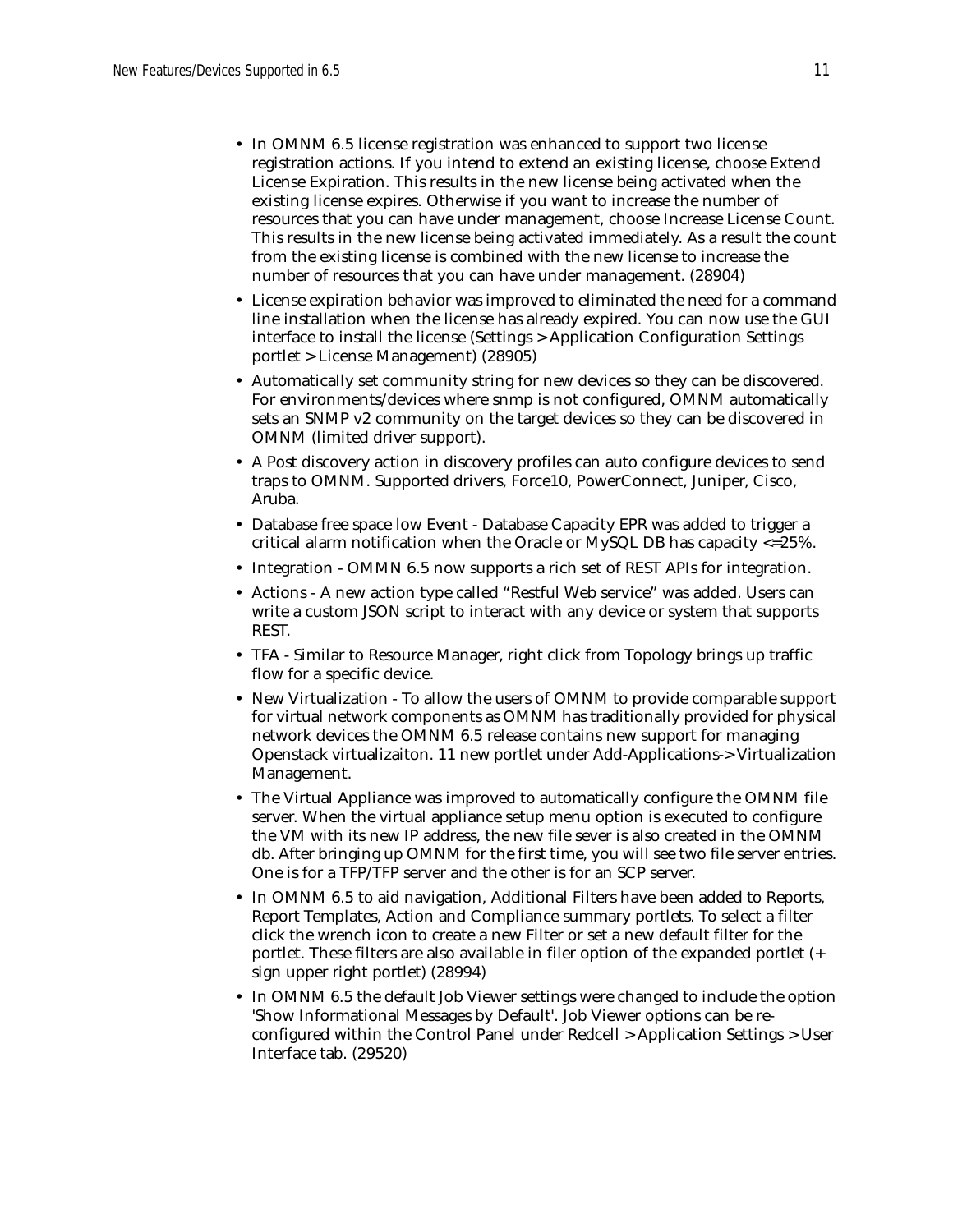- A new Scheduled Maintenance (Next 30 Days), Historical Maintenance Log, & All Future and Historical Maintenance Logs reports and Maintenance Logs Template have been pre-seeded. These reports capture maintenance log entries that have been entered on a managed devices. The maintenance log information can be also seen in detail page of a managed devices under maintenance info tab. (28811)
- Event Processing Rule (EPR) types have been re-categorized. The prior category "Pre-Processing" was split into three new categories "Protocol Translation", "Stream Based Correlation" and "Event Definition Override". Each EPR type that was previously within the "Pre-Processing" category was assigned to one of these three new categories on the basis of the when these rules come into play within the event life cycle. The prior category "Post-Processing" was renamed "Automation". (28493)
- Variable Binding Definitions can now be viewed and edited through a new portlet, which was added to the "Definitions and Rules" page. (28493)
- The Event Definition edit screen was enhanced to allow users to configure service propagation, entity lookup type, mining of variable bindings, and automated parent/child correlation for root-cause analysis. These features could previously only be configured through XML and required the server to be restarted to take effect, but these features are all now fully configurable through the GUI. (28493)
- Automation Event Processing Rules can now have explicit member entities, which is a convenient way of configuring the EPR to only be triggered by events that are associated with these member entities. Explicit membership also allows for the default filter criteria and/or action parameters to be overridden by parameters that are associated with the explicit members. (28493)
- The general discovery profile options were modified to include the "Attempt to enable SNMP" option and "Equipment Type" list for SNMP device configuration. (28812, 29809)
- Syslog escalation was enhanced to allow for alarm suppression and also for the severity of the resulting event to be determined by the severity from the original syslog message. (26090)
- Any event can now be forwarded to a northbound interface as a syslog message or as an HTTP REST call. Northbound forwarding of SNMP traps is still supported so now users can choose from any of these three message types when creating an Event Processing Rule to forward events northbound. (27926)
- Traffic Flow Application names can now be edited. This is useful if custom L7 applications are used. In prior versions, only the L4 protocol name and port number should show for custom application names, but these can now be edited through the GUI. (28596)
- In the expanded traffic flow portlet, in the table of aggregate values that appears below the line graph, the values now have a higher degree of precision. In previous versions, these values were rounded to the nearest whole number, but now the values can include fractions of up to two decimal places. (27506)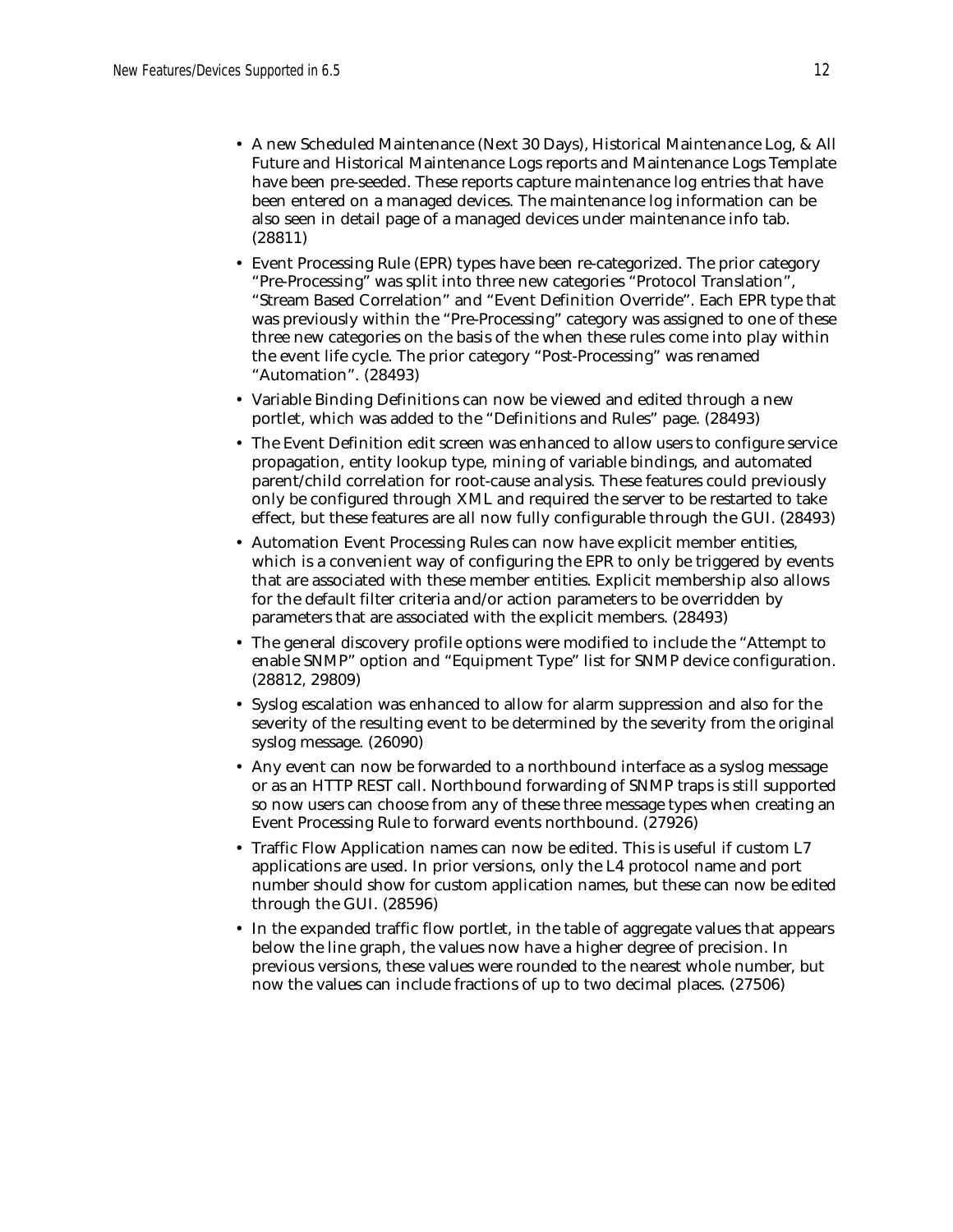- More configuration options have been added to the expanded Traffic Flow portlet. Users can now choose whether or not to use cache tables for queries and also whether to put a limit on how many conversational flows per minute should be processed. Both of these options give more flexibility in dealing with highvolume scenarios. These options were available in previous versions, but activating them required users to edit text files and restart the server. They are now fully configurable through the GUI. (27323)
- The portlet settings button, which shows a wrench icon and through which users can edit the settings for portlets, are now only accessible for users who have the "Change Portlet Settings" permission. On upgrade, no users will have this permission. This is by design, because the intent is for the system administrator to consider which users (more specifically, which user roles) should be able to change portlet settings and which users should not have access to this feature. (3463)
- OMNM can now display information gathered by OpenManage Essentials (OME). If you are already using OME to manage computer systems such as servers, etc. then it is possible to configure OMNM to synchronize with OME so that all of your data is available through OMNM. (28617)
- OME integration includes the option to poll for alerts from OME, which then appears as events and/or alarms in OMNM, but not all attributes of the alerts in OME will translate to attributes in OMNM. For instance, if an OME alert was acknowledged then this would not cause the equivalent OMNM alarm to also be automatically acknowledged. (29208)
- You can configure OMNM to synchronize with the warranty information in the Dell EMC database for each Dell EMC device that is under management. (28909)
- If it happens that there is a communication failure between the system and an external server or remote service, it now creates an alarm that records what failed and what operations were impacted by the failure. This includes attempts to communicate with an external file server, email server, HTTP proxy server, or a remote website. (29488)
- New Device Support
	- Alcatel See [Supported Alcatel Equipment on page 44](#page-43-0)
	- Aerohive See [Supported Aerohive Equipment on page 44](#page-43-1)
	- Edge Core See [Supported Edge Core Devices on page 59](#page-58-1)
	- EMC Unisphere See [Supported EMC Unisphere Devices on page 59](#page-58-0)
	- Ruckus See [Supported Ruckus Devices on page 62](#page-61-0)

**Resolved Defects and Known Issues**

- When upgrading to OMNM 6.5 the default trial package automatically installs the trial license increasing the allowable managed device count by 25. This additional 25 are free to use but will expire 30 days from installation returning the device count back the original subscription device count. A notification banner shows that 25 will be expiring in X days. (29012)
- Initial discovery of Cisco XR devices could fail while configuring the SNMP trap settings on the device. This could be because the application couldn't login to the devices as the number of cli sessions to the device was maxed out. If this happens, the snmp trap setting can be done by running the snmp task from the actions portlet against the xr device. (29389)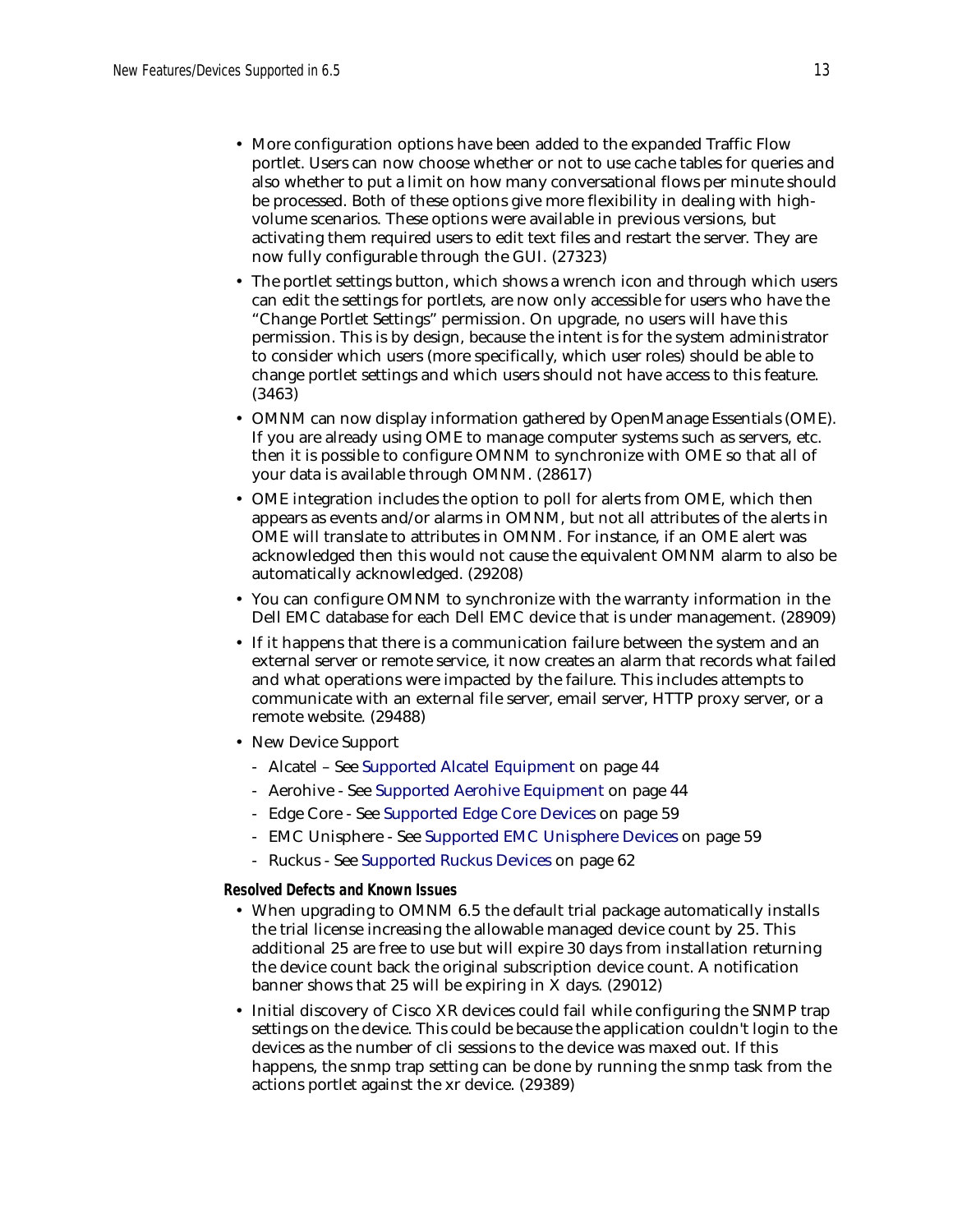- Safari blocks any and all keyboard input for FlashPlayer applications. As a work around, use Chrome. (29120)
- OMNM requires Flash player to be installed and enabled in order for all features to work, including license importing, uploading of files, and topology views. You will need to configure your browser to always activate Flash. For Chrome, go to Settings > Advanced > Privacy and security > Content settings > Flash > Ask first > turning off. For Firefox, it should display an option in the upper left that asks if you want to enable Flash always or just this once. Select always enable. (29413)
- Uploading files into OMNM, such as XML and MIB files, is a two-step process. Starting from the file upload popup dialog, the first step is to select a file from the local file system and the second is to push the button to upload the file. There is a known issue where sometimes after selecting a file, the upload button is still disabled. This issue is caused by a bug within the Flash plugin. If this does happen then you will need to select the file again and then the upload button should be enabled and you can complete the upload process by clicking this button. (29413)
- Do no use IE on Windows 2016 server because it does not support flash. (29829)
- When upgrading to OMNM 6.5 the default schedule item for processing Change Determination is replaced. As a result the scheduled execution time and enabled state may need to be reconfigured to retain the previous behavior. (29620)
- When configuring ports and interfaces of Juniper devices that utilize jflow version 9, the current assumption is that the target ports either already have an inet address configured or is assigned an inet address by dhcp. (30132)
- End user receives a Cannot find CLI Authentication message during the SNMP trap configuration. This message is inaccurate, it should read "SNMPv3 is not supported for trap configuration." (29990)
- Executing remove configuration against a Juniper device with only one flowserver will result in an error being thrown due to the inline-jflow configuration requiring at least one flow-server. Removing the last flow-server will require the user to either directly access the device for manual configuration or to create an Action that executes the required commands to remove both the flow-server and the inline-jflow. (30111)
- Configuring the Flow-samplers for Cisco IOS Devices can be done using the following Actions: Cisco Device Configure Flow-Sampler and Cisco Device Remove Flow-Sampler for device level configuration, Cisco Port Configure Flow-Sampler and Cisco Port Remove Flow-Sampler for port level configuration. (30185)
- Fans and power supply are now being discovered for Dell EMC Networking devices and Dell EMC Networking FTOS devices. (36464)
- For OMNM 6.5 linux installation, internet access is required to do an upgrade to 6.5. A yum command (yum -y install libaio) is required during the install process. If internet access is not available for the OMNM server, the libaio package needs to be manually installed prior to installation. (28065)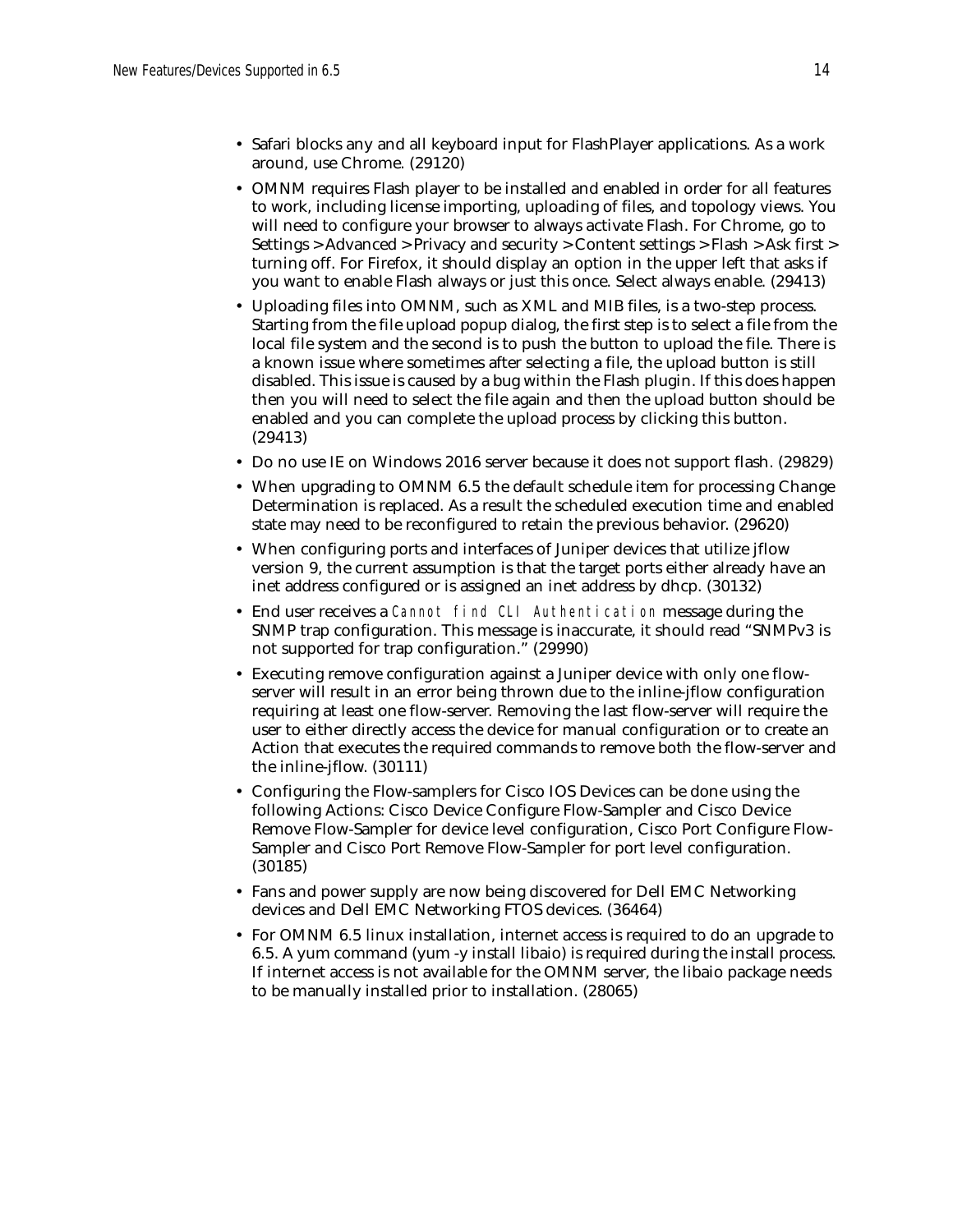• If you have created custom Action scripts using perl you may encounter execution or compilation errors similar to the ones show here. Note that Preseeded perl action scripts in OMNM still runs as expected without this issue.

Cannot load '/usr/lib/perl5/5.22/i686-cygwin-threads-64int...'

or Compilation failed in require at /usr/lib/perl5/5.22/i686-cygwinthreads-64int...

These are due to issues with the embedded perl version 5.22 where numerous libraries have been omitted. The work around is to revert to Perl version v5.14

Workaround on Windows - Use Prior Perl Version 5.14

Set Perl to use version 5.14 by executing the following commands from an Oware prompt:

```
mv -n ~/oware3rd/cygwin/bin/perl.exe ~/oware3rd/cygwin/bin/
perl.exe.ORIGINAL
```
cp ~/oware3rd/cygwin/bin/perl5.14.2.exe ~/oware3rd/cygwin/bin/ perl.exe

perl --version # Confirm that version output contains: v5.14.2

Confirm that following script runs OK (or use your script)

```
perl ~/owareapps/performance/scripts/http_test.pl
```
To set Perl back to version 5.22 execute the following commands from an Oware prompt:

```
cp -f ~/oware3rd/cygwin/bin/perl.exe.ORIGINAL ~/oware3rd/
cygwin/bin/perl.exe
```
perl --version # Confirm that version output contains: v5.22.1

Confirm that following script FAILS with 'Compilation failed'

perl ~/owareapps/performance/scripts/http\_test.pl

This issue will be resolved in OMNM 6.5 SP1 by moving to a newer perl version. (30032)

## New Features/Devices Supported in 6.2 Service Pack 3

- Added 9.11 firmware support for Dell Networking FTOS models: S6100, S6010, S4048T-ON, S3100, S3148, S3124, S3124F, S3124P, S3148P, IOA/MXL, FX2 IOA, S4810, S4820T, S5000, S6000, Z9500. (28755)
- Driver support added for Dell Networking N3132PX model running 6.3.5.x firmware. (28768)
- Driver support added for netgear. Supported models include FS726T, FS726TP, FS728TP, FS728TPv2, FS752TP, FSM7226RS, FSM7250RS. (28699)
- A Logs tab is now exposed when navigating to the equipment details panel > (example Resource manager > details or topology > detail). The logs tab allows you to enter free form maintenance log information that can be reported on. (28777)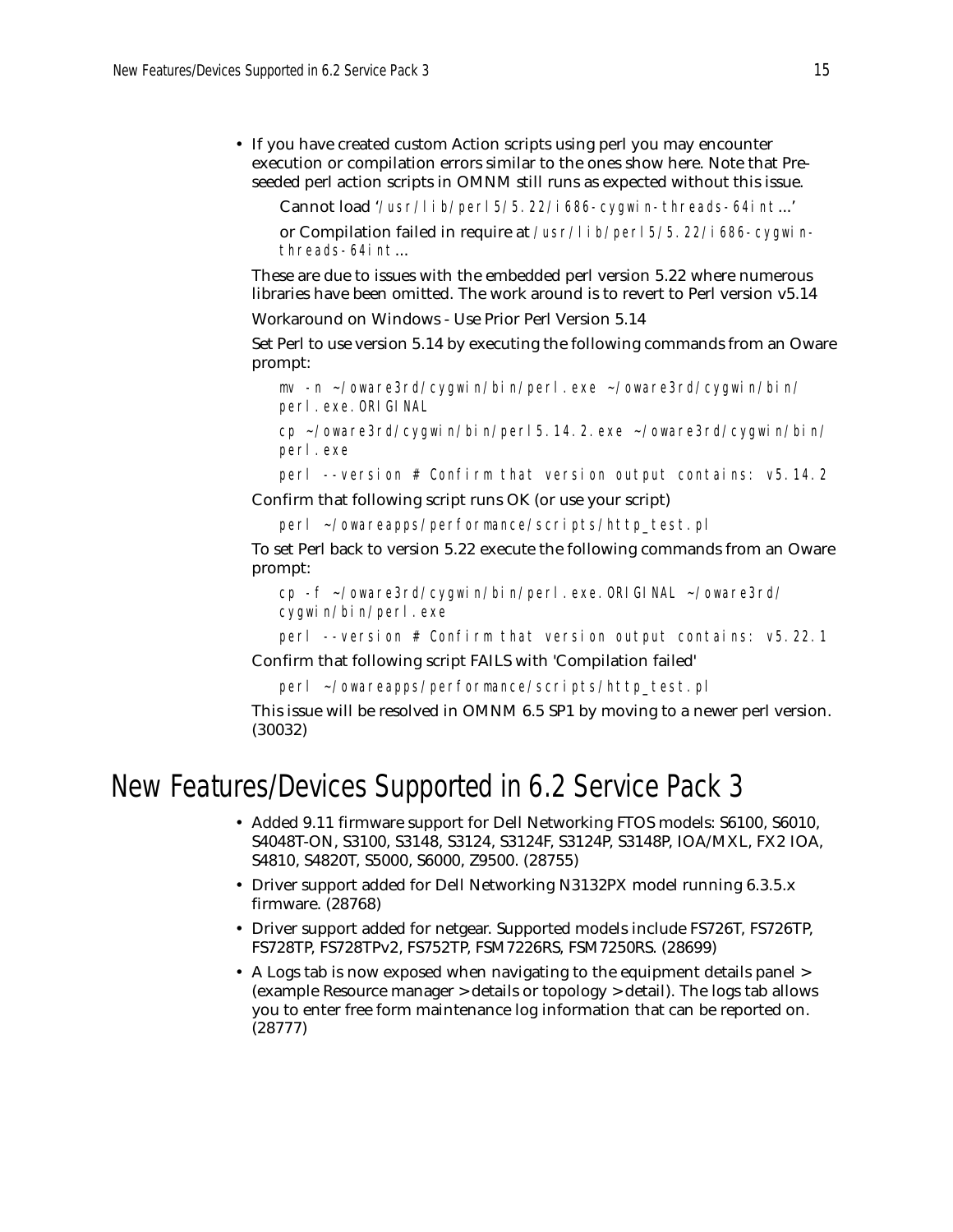### **Resolved Defects and Known Issues**

- The backup-config file must be created first for backup to backup-config to work properly for N3132PX model. To do this, end user must either create this (backup-config) file directly on the device or execute copy running-config to backup-config or startup-config to backup-config ACLI. (28784)
- Permission issues caused by license You receive the You do not have a permission to view this application message, it most likely means that you have an expired feature license.

### Solution:

For Virtual Appliance:

- 1. Re-apply vmlicense.xml located in the /home/synergy directory
- 2. Apply the Dell generated SKU license if you received one.

For Non Virtual Appliance:

- 1. Re-apply the license.xml file located in the ..\OpenManage\Network Manager directory
- 2. Apply the Dell generated SKU license if you received one.
- In some cases on Windows OS, if you try to install on a mapped local drive the install will fail because of insufficient write privileges. This can occur even when the user is a member of the administrator group. You can recover your installation with the following steps. It is best to verify that these privileges exist before starting the install. (20321)
	- 1. CHANGE: file permissions to "Include inheritable permissions" on directory: *...\oware3rd\mysql\data\mysql*
	- 2. STOP: Web Server via GUI.
	- 3. STOP: App Server via Windows Task Manager -> End Java Process.
	- 4. RUN: following commands from oware prompt:

```
net stop mysql && net start mysql
mysqladmin.exe -u root password dorado
loaddb -d -m -q
loaddb -s
ocpinstall -s -d
```
- 5. START: Web and Application Servers from GUI.
- When restore running config with no reboot is selected against N-Series while using SCP file server, OMNM will timeout, but the restore will be executed on the device. (32017)
- The MySQL default listener port (3306) **is not** being restricted to only local traffic leaving the OVA users exposed. (30777)

**Workaround:** Block external access to MySQL for the OMNM Virtual Appliance by issuing the following Linux shell commands to prevent remote access to MySQL by blocking port 3306.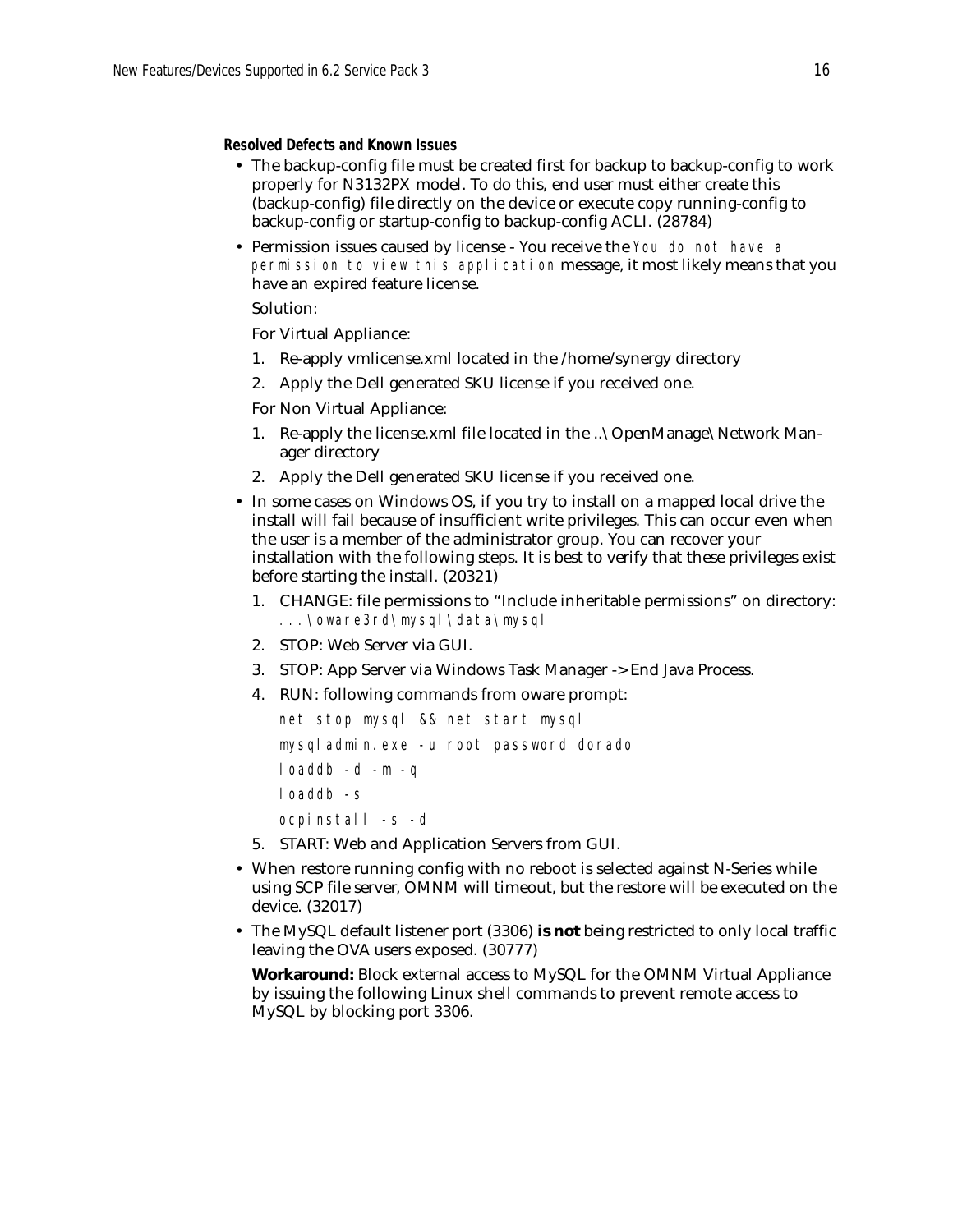```
sudo iptables -D INPUT 7-p tcp --dport 3306 -j ACCEPT
sudo iptables -A INPUT -p tcp --dport 3306 -s localhost -j ACCEPT
sudo iptables -A INPUT -p tcp --dport 3306 -s synergy.domain.int -j 
 ACCEPT
sudo iptables -A INPUT -p tcp --dport 3306 -j DROP
sudo service iptables save
```
• MySQL passwords are not secure. (30777)

**Workaround:** Secure MySQL passwords for all OMNM versions using the following steps to change the MySQL root and application passwords. These procedures also prevent the MySQL root password from being stored in configuration files and obviates MySQL root access by the application.

- 1. Stop web and application servers.
- 2. Change the MySQL root password.

This password is **not** stored in any application configuration files.

Example MySQL commands:

```
SET PASSWORD FOR 'root'@'%' = PASSWORD('SecretRootPassword');
SET PASSWORD FOR 'root'@'localhost' = PASSWORD('SecretRootPassword');
```
3. Create a MySQL user "synergy" with access to "synergy" and "lportal" databases.

Example MySQL commands:

```
CREATE USER 'synergy'@'%' IDENTIFIED BY 'SecretAppPassword';
GRANT ALL ON synergy.* TO 'synergy'@'%';
GRANT ALL ON lportal.* TO 'synergy'@'%';
```
4. Change the MySQL password used for application access by "oware" and "owmeta" users.

Example MySQL commands:

```
SET PASSWORD FOR 'oware'@'%' = PASSWORD('SecretAppPassword');
SET PASSWORD FOR 'owmeta'@'%' = PASSWORD('SecretAppPassword');
```
- 5. Store the MySQL application credentials in the portal-ext.properties configuration file.
	- a. Open the following file:

```
.../oware/synergy/tomcat-7.0.40/webapps/ROOT/WEB-INF/classes/
 portal-ext.properties
```
b. Update the following properties:

jdbc.default.username=synergy

jdbc.default.password=SecretAppPassword

- 6. Store MySQL application credentials in installed.properties configuration file.
	- a. Open the following file:

.../owareapps/installprops/lib/installed.properties

b. Add/update the following property:

com.dorado.jdbc.password=SecretAppPassword

7. Start web and application servers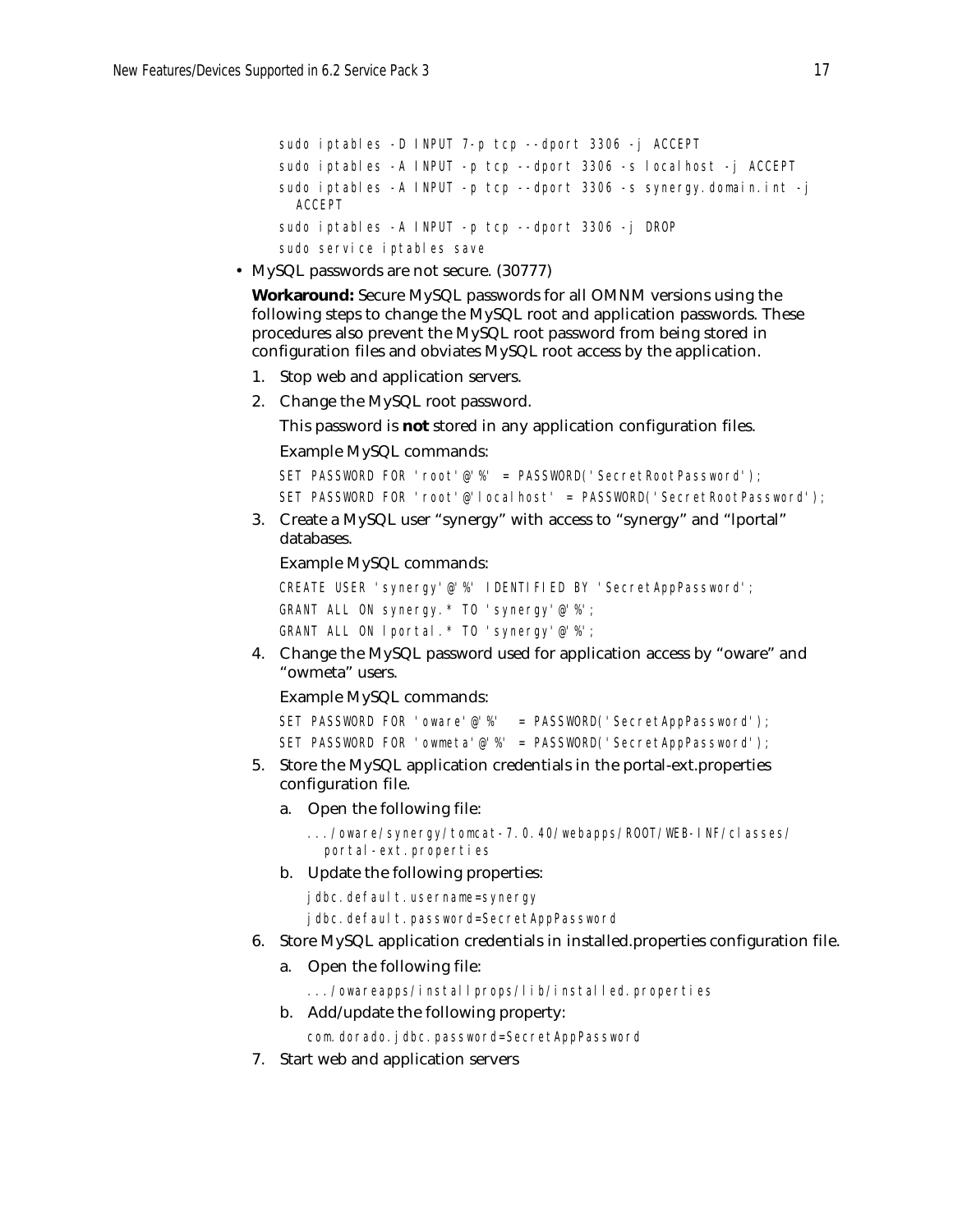# New Features/Devices Supported in 6.2 Service Pack 2

- Driver support added for Cisco LSSB SF 200-xx, SF 300-xx, SF 302-xx, SF 500-xx, SG 500-xx; SG 500X-xx models. (28388)
- Added 6.3.0.19 firmware support for Dell Networking N1xxx, N2xxx, N3xxx, N4xxx models. (28389)
- Web links were added for end users to download FTOS and DNOS firmware:

To execute FTOS firmware download feature, go to Image Repository and right click within a table and select Download Firmware for/Dell FTOS. Log into a website and proceed to location of desired FTOS series to download the firmware.

To execute DNOS firmware download feature go to Image Repository and right click within a table and select Download Firmware for/Dell DNOS. Click on "Choose from all products." link and select desired switch. (28391)

- The following monitors were added: Cisco Ethernet SLA, Cisco IP SLA, Cisco QOS, Juniper COS, Juniper RPM. (28136)
- IPSLA monitor now supports class of service TOS threshold alarms. (3746)
- Polling data from IP SLA monitors can now be filtered by SLA key and/or TOS. (20304)
- Traffic Flow Analyzer now supports IPFIX. (27240)
- Traffic Flow Analyzer was enhanced to allow for grouping and querying for exporters by equipment manager and by subcomponent (port or interface). The Traffic Flow Exporters summary portlet now shows the exporters by equipment manager only. From the Managed Equipment portlet, selecting the "Show Traffic as Exporter" menu item will navigate to the maximized Traffic Flow portlet and the context will be set to show the traffic flow data for the selected equipment manager. A new "Traffic Flow Analyzer" menu group was added to both the Ports and Interfaces portlet, which expands to show the menu item "Show Traffic" which when clicked will navigate to the expanded Traffic Flow portlet and the context will be set to show the traffic flow data for the selected subcomponent. (27394)
- Reports for Traffic Flow Analyzer data can now be filtered by exporter. Each TFA entity type now has two new filter attributes: Exporter Equipment Manager and Exporter Subcomponent (28054)
- Traffic Flow Analyzer was enhanced to allow for querying by flow direction. This information is read from the flow packet (sFlow, Netflow, or IPFIX) and saved to the database. The available options are Ingress, Egress, and Both Ingress and Egress, the latter of which is the default setting. (24935)
- Trend reports can now be generated for Traffic Flow Analyzer data. (28055)
- A new column named 'Deployable' is now added to Monitor status summary panel that says why the target is deployed or not deployed. (28070)
- Network Topology was enhanced to preserve link coordinates in saved topology views. (3340)
- The field 'Maximum Entities Per Graph' was added to Trend Report Template editor allowing user to set the maximum member of entities shown per graph within trend report. See Report Template Editors in User Guide for more details. (20237)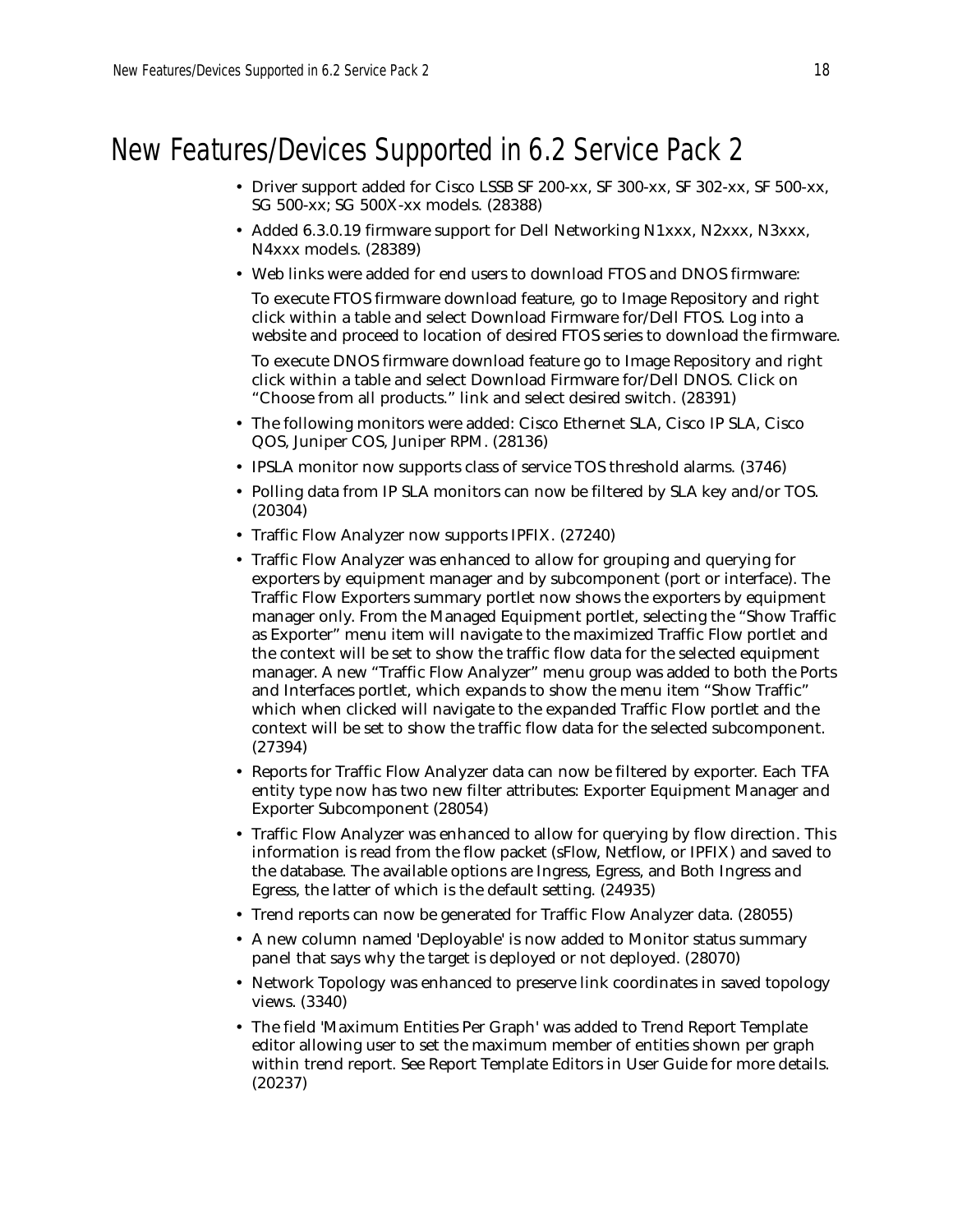**Resolved Defects and Known Issues**

• Security vulnerability: Linux Kernel Privilege escalation vulnerability - CVE-2016- 519

aka Dirty Cow a Linux OS vulnerability. The vulnerability Impacts Redhat and Centos Operating systems where OMNM is installed.

For resolution on Redhat refer to: https://access.redhat.com/security/ vulnerabilities/2706661

For Centos 6/7 run "sudo yum update kernel"

The OMNM Virtual Appliance with OMNM 6.2 SP2 on Centos 6.5 was updated and verified as resolving the vulnerability. (20674)

- Google Maps were not loaded properly. Refer to Using Google Maps section in User Guide for more details. (20461)
- The internal file server is locking the password for minutes at a time, so as a result, the deployment will fail for some of the devices. That is why we state in documentation to use internal file server for lab/test purposes and external file server for live network purposes. (11591)

# New Features/Devices Supported in 6.2 Service Pack 1

- Driver support added for Dell Networking FTOS models: S6010, S4048T-ON. (27836) (27838)
- Driver support added for Brocade 6510. (11740)
- Added 9.10 firmware support for Dell Networking FTOS models: S6100, S6010, S4048T-ON, S3100, S3148, S3124, S3124F, S3124P, S3148P, IOA/MXL, FX2 IOA, S4810, S4820T, S5000, S6000, Z9500. (27757) (28042) (27909)
- Added firmware 3.0.0.70 support for Dell Networking X-1000 Series switches. (28043)
- Devices running 9.10 firmware version or newer are collecting KPI information using SNMP protocol. Since older firmware doesn't support KPI information using SNMP protocol, OMNM still needs to use CLI to retrieve information from the devices. (27757)
- The EOL Report ALL Devices report was pre-seeded with Force10 end of life(EOL) and end of service(EOS) dates. In event of upgrade, these dates will override the pre registered EOL/EOS dates of Force10 models. See Network Assessor Reports section in the User Guide to update your EOL/EOS dates. (27759)
- Zero-touch provisioning is a process through which devices can be automatically configured and provisioned. Auto-discovery is a related process through which Dell OpenManage Network Manager automatically discovers unmanaged devices that have been configured to send traps.

To enable zero-touch provisioning within your network, you will need an external DHCP server. This server needs to be configured to automatically provision new devices with a basic configuration file. You can include any basic configuration settings you want within this file. See the Zero-Touch Provisioning and Auto-Discovery section of the User Guide for information on how to activate auto-discovery of network devices within OMNM. (28022)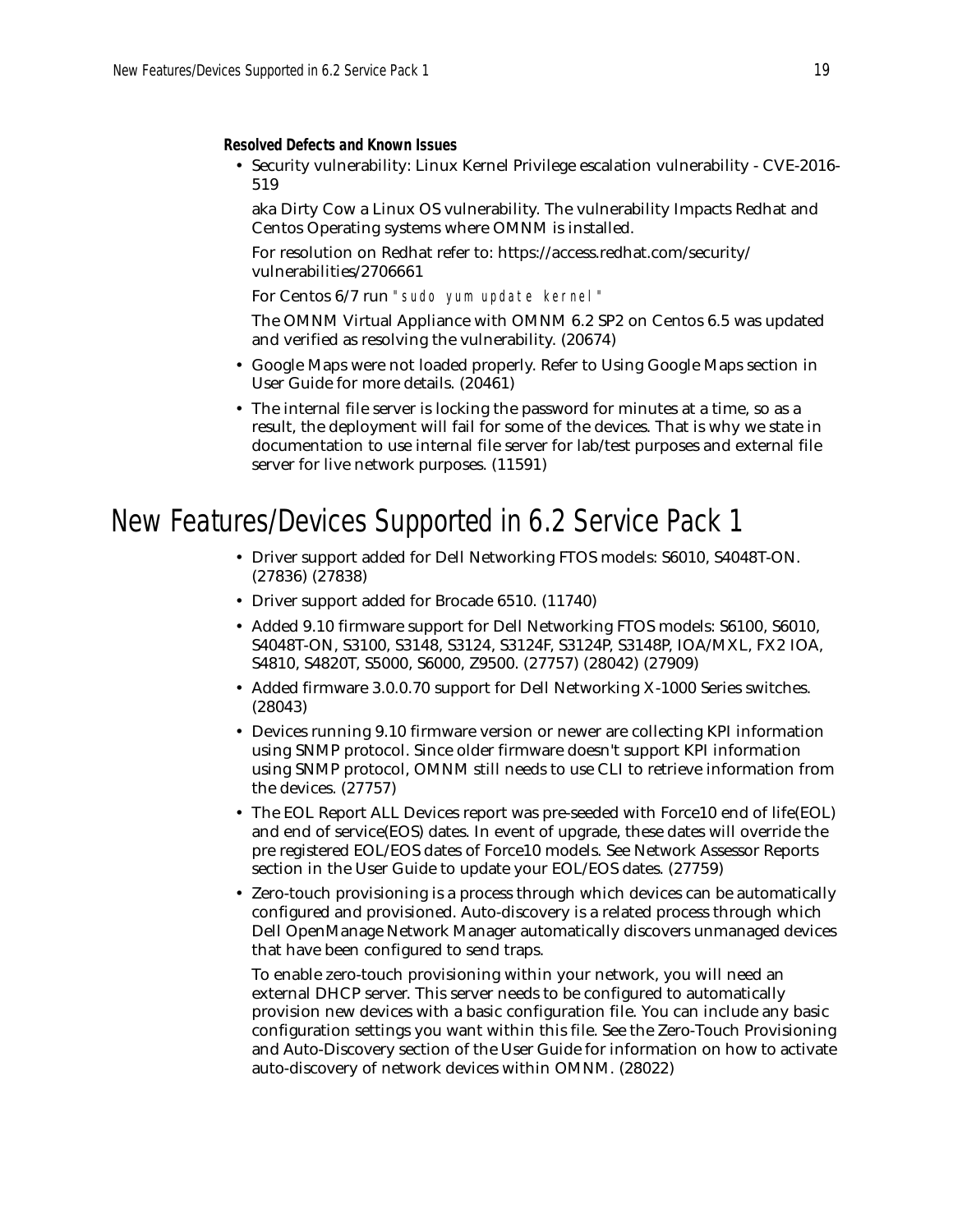• You now have the ability to add a language portlet to any page. This portlet allows you to change the language that OMNM displays.

The home page now shows a language portlet that allows you to change the language that OMNM displays. This allows any user to select their preferred language by clicking one of the buttons and this will take effect right away and it does not affect any other users. By default, there are buttons shown for English, Spanish, and French. This portlet can be configured to show different language buttons by clicking on the wrench icon in the upper right and then selecting Configuration. From the popup window, you can change the language options that are shown within the portlet. Note that even when you change the language, some content will remain in English. For Spanish and French, most of the content was translated and for other languages such as Chinese, Finnish, Portuguese, etc, only a small portion of the content was translated, but it is possible to configure OMNM to show all content in one of these languages. See the Localization chapter of the User Guide for information on how to do this configuration. (27818)

In addition to the Language portlet the following portlets are available to be added to a page:

- Dictionary (helps you look up words and uses Dictionary.com)
- Network utilities (simple DNS lookup and whois, which is to lookup autonomous system names and numbers)
- Password generator (creates a password string that you can choose to use if you want, but this portlet has no effect on authentication by itself)
- Quick Note (lets you enter notes)
- Search (searches the media postings within OMNM)
- Sign In (displays the name of the user who is currently signed in)
- Unit converter (calculates unit conversion)
- iframe (makes it possible to embed another HTML page inside the current page)
- web proxy (allows showing any website or any content accessible using HTTP as if it was a portlet)
- Added ability to export performance graph to CSV. There is an export button to each chart in the launched dashboard, when the button is clicked a job is created and a message is created in the My Alerts when the csv file is ready. Clicking on the magnifying glass next to the "Performance CSV report is now ready for viewing" message causes the file to be downloaded. (28014)
- You can now copy a report templates. (27802)
- The Canvas Line Charts option controls the type of line charts that are used. Earlier versions of Dell OpenManage Network Manager used a Scalable Vector Graphics type line chart. Now it supports a Canvas based line chart which can display many more points. If you prefer to use the old style SVG line charts you can uncheck this box. Please note that in the expanded traffic analyzer portlet the Export to PDF option is not available for canvas based line charts. If you need to use this feature you should uncheck the box. (27920) (28057)
- The ability to exclude a specific IP address on discovery profiles is limited to IPv4 only. IPv6 discovery at this time does not support ranges or subnets so exclusion is not necessary. (27765)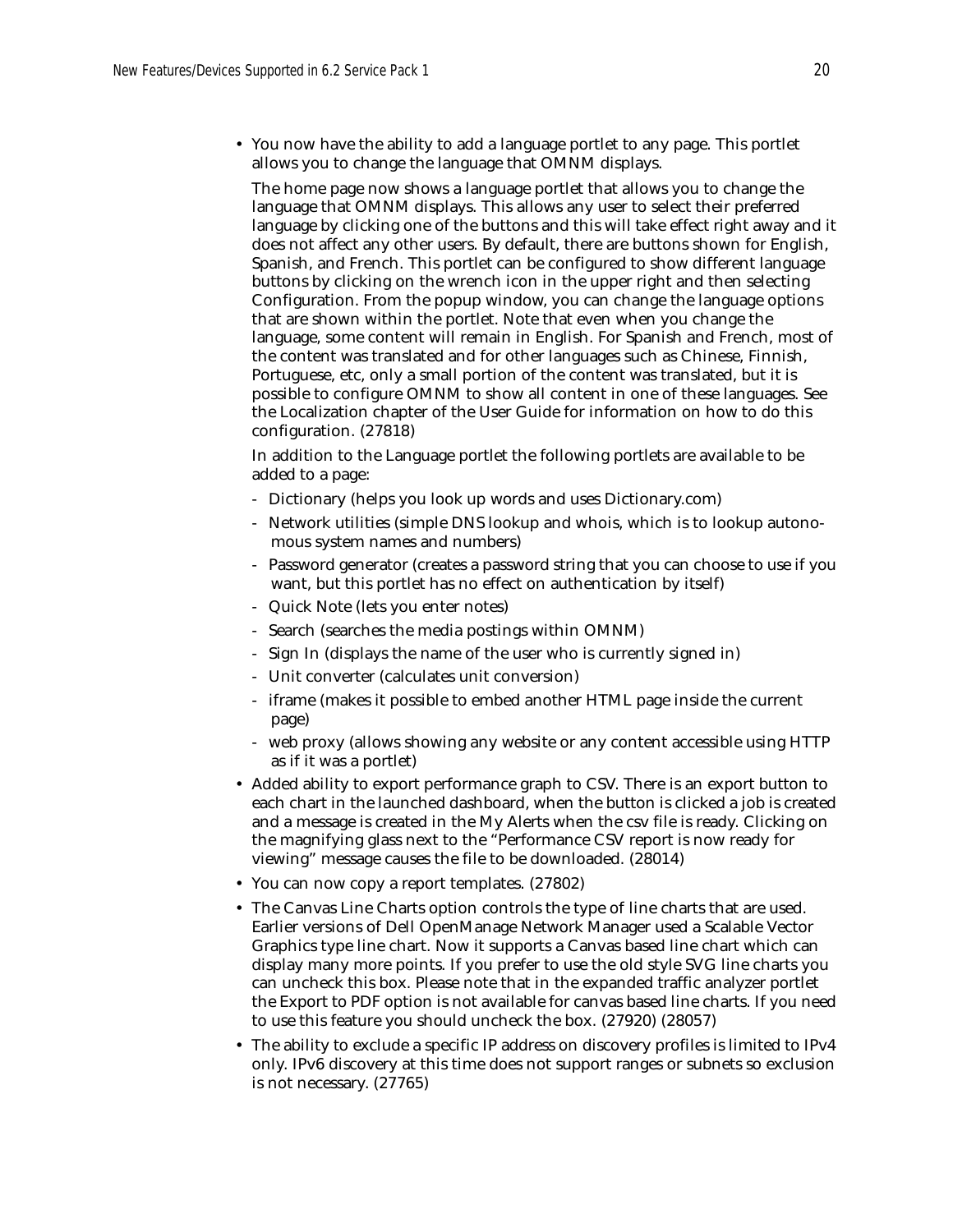- Resource Monitors of the type SNMP Interfaces now have new filterable attributes, Monitor Target Name and Monitor Target Description. These will automatically be applied to all newly created monitors. For existing monitors, you will need to perform a manual action in order for these new attributes to be applied. Simply go to the Resource Monitors portlet and select each enabled monitor and edit the monitor and re-save it (you don't need to change anything on the edit screen). Do this for each monitor that you wish to have the attributes available. In some cases the list of available attributes for each monitor will be cached on the web server, so even after you perform this action, it might not take effect until the web server is restarted. These new attributes can be used when viewing and filtering monitor data and also when applying a filter to a report that uses monitor data. (2941)
- A new calculation type called Min/Avg/Max was added to the report templates. If you assign this to at least one attribute it will create a report summary at the top of the report. If there is a date attribute in your report columns it will show the date range (start and end times) in the report summary. If you have report groups enabled a group summary will be created for each group. (3736)

**Resolved Defects and Known Issues**

- Fixed issue where upgrade sometimes revert the user's customizations layout. (27778)
- OMNM 6.2 SP1 action group doesn't have a help page. (28032)
- The following vulnerabilities have been addressed with an updated SSL component in the product (3898, 11579)

CVE-2016-0800, DROWN

CVE-2016-0702, CacheBleed

CVE-2015-3197. SSLv2 doesn't block disabled ciphers

# New Features/Devices Supported in 6.2

- Driver support added for Dell Networking W-series: W-7205, W-7024, W-7240XM, W-IAP277, W-IAP228, W-IAP205H, W-IAP324, W-IAP325, W-AP228, W-AP205, W-AP324, W-AP325, W-AP277. (27756)
- Driver support added for Dell Networking FTOS models: S6100, S3100. (27754) (27755)
- Z9100-ON support for Dell FTOS 9.8. Cumulus linux not supported. (27752)
- Driver support added for Arista. (27771)
- IP v6 is now supported.  $(27447)$
- Oracle 12c R1 (12.1.0.2.0) is now supported. (26356)
- Seeded ACLIs can now be copied. (27924)
- Graphing min/max aggregate values in dashboards is now supported. (6350)
- A new set of pages have been added to provide Quick Network Assessment Views of the network. These pages contain OMNM portlets arranged for a Quick View Assessment. The Parent page, called Network Assessment, is located below the Home page and contains topology view, select Performance Monitor portlets and executive Reports. Network Assessment has Sub menu called Performance Assessment and is also a select set of PM portlets. Network Assessment has Sub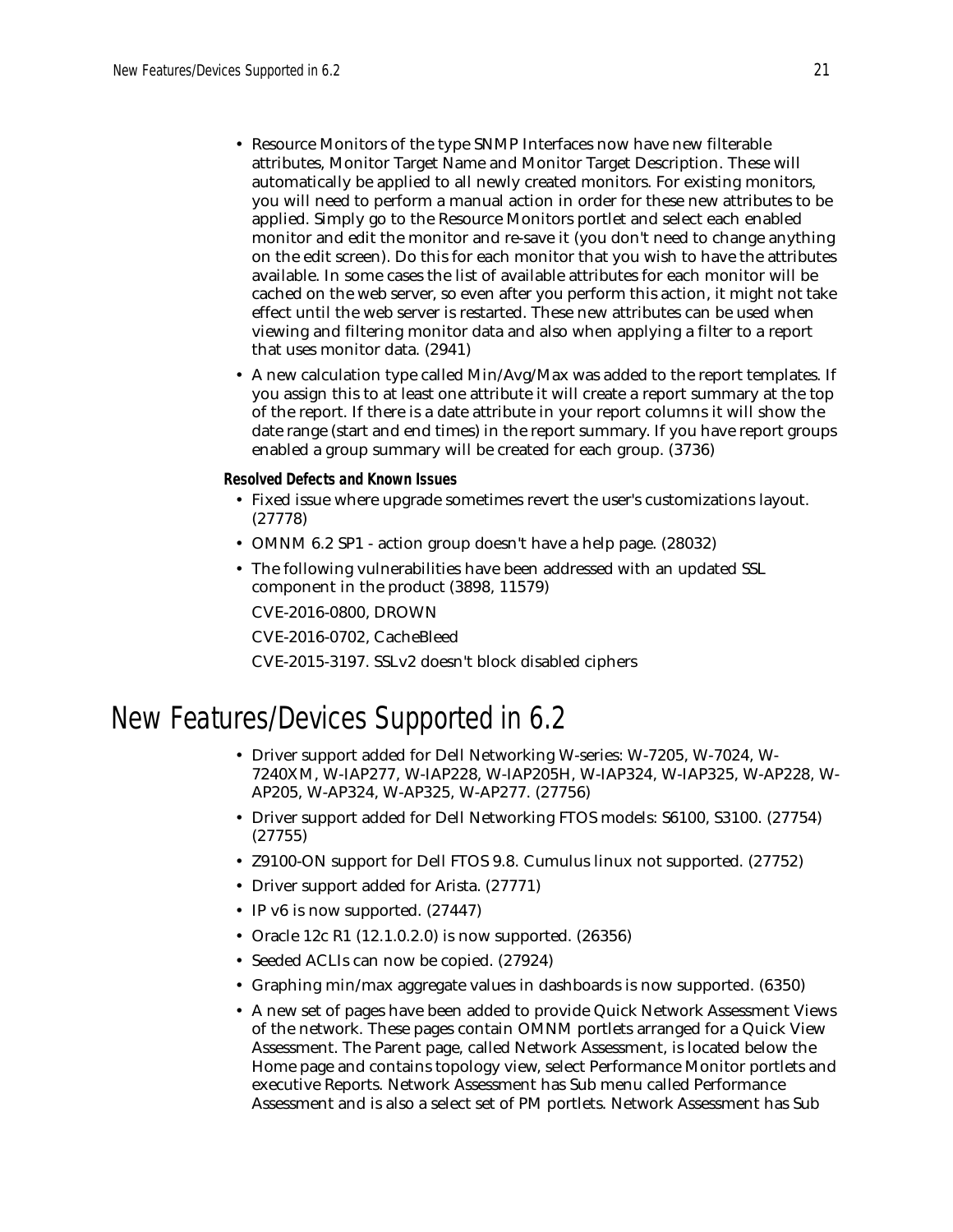Menu called Traffic Assessment with a select set of Traffic Flow Analyzer portlets. (27261)

• VMWare ESX and KVM Controller Support

Basic support for management of VMWare ESX and KVM Controller devices was added. The controllers are discovered/managed via WBEM protocol and require WBEM and SSH authentication protocol at discovery time.

VMs will appear in the controller's reference tree, but can also be discovered standalone.(27782) (27783)

- Localization of decimal point as a comma is now supported because many countries use a comma for the decimal point rather than a dot. For example, a number formatted in the US and most English speaking countries as 459.12 would be 459,12 in countries such as Mexico, Argentina and Morocco. (27813)
- License enabled for all action types include Configure Commands, External Executable, Show Commands, Config File Generation, Perl Script and Script Only Generation. (27796)
- Prior version of OMNM had vendor-specific performance monitors that were seeded by the system during installation. These were named "Default Cisco Monitor" and "Default Juniper Monitor". OMNM 6.2 no longer seeds these monitors during installation, but if these monitors were seeded during the installation of a prior version, they will still function properly. These monitors are no longer seeded because OMNM 6.2 seeds performance monitors that perform the same function and are work for all devices, regardless of vendor (including Cisco, Juniper, Dell, etc.) These vendor-independent monitors are called "Default Temperature Monitor", "Default CPU Monitor", "Default Memory Monitor" and "Default IP Statistics Monitor". All four of these monitors target devices regardless of vendor, so thus the vendor-specific monitors are not necessary. (27912)
- The site management portlet lets you restrict access to configured network domains. Select the configuration icon (the wrench) which opens the Global Site Settings dialog. Here the administrator can add networks that the primary site's central domain users can login from, or exclusions of things like a proxy server within one of the permitted networks which allows external access to the web server. When attempting to login from an IP address other than those permitted a message appears saying Login is restricted from your current IP [IP Address].

Notice that you must check Login Restrictions Enabled to begin restricting access. When you check that, global portal users can only log in from defined, permitted networks. You can also elect to Apply Login Restrictions to Portal Admin with that checkbox, too.

Currently only IPv4 address can be used. If end user wants to exclude all IPv6 addresses, s/he can specify IPv4 range as a permitted network range. If end user doesn't specify any permitted network, then all IPv4 and IPv6 addresses are permitted to see OMNM application.(27948)

- Under OMNM Add -> Applications in the Portal Applications -> Sample section, a new portlet called iFrame is available. You can use the iFrame portlet to link a URL and make it a page within OMNM. (27913)
- Auto Discovery AKA Zero touch provisioning is now supported. This feature allow any device to be auto discovered via DCHP boot or USB boot. refer to the user guide section Auto Discovery via DCHP boot or USB boot for configuration details. (27994)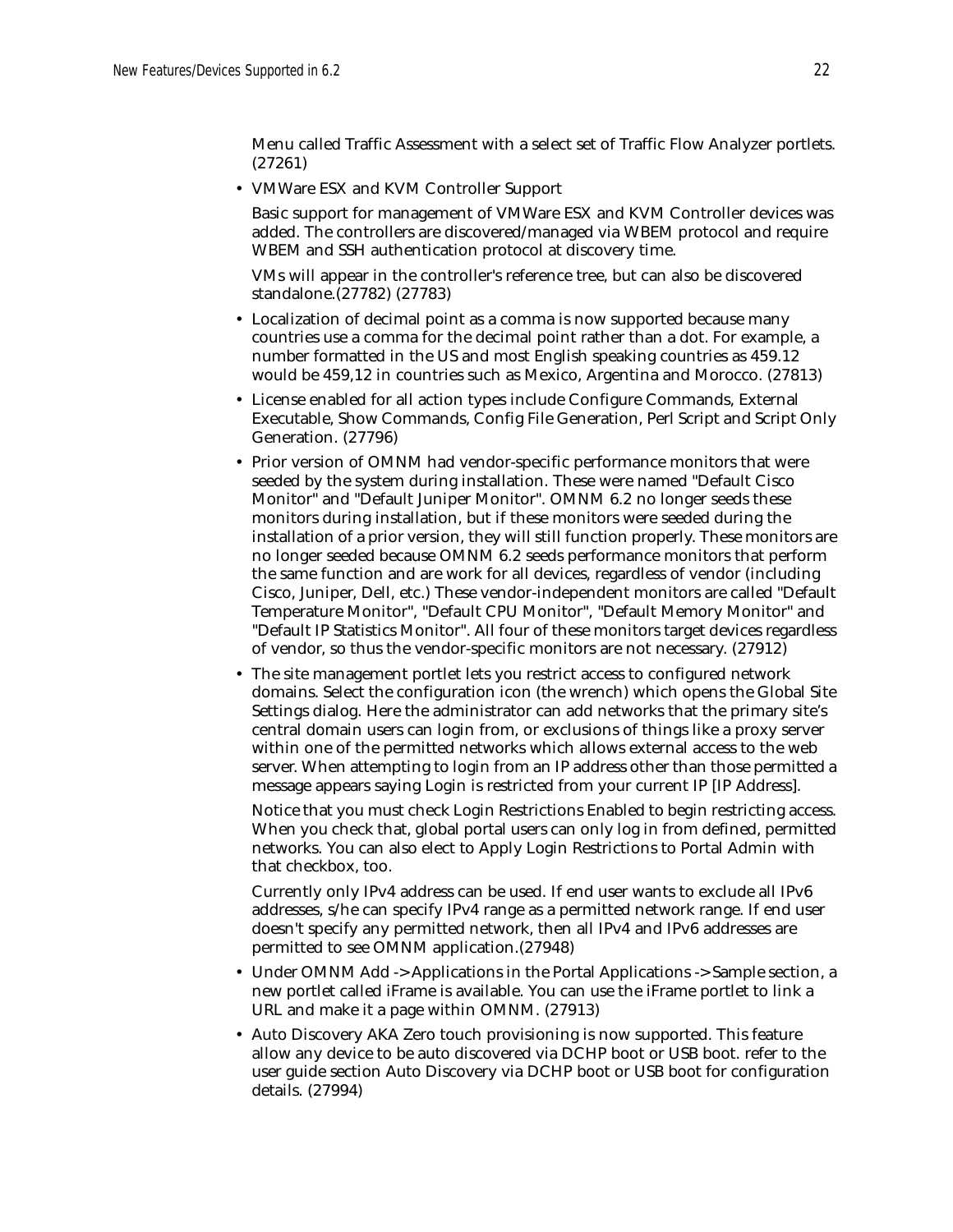• Currently, we only obtain service tag information from top (master) device. To report on service tags that belong to stacked (slave) devices, create custom attributes in resource manager to store additional service tags. To accomplish this task, right click on any device and select "Edit Custom Attributes" menu option which opens "Custom Attributes Editor" form. Click on edit button that is associated with "String" Type and fill in appropriate information and click on "Apply" button to save the settings. Repeat the process for multiple sting types. Now, you are ready to create an ACLI that will provide additional service tags of stacked devices upon execution. To accomplish this task, right click on any row in action portlet and select "new/Adaptive CLI" menu option which will bring up "Creating New Adaptive CLI" form. Type in name and click on "Add" button where you select the appropriate vendor. After that click on "Apply" button. In "Scripts" tab click on "Add New Script" button and select "Embeded CLI" menu option. Type in 'show system id' and click on "Apply" and "Save" buttons to save created ACLI. Right click on created ACLI and select "Execute" menu option that allows you to execute created ACLI against stacked devices. Once the ACLI is executed, make a note of the additional service tags that are now ready to be added to the appropriate devices. To accomplish that task, edit appropriate device in resource manager and add noted service tags to the custom fields and save the device. At this stage, you are ready to create a service tag report. In report template manager, right click on any row and select "New/Table Template" menu option. Fill in a name, in "Source" tab select "Inventory Resource/Managed Equipment" and add created custom attributes to selected columns. Add any additional attributes that you want to see on the report and save the template. In report manager, right click on any row and select "New" menu option. Type in a name of the report and save the report. Now you can execute the report to see additional service tags. (11053)

# Features/Devices Supported in 6.1 Service Pack 1

- Driver support added for Dell Networking FTOS models: S6000-ON. (27704)
- Driver support added for Dell Networking W-series : W-7205, W-7024, W-7240XM, W-IAP277, W-IAP228, W-IAP205H, W-IAP324, W-IAP325, W-AP228, W-AP205, W-AP324, W-AP325, W-AP277.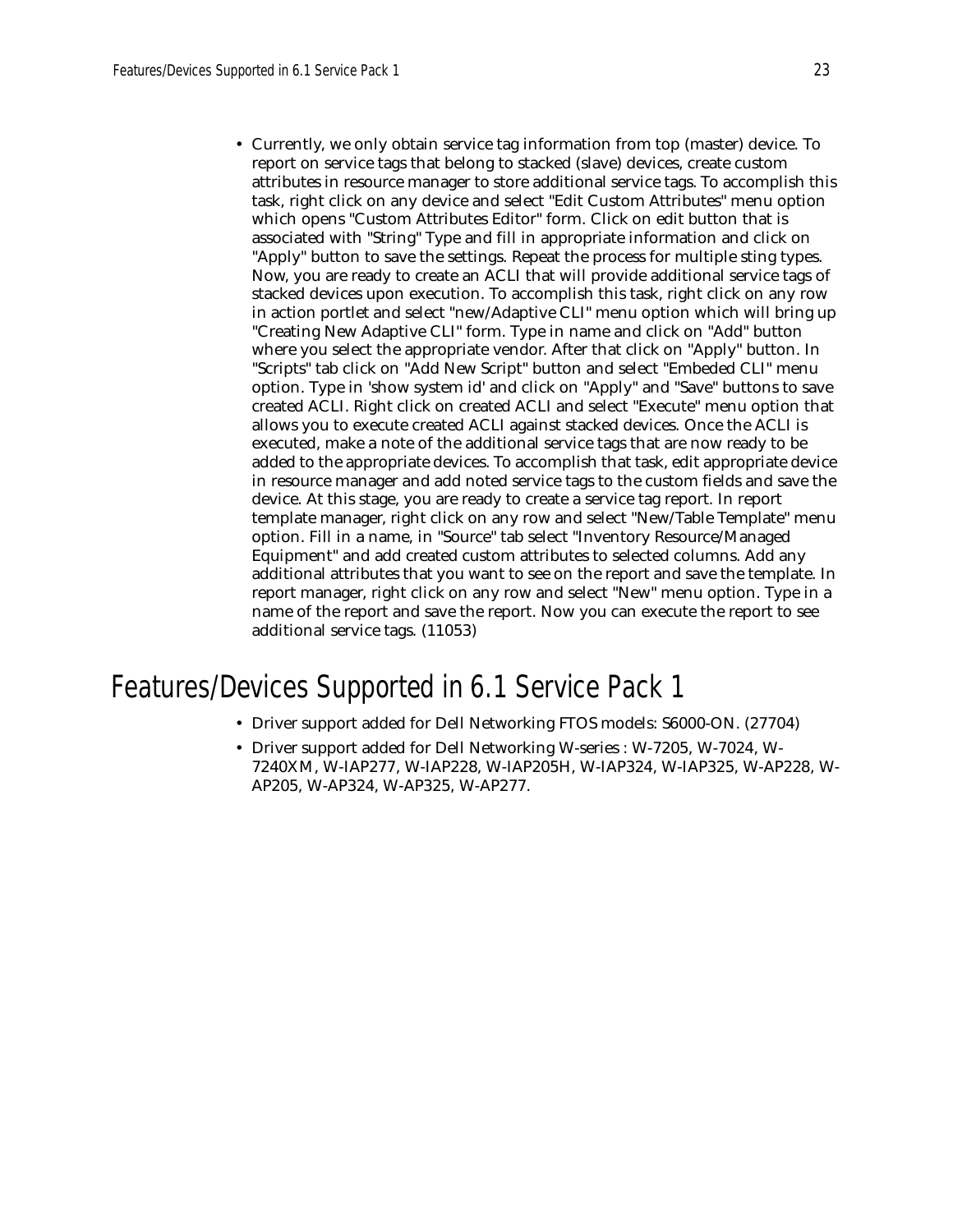# Features/Devices Supported in 6.1

- Driver support added for Dell Networking X-series switches: X1008, X1008P, X1018, X1018P, X1026, X1026P, X1052, X1052P, X4012.
- Driver support added for Dell Networking model: PowerEdge VRTX 10Gb.
- Added 6.2.6.x firmware support for all Dell Networking N-Series models. (27236)
- Driver support added for Dell Networking FTOS models: C9010. (27138)
- Driver support added for 3com: 5500 EI Switch Series (JD377A) Router.
- Driver support added for Cisco IOS: 3750\_48 and 3850-48P-S Switch.
- Driver support added for Cisco IOS-XR: 12816(XR) and CRS1-Fabric Router.
- Driver support addedfor Cisco MDS: MDS 9509 Fibre Channel Switch.
- Driver support added for Cisco Nexus: 2248G, 3548, 5596T and 7718 Switch.
- Driver support added for Cisco PIX/ASA: Cisco ASA 5585-X SSP-60 and Cisco PIX Firewall 535sy Firewall/VPN Appliance.
- Driver support added for Cisco LSSB: 24-Port 10/100 Managed Switch. (27306)
- Driver support added for Extreme devices. supported model included Alpine 3808, Black Diamond 12804 and Summit 1iSX Switch.
- Driver support added for HP ProCurve: J9623A Switch E2620-24. (27304)
- Added support for Cumulus. The supported version of Cumulus Linux is 2.5. support any model that run Cumulus Linux.
- Added support for SonicWall devices. Supported models include Generic SonicWALL, NSA and TZ series. (23502)
- Added support for Vyatta devices. Firmware supported 1.0.x, 6.6.x & 6.7.x for model Vyatta Firewall 5400.
- High Availability installation, Oracle Database support. Refer to Installation Guide for details.
- Extended Event Definitions, Action Groups, Pre-seeding EOL Report, Export to Visio, Radius support, Find Physical Connection for IP or MAC Addres, Multitenant support. Refer to User Guide for details.
- The License Generator tool was updated to include support for Enabling HA and Oracle.
- A new OMNM Virtual Appliance is available for OMNM 6.1.
- Fiber Channel Port Statistics information can be obtained using the "Dell Networking (FTOS) Show Interfaces" ACLI. Please specify the fiberchannel interface as the interface parameter. (27148)
- Permission Updates After upgrade to OMNM 6.1, you may see a message in Configuration Files portlet that says you do not have permission to view this application. This updated permission permits no access by default and needs to be reset by user. To see or alter them, any administrator user can look in the Permissions in Control panel.

Go to > Control Panel > Permission Manager > Edit Administrator role > click Add > select 'Configure Files' from the Select Permission list > Check all the check boxes > click Apply > Click Save

 Finally, you must also log out and log back in for any permission change to take effect. (23888)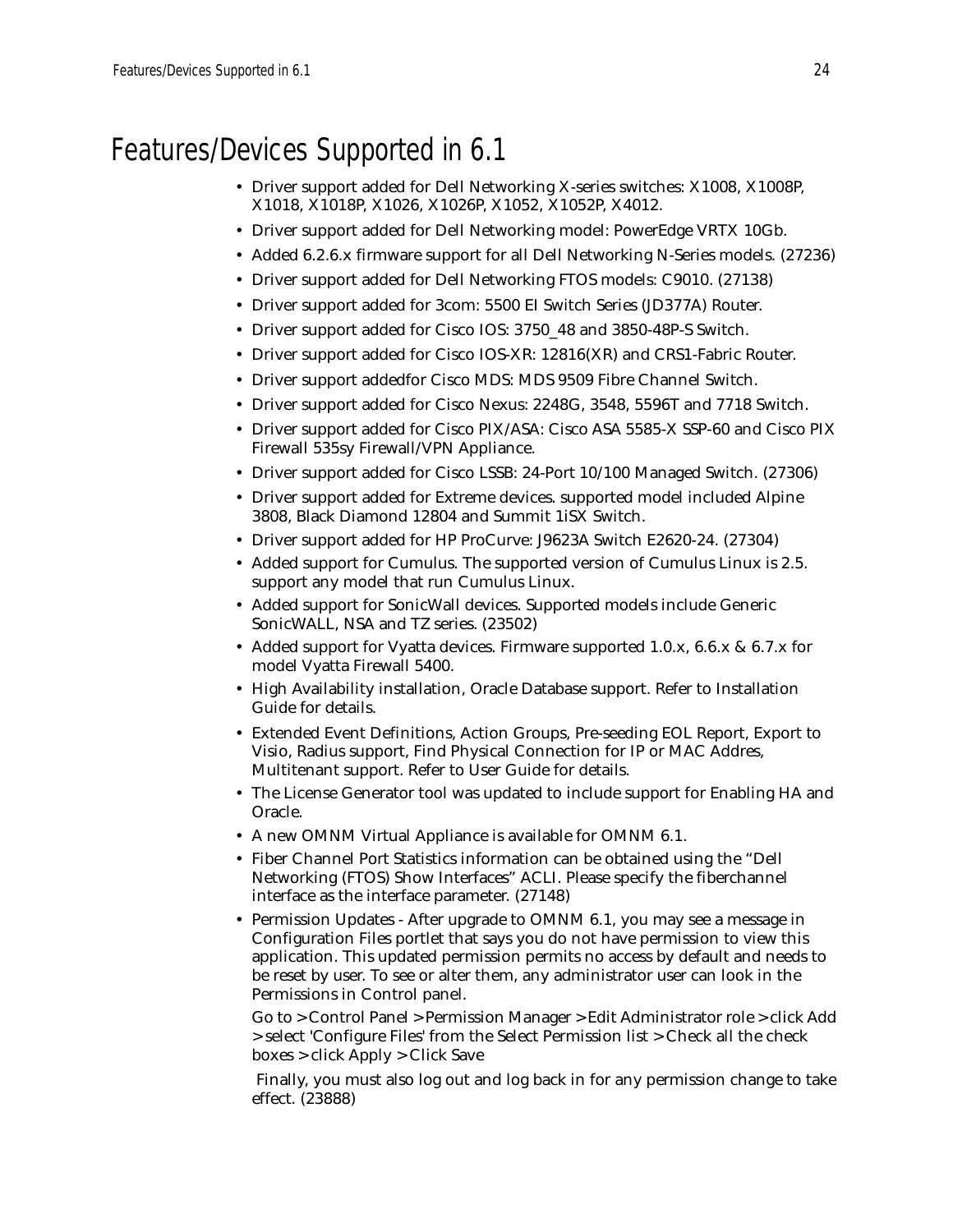- ctrl and shift will allow multi select in resource manager minimized portlets allowing delete of more than 1 device at a time.
- The "Alarms by location" page is a context driven view that depends on the preconfiguration and administration of containers from the container manager in the Admin tab. If there are no container configured the Container tree will be empty and the other context driven portlets will also be empty. Refer to the user manuals or search "Help" for "Container manager" for more information. (25373)
- With this release, traffic flow data is automatically converted to a new format that can be inserted into the DB and queried more efficiently. Our testing showed that the original implementation of IP conversations could be improved. This implementation involved a table that had a row for every unique IP conversation (sender/receiver combination, where IP A sends to IP Z is the same conversation as when B sends to A) where the only purpose of this table was to assign a unique ID to each conversation. At some customer sites where they measured all internet traffic going through their network, this table quickly grew to hundreds of millions of rows, and this was a significant performance drag when it tried to insert new data because it constantly had to query this table to see if the conversation is already on record and so it could get the ID. So we came up with a new approach that simply assigned a unique key to each conversation and stores this in the rollup tables. This key is derived from all essential factors that are relevant to the conversation (IP A and Z, protocol, port) and it converts this into a base 64 string so that it can be readable in string format. After upgrade to this new code, all conversation queries will assume the data is in this new format, but if the user had data before then the new data will be lost unless it is converted. When the server is started the first time after upgrade, there will be a thread running in the background to convert the user's legacy data. After this process is complete, the conversation data should be query-able.
- In earlier versions, there were restrictions for what types of managed equipment could be registered as exporters. This was handled by the system property: ta.exporter.types which was set to:

Router,Switch/Router,Switch,Converged Ethernet Switch,Firewall

Now this property has no value and instead we have a new property which disables ta.exporter.types and allows all devices to be registered as exporters, regardless of type: ta.exporter.restrictType

Which is set to false. It is still possible to override these properties so that these restrictions would be back in place. This can be done by setting ta.exporter.restrictType to true and then to setting ta.exporter.types to a list of equipment types.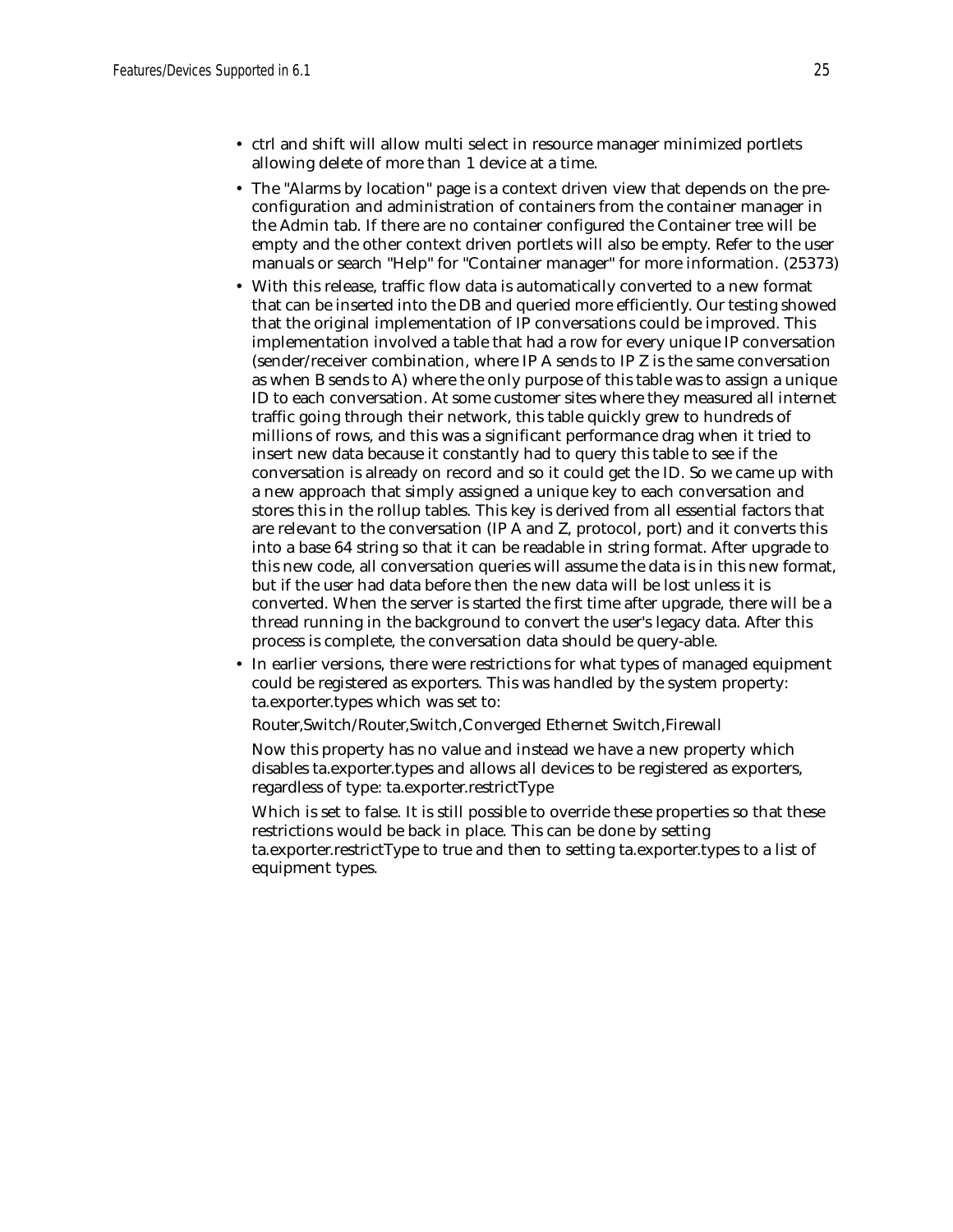- Virtualization enhancements
	- VMware or Hyper VM's with windows or Linux OS can be discovered using standard WMI or WBEM authentication protocols.
	- Linux machine Virtual and Physical now support an SSH management interface.
	- ESXi servers that support WBEM can be discovered with WBEM/HTTPS management interface. The inventory of VM's will be discovered and listed in the ESXi servers, reference tree.
- OMNM was validated to support these latest Browsers versions:
	- Microsoft Internet Explorer v11.0
	- Google Chrome V. 41.0.2272.101
	- Firefox v37.0
	- Safari v8
- New Device Support
	- CiscoLSSB See [Supported Cisco LAN Switches Small Business Equipment on](#page-46-1)  [page 47](#page-46-1)
	- Cumulus See [Supported Cumulus Equipment on page 47](#page-46-0)
	- SonicWall See [Supported SonicWall Devices on page 62](#page-61-1)
	- Vyatta See [Supported Vyatta Devices on page 63](#page-62-0)

# Features/Devices Supported in 6.0 Service Pack 3

- Added support for Dell Networking models: N1524, N1524P, N1548, N1548P. (27151)
- Added 9.8 firmware support for Dell Networking FTOS models: IOA/MXL, S4810, S4820, S5000, S6000, Z9500, FN 410S/410T, FN 2210S, S3048 ON, S4048 ON. (27237)

# Features/Devices Supported in 6.0 Service Pack 2

• Traffic Flow now displays estimates as well as raw data.

Refer to Enabling Estimated Flows Based on Sample Flows section in *User Guide* or online help for details.

- Installer now checks partition name for length and special characters. Refer to Partition Name Limitations section in User Guide or online help for details
- Added support for Wireless Controllers: W-7005, W-7010, W-7030.
- Added support for Instant Access Points: W-IAP103, W-IAP204, W-IAP205, W-IAP214, W-IAP215, W-IAP224, W-IAP274, W-IAP275.
- Added support for Access Points W-AP103, W-AP103H, WAP204, W-AP205, W-AP214, W-AP215, W-AP224, W-AP225, W-AP274, W-AP275.
- Added 6.3.1.8 firmware support for wireless Instant Access Point devices.
- Added 6.4.2.4 firmware support for wireless controller devices.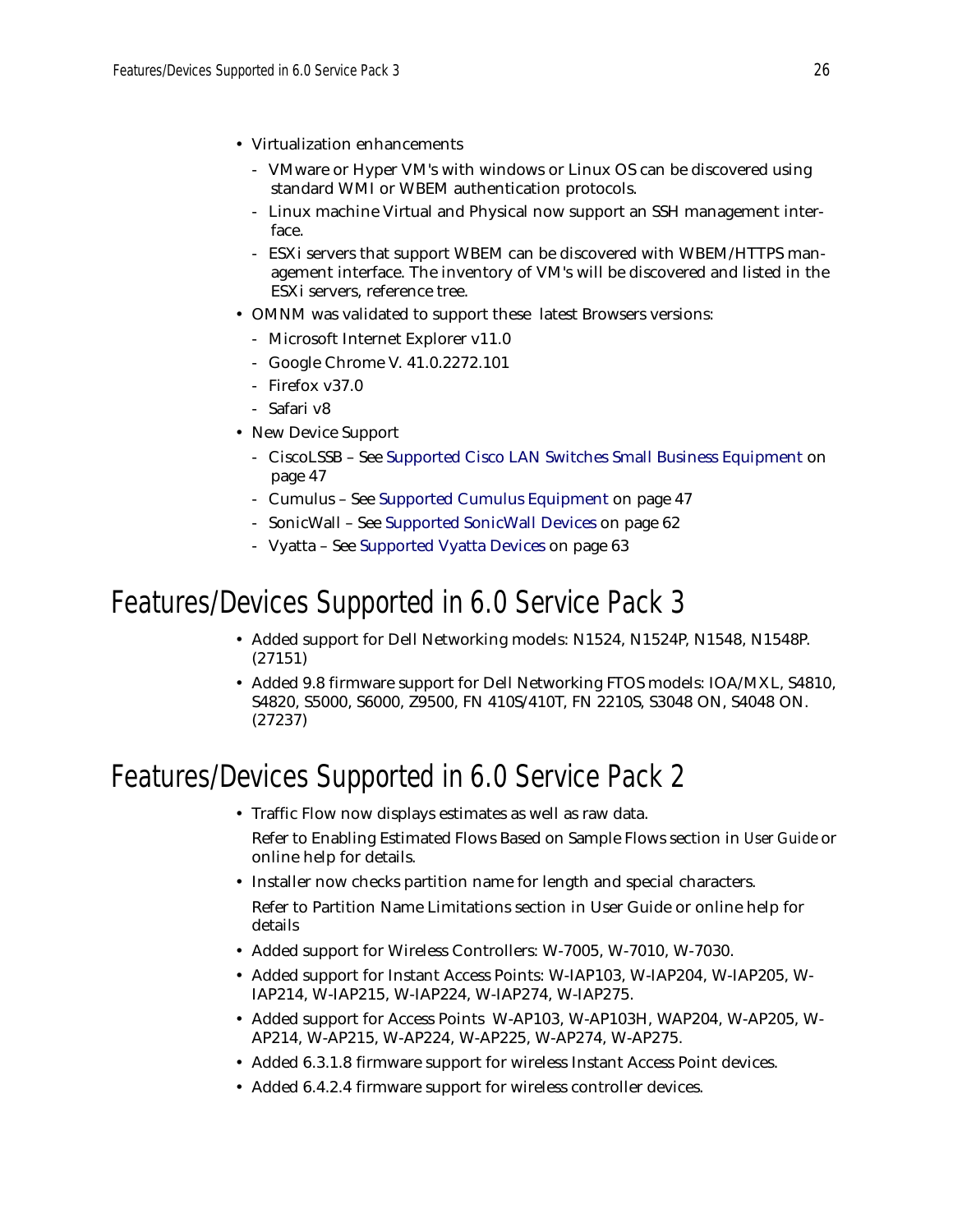- Added support for Dell Networking FTOS models Z9500, FN410S, FN410T, FN2210S.
- Added 9.7 firmware support for the following devices S4810, S4820,S5000, S6000, MXL, IOA, Z9000, Z9500, FN410S, FN410T, FN2210S.
- Added 6.2 firmware support for Dell Networking models: N2024, N2024P, N2048, N2048P, N3024, N3024F, N3024P, N3048, N3048P, N4032, N4032F, N4064, N4064F.

# Features/Devices Supported in 6.0 Service Pack 1

- Some Force10 Monitor names change, so if any Event Processing Rules require "Force10" (example: in the varbind of a threshold-crossing notification that triggers the rule), ensure you accommodate that name change for upgrade installations.
- When upgrading from OMNM 5.x to 6.x, to get the correct population of device groups, you must delete the Dell PowerConnect Group before doing the upgrade to OMNM 6.0. (24043)
- You must edit and save the default interface monitor for the Availability Confidence attribute to appear after an upgrade. (25593)
- This package includes sample Discovery Profiles and Authentications for Dell, Cisco, Juniper, Windows and Linux devices. Alter these to discover such devices on your network.
- The distribution and licensing has changed in Dell OpenManage Network Manager 6.0. The free 10-device version is no longer available. Support continues for existing users on previous versions. Dell OpenManage Network Manager 6.0 is available in 1,3, and 5 year subscriptions at incremental device counts. All existing users are eligible for a substantial discount for a license equivalent to their legacy one. A paid subscription provides access to support and any upgrades that are made available during the subscription period. Please contact your sales representative for more information.
- License expiration now produces a colored warning in the status bar, an alarm, and lets you order license updates by e-mail from within the license management screen.

When the communication to server was refused message appears in your browser, related to some portlets, it may indicate licensing as the source of the application server not starting.

The License viewer displays expiration dates for critical components. For example, *Oware* is necessary for application server to run. Components that do not display license expiration dates depend on application server for their licensing. A digital Service Tag referring to your license and level of support also appears in License Viewer. Consult the *User Guide* for details. (25757, 25860, 25981)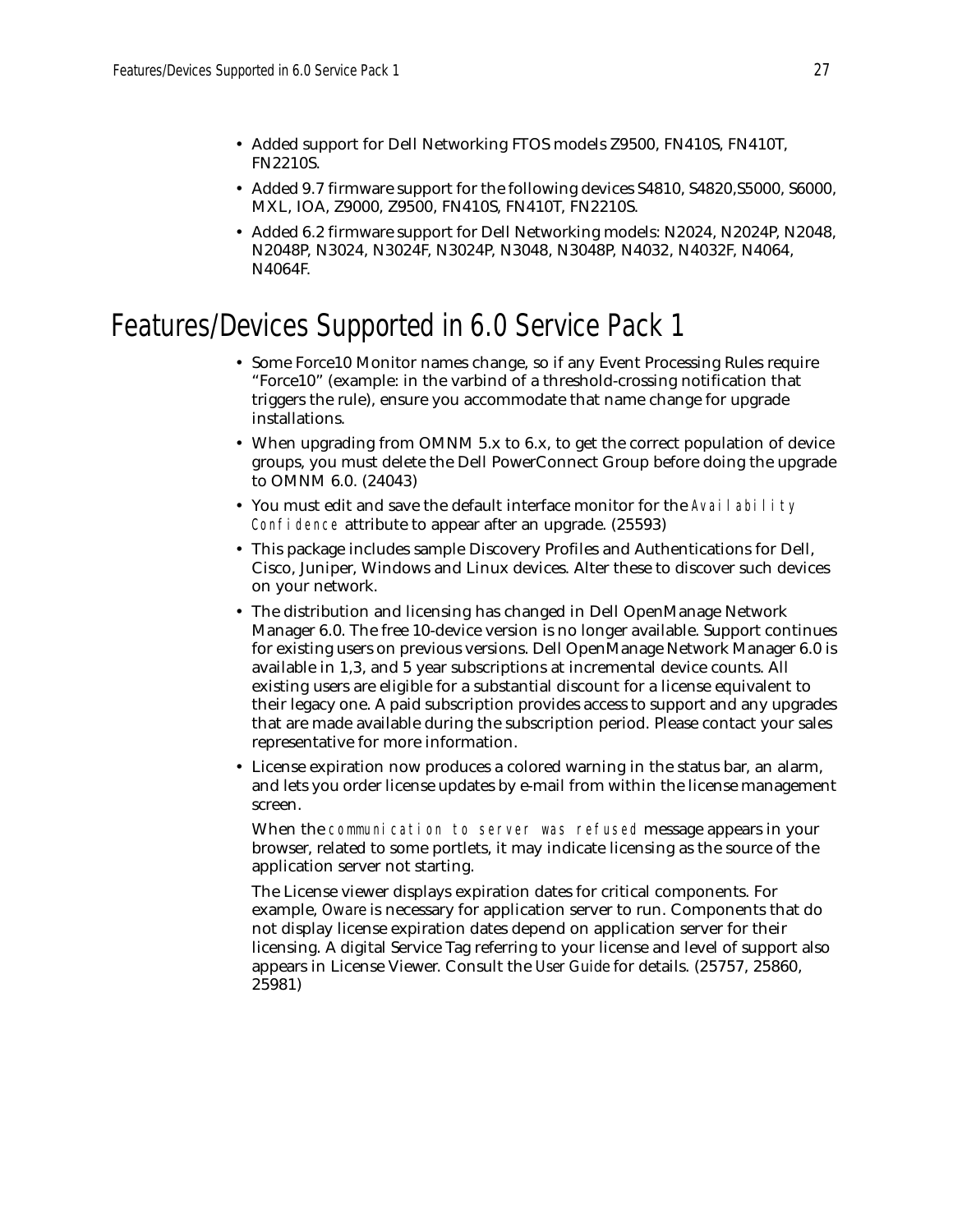• Discovery now automatically updates monitor targets by default. Web Service discovery also does not require a discovery profile exist in OMNM before it can trigger discovery. When none exists, web services create a default profile with the supplied parameters.

If you have updated your system, you must add the Refresh Monitor Targets action to any existing discovery profiles you have created before this is the default behavior in upgraded discovery profiles. (24151, 24477)

- Device Support
	- Brocade See [Supported Brocade/Brocade RX Equipment on page 45](#page-44-0)
	- Cisco See [Supported Cisco Equipment on page 45](#page-44-1)

This comes with two types of drivers:

*CATOS* - supports switches that only support CATOS firmware.

*IOS* - supports routers or switches that support IOS firmware. It also provides support for Switches that can run both IOS or CATOS firmware. When viewing the Driver information, model OID support will end in .catos or . ios if the hardware supports both. *Note:* Although both may be supported by the hardware, they may not be both supported by OMNM. (25258)

- Dell–See [Supported Dell Equipment on page 48](#page-47-0)
- HP See [Supported HP Procurve Devices on page 60](#page-59-0)
- Juniper See [Supported Juniper Devices on page 61](#page-60-0)

To see supported device models and OS versions, look in the *Manage > Show Versions* menu.

The following outlines various features included in this package:

#### **Adaptive CLIs**

Cisco—See [Adaptive CLIs on page 29](#page-28-0) and [Cisco Compliance Actions on page 34](#page-33-0)  below.

Juniper—See [Juniper JUNOS Adaptive CLIs on page 30](#page-29-0) below.

HP Procurve—N/A

Brocade—N/A

**Proscans**

Cisco—See the [Cisco Compliance Policies](#page-30-0) below.

Juniper—See [Juniper Compliance Policies](#page-34-0) below.

HP Procurve—N/A

Brocade—N/A

**Monitors**

Juniper—RPM

Cisco—IPSLA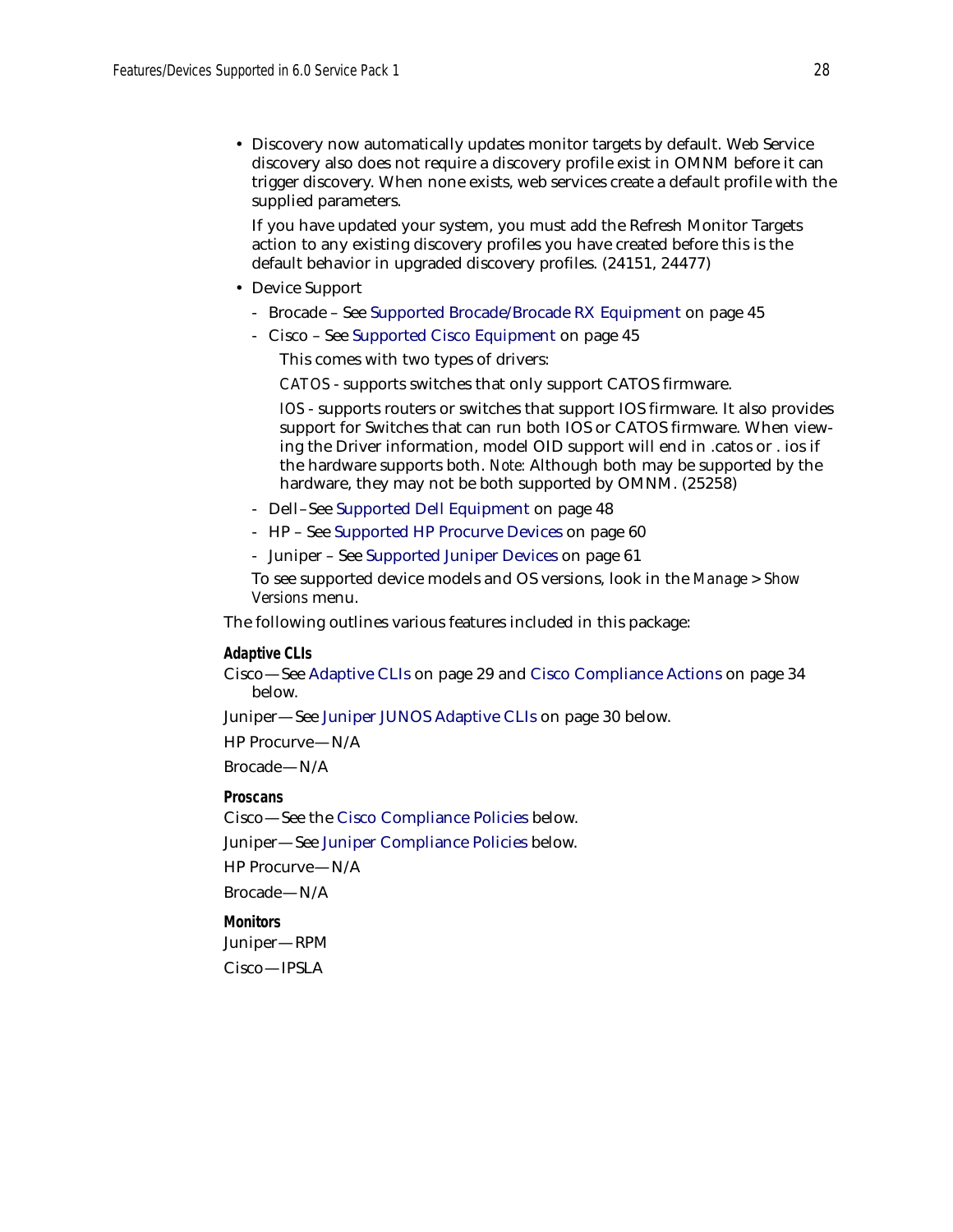### **Filters/Groups**

Cisco—Cisco, All Cisco, excluding XR and PIX, All Cisco excluding PIX, vCisco Devices, Cisco IOS 12.0-12.4, Cisco IOS 12.2(33), Cisco Not IOS 12.2(33)

*Groups:* Cisco PIX, Cisco Routers, Cisco Switches

Juniper—Juniper VPLS MX-Series, Juniper VPLS, All Juniper Routers

*Groups:* Juniper JUNOS Driver devices

HP Procurve—N/A

Brocade—N/A

*Groups:* Brocade Vendor Group

**Schedules** N/A

### **Reports**

Cisco—Cisco Card Report

Juniper—BGP Groups, BGP Information, Bootp, Bootp Interfaces, ISIS Information, ISIS Interfaces, LDP Information, LDP Interfaces, MPLS Interfaces, OSPF Areas, OSPF Information, RIP Groups, RSVP Interfaces, SNMP Communities, SNMP Trap Groups, Static Routes

### HP Procurve—N/A

Brocade—Fabric Basic Report, Fabric IP Address Report, Port Connection Report, Port Zone Membership Report.

### **Operating Systems**

RedHat/CentOS Support—Version 6.4 of these Linux flavors is now tested and approved for Dell OpenManage Network Manager. (23807)

### <span id="page-28-0"></span>**Adaptive CLIs**

The following are pre-seeded Adaptive CLIs for Dell OpenManage Network Manager. Open the Adaptive CLI in the Actions portlet to examine the details of how it works

#### **Cisco Adaptive CLIs**

| Cisco IOS Write Mem                  |
|--------------------------------------|
| Cisco show run'                      |
| Cisco show mpls traffic-eng tunnels' |
| Cisco show ip interface'             |
| Cisco show inventory'                |
| Cisco show ip protocols'             |
| Cisco show mpls forwarding-table'    |
| Cisco show protocols'                |
| Cisco show ip policy-list'           |
| Cisco show mpls ip binding'          |
| Cisco show configuration'            |
| Cisco show mpls interfaces'          |
| Cisco show ip policy'                |
| Cisco show interfaces'               |
| Cisco show ip route'                 |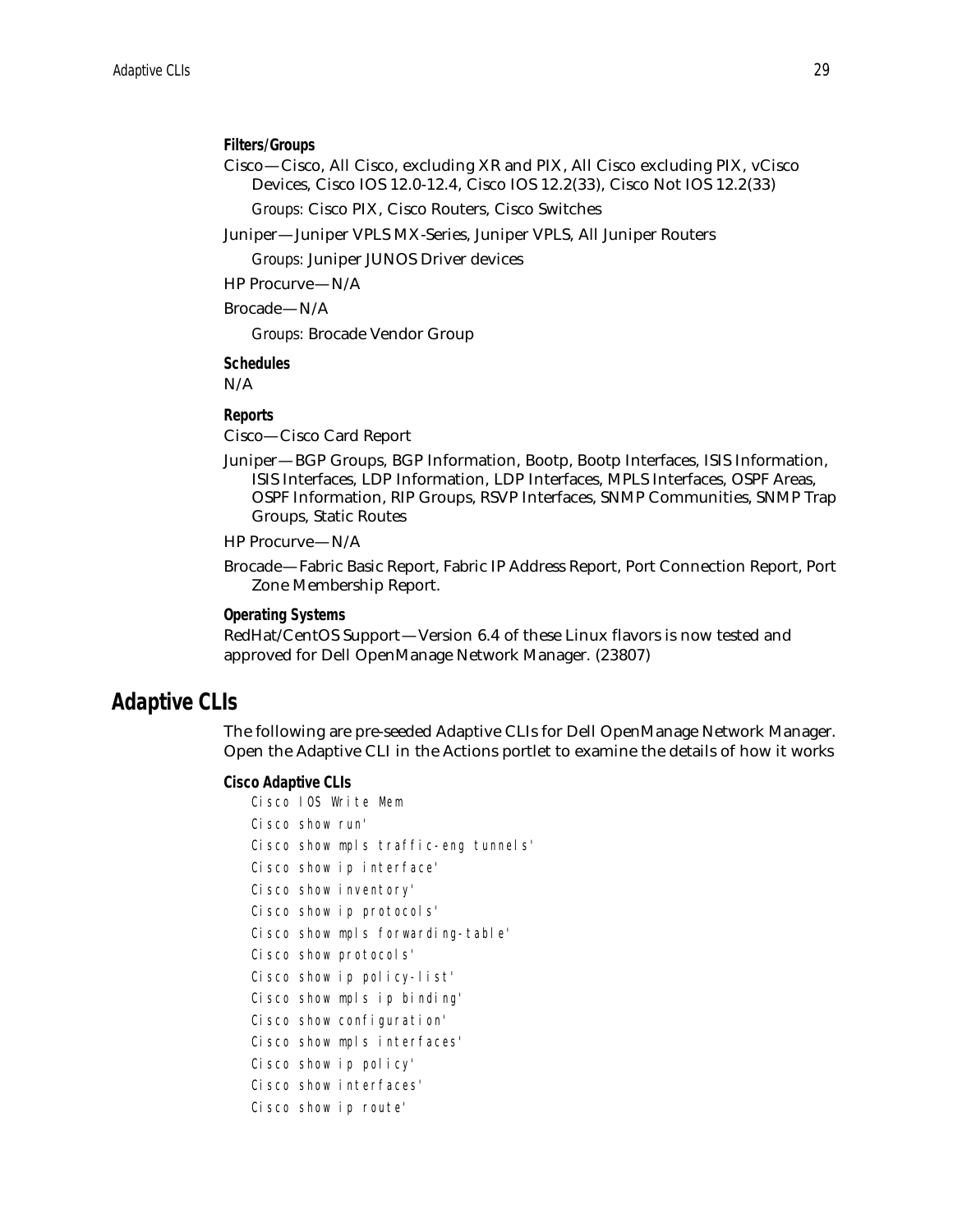```
Cisco show ip access-lists'
Cisco show ip traffic'
Cisco show hardware'
Cisco show interfaces rate-limit'
Cisco show interfaces summary'
Cisco show interfaces description'
Cisco IOS Class Map create
Cisco IOS Class Map delete
Cisco IOS Create Ext ACL Entry
Cisco IOS Create PrefixList
Cisco IOS Policy Map create
Cisco IOS Policy Map delete
Cisco IOS Write Mem
Cisco Interface Shutdown
```
### See also [Cisco Compliance Actions on page 34](#page-33-0)

### <span id="page-29-0"></span>**Juniper JUNOS Adaptive CLIs**

|  |  | Juniper JUNOS 'show protocol' xml                       |
|--|--|---------------------------------------------------------|
|  |  | Juniper JUNOS 'show policy-options' xml                 |
|  |  | Juniper JUNOS 'show policy' xml                         |
|  |  | Juniper JUNOS 'show mpls path'                          |
|  |  | Juniper JUNOS 'show mpls lsp up'                        |
|  |  | Juniper JUNOS 'show mpls lsp statistics'                |
|  |  | Juniper JUNOS 'show lsp ingress'                        |
|  |  | Juniper JUNOS 'show lsp eqress'                         |
|  |  | Juniper JUNOS 'show mpls lsp detail'                    |
|  |  | Juniper JUNOS 'show mpls lsp descriptions'              |
|  |  | Juniper JUNOS 'show mpls lsp brief'                     |
|  |  | Juniper JUNOS 'show mpls lsp'                           |
|  |  | Juniper JUNOS 'show mpls interface'                     |
|  |  | Juniper JUNOS 'show interfaces   routing instances' xml |
|  |  | Juniper JUNOS 'show interfaces routing'                 |
|  |  | Juniper JUNOS 'show interfaces policers'                |
|  |  | Juniper JUNOS 'show interaces filters'                  |
|  |  | Juniper JUNOS 'show interfaces descriptions'            |
|  |  | Juniper JUNOS 'show interfaces brief'                   |
|  |  | Juniper JUNOS 'show interaces -profiles' xml            |
|  |  | Juniper JUNOS 'show interfaces' xml                     |
|  |  | Juniper JUNOS 'show filewall policer' xml               |
|  |  | Juniper JUNOS 'show firewall log'                       |
|  |  | Juniper JUNOS 'show firewall' xml                       |
|  |  | Juniper JUNOS 'show cos schedulers' xml                 |
|  |  | Juniper JUNOS 'show cos scheduler-maps' xml             |
|  |  | Juniper JUNOS 'show cos rewrite-rules' xml              |
|  |  | Juniper JUNOS 'show cos interfaces' xml                 |
|  |  | Juniper JUNOS 'show cos forwarding-classes' xml         |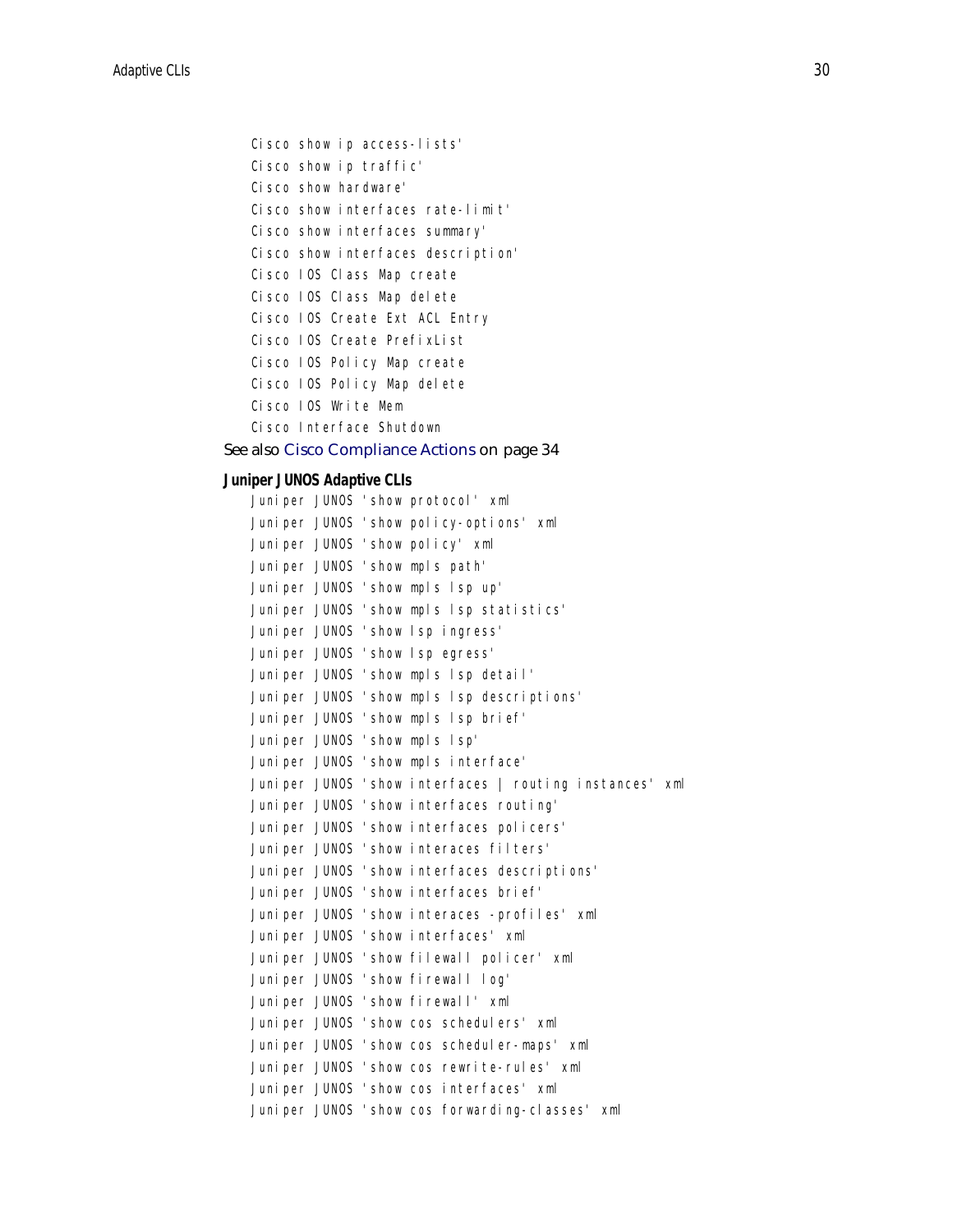Juniper JUNOS 'show cos drop-profiles' xml Juniper JUNOS 'show cos classifiers' xml Juniper JUNOS 'show configuration' xml Juniper JUNOS 'show configuration' Juniper JUNOS 'show class of service' xml Juniper JUNOS 'show access' xml Juniper JUNOS show system rollback ACLI

### **HP Procurve Adaptive CLIs**

N/A

**Brocade Adaptive CLIs** N/A

# <span id="page-30-1"></span>Standard Change Management Policies

Change Management comes with several policies and actions by default. These include ProScan policies and policy groups, as well as the corresponding Actions for correcting any violations, and Event Processing Rules that automate remedy actions. The following sections briefly describe these.

- [Cisco Compliance Policies](#page-30-0)
- [Cisco Compliance Actions](#page-33-0)
- [Cisco Event Processing Rules](#page-34-1)

### $\triangle$  CAUTION:

Seeded Proscan policies are not necessarily correct by default. You must specify device targets at least. Given the variance in responses, particularly for Cisco devices, best practice is to test any such policy before you use it.

### <span id="page-30-0"></span>Cisco Compliance Policies

The following are Cisco Compliance policies included by default with your Change Management installation. Policies listed here are part of [Cisco Proscan Policy Groups](#page-32-0) scanning for PCI, HIPPA, SOX, NSA, and CISP compliance. These appear at the bottom of this list.

**COMPLIANCE Cisco Enable Secret**—Use enable secret for enable level access to device; PCI 8.4

- **COMPLIANCE Cisco Finger Service (12.1+)**—Disable Finger service; PCI 2.2.2
- **COMPLIANCE Cisco HTTP Server**—HTTP server should not be running; PCI 2.2.2
- **COMPLIANCE Cisco Finger Service (11.3-12.0)**—Disables finger service; PCI 2.2.2
- **COMPLIANCE Cisco Identd Service**—Disable Identd service globally
- **COMPLIANCE Cisco Timestamps Logging**—Use the timestamps service to show date and time on all log messages; PCI 10.2
- **COMPLIANCE Cisco Disable MOP**—Disable MOP support on all Ethernet and VLAN interfaces; PCI.
- **COMPLIANCE Cisco NTP Redundant Servers**—Ensures that more than one NTP server is defined; PCI 10.4
- **COMPLIANCE Cisco Disable NTP**—Disable NTP if not in use; PCI 2.2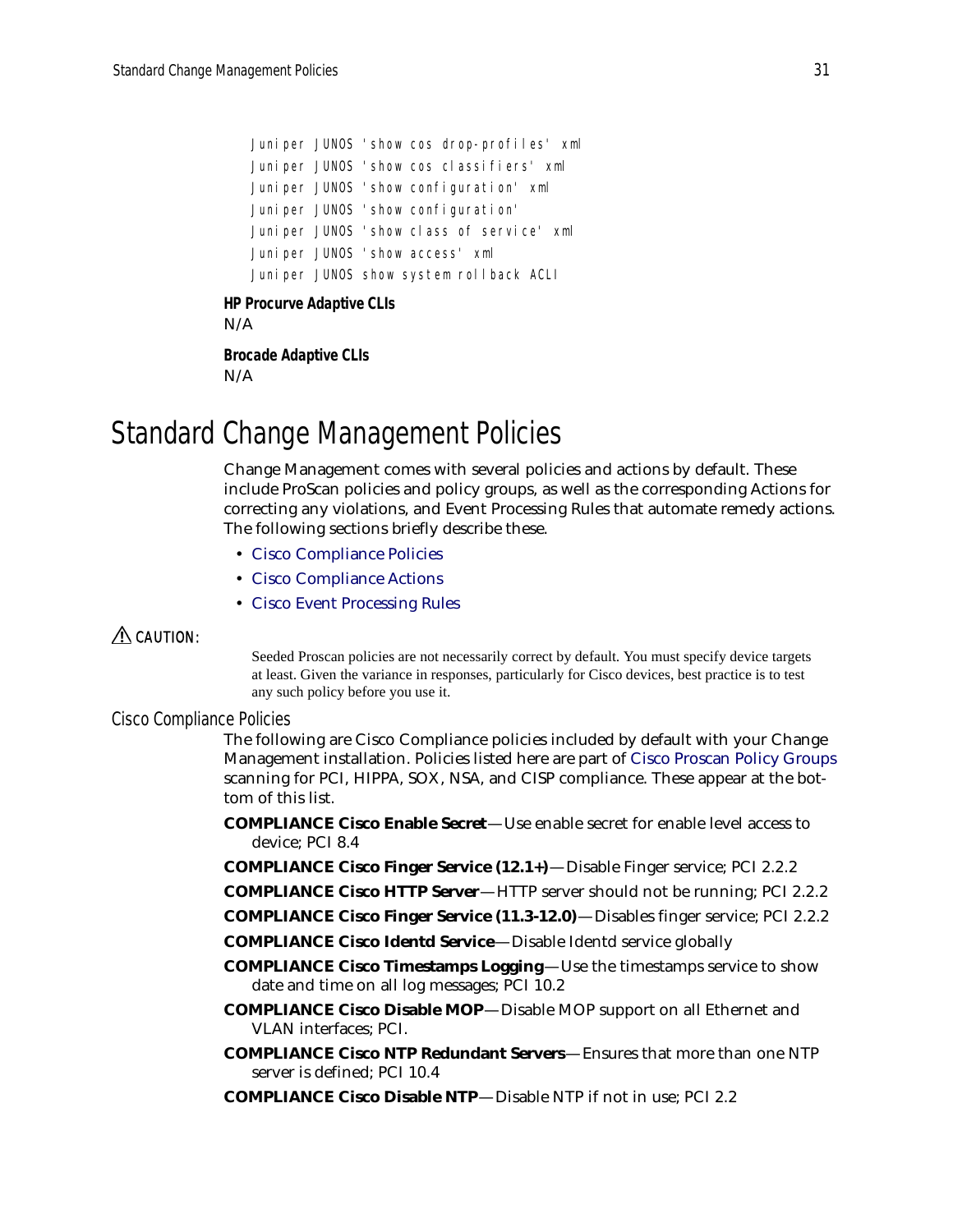- **COMPLIANCE Cisco PAD Service**—The packet assembler/disassembler (PAD) service supports X.25 links. This service is on by default, but it is only needed for devices using X.25; PCI 2.2.
- **COMPLIANCE Cisco Service Config**—Disable autoloading of configuration files from a server; PCI 2.2.2
- **COMPLIANCE Cisco Password Encryption**—The password-encryption service shows user passwords as encrypted strings within the configuration; PCI 8.4
- **COMPLIANCE Cisco IP Source Route**—Disable handling of source routed packets.
- **COMPLIANCE Cisco SNMP RW Communities**—Do not use SNMP Read-Write strings, and only use Read-Only strings with associated access lists; PCI 2.2.3.
- **COMPLIANCE Cisco TCP Small-Servers (11.2-)**—Disables unneeded TCP services such as echo, discard, chargen, etc; PCI 2.2.2
- **COMPLIANCE Cisco TCP Small-Servers (11.3+)**—Disables unneeded TCP services such as echo, discard, chargen, etc; PCI 2.2.2
- **COMPLIANCE Cisco UDP Small-Servers (11.2-)** Disables unneeded UDP services such as echo, discard, chargen, etc.; PCI 2.2.2.
- **COMPLIANCE Cisco UDP Small-Servers (11.3+)**—Disables unneeded UDP services such as echo, discard, chargen, etc; PCI 2.2.2
- **COMPLIANCE Cisco VTY Exec Timeout**—Set Exec Timeout on VTY ports; PCI 8.5.15
- **COMPLIANCE Cisco VTY Access Class Inbound**—Set inbound access class on VTY ports; PCI 2.2.3.
- **COMPLIANCE Cisco VTY Login**—Enable Login on VTY ports; PCI 2.2.3
- **COMPLIANCE Cisco VTY Transport Input Limit**—Limit Input Transport on VTY ports; PCI 2.3
- **COMPLIANCE Cisco Set Login on Console Port**—Enable login on console port; PCI 2.2.3
- **COMPLIANCE Cisco AAA Login**—AAA login should be enabled; PCI 8.3
- **COMPLIANCE Cisco BOOTP Server**—The BOOTSP server should be disabled; PCI 2.2.2
- **COMPLIANCE Cisco CDP Service**—Disable CDP (Cisco Discovery Protocol) globally
- **COMPLIANCE Cisco Console Exec Timeout**—Set an exec timeout console port; PCI 8.5.15
- Cisco tacacs+ enabled
- Cisco monitor logging Enabled
- Cisco console logging Enabled
- Cisco buffered logging Enabled
- Cisco SNMP Community String NOT public
- Cisco SNMP Community String NOT private
- Cisco RADIUS Enabled
- Cisco Interfaces MUST have Description
- Cisco Banner Enabled
- Cisco ACL RFC 1918 space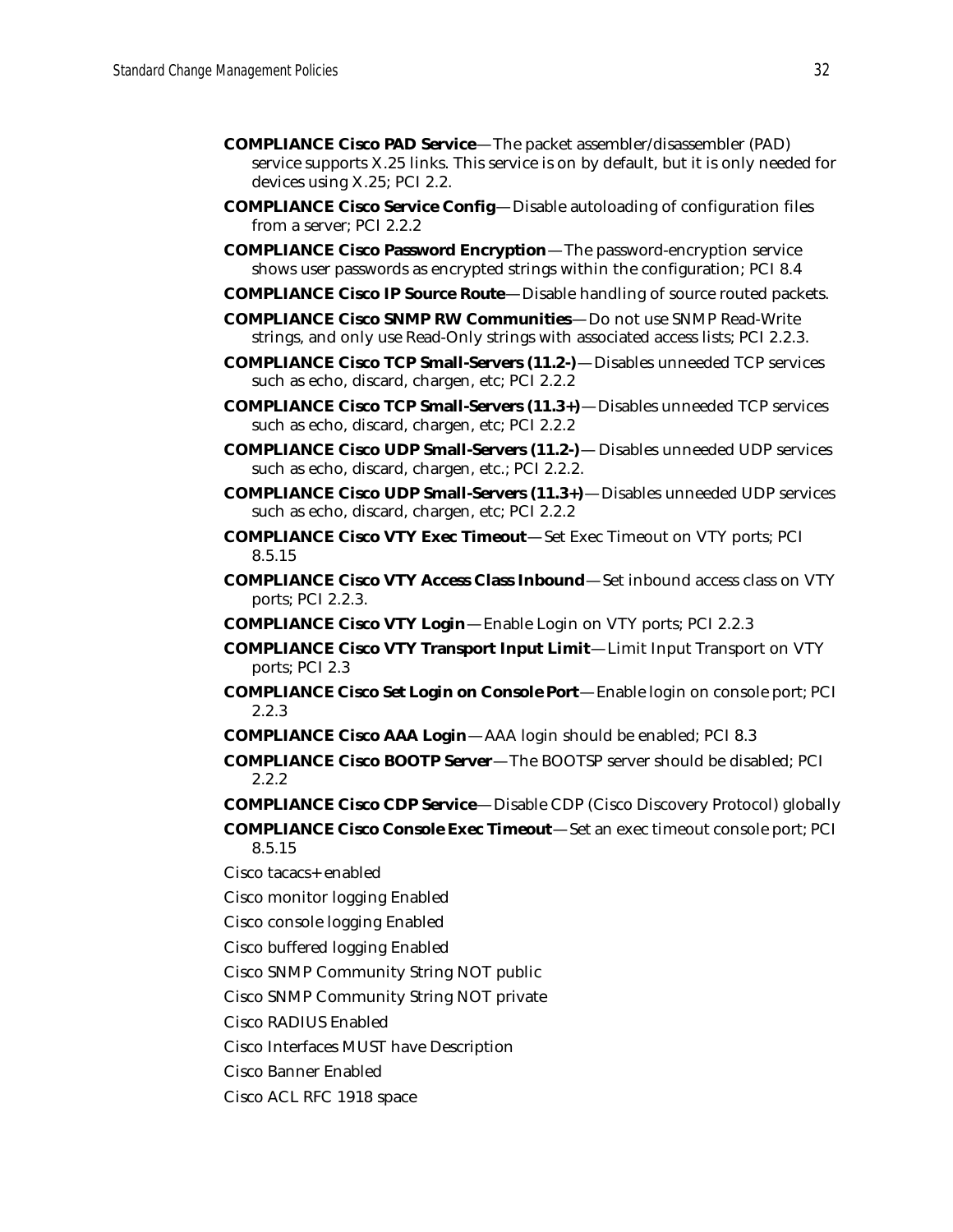Cisco ACL Permit Transit Traffic

Cisco ACL Permit RIP

Cisco ACL Permit OSPF

Cisco ACL Permit IGRP

Cisco ACL Permit EIGRP

Cisco ACL Permit BGP

Cisco ACL Deny access to internal infrastructure

Cisco ACL BGP AS Source

Cisco ACL Anti Spoofing

Cisco ACL - Deny special use address source

Cisco session-timeout' Enabled - ALL LINES

Cisco exec-timeout' enabled ALL LINES

<span id="page-32-0"></span>**Cisco Proscan Policy Groups**

The following combine the ProScan Policies described above into groups to scan for compliance.

- **PCI Compliance for Cisco**—This includes the following COMPLIANCE policies: Cisco VTY Transport Input Limit, Cisco VTY Login, Cisco VTY Exec Timeout, Cisco VTY Access Class Inbound, Cisco SNMP RW Communities, Cisco Password Encryption, Cisco Finger Service (12.1+), Cisco Finger Service (11.3-12.0), Cisco Disable NTP, Cisco Identd Service, Cisco AAA Login, Cisco UDP Small-Servers  $(11.2-)$
- **HIPPA Compliance for Cisco**—A policy group. This includes the following COMPLIANCE policies: Cisco VTY Transport Input Limit, Cisco VTY Login, Cisco SNMP RW Communities, Cisco Set Login on Console Port, Cisco Password Encryption, Cisco PAD Service, Cisco HTTP Server, Cisco Enable Secret, Cisco Timestamps Logging, Cisco NTP Redundant Servers, Cisco Finger Service (11.3- 12.0), Cisco Finger Service (12.1+), Cisco BOOTP Server, Cisco CDP Service.
- **SOX Compliance for Cisco**—A policy group. This includes the following COMPLIANCE policies: Cisco VTY Login, Cisco VTY Transport Input Limit, Cisco SNMP RW Communities, Cisco Set Login on Console Port, Cisco Password Encryption, Cisco PAD Service, Cisco Finger Service (11.3-12.0), Cisco Finger Service (12.1+), Cisco HTTP Server, Cisco Identd Service, Cisco UDP Small-Servers  $(11.3+)$ .
- **NSA Compliance for Cisco**—A policy group. This includes the following COMPLIANCE policies: Cisco VTY Login, Cisco VTY Transport Input Limit, Cisco SNMP RW Communities, Cisco VTY Exec Timeout, Cisco Service Config, Cisco Password Encryption, Cisco PAD Service, Cisco HTTP Server, Cisco Finger Service (12.1+), Cisco Finger Service (11.3-12.0), Cisco Enable Secret, Cisco Disable MOP, Cisco Disable NTP, Cisco NTP Redundant Servers.
- **CISP Compliance for Cisco**—A policy group. This includes the following COMPLIANCE policies: Cisco UDP Small-Servers (11.3+), Cisco VTY Transport Input Limit, Cisco VTY Login, Cisco VTY Exec Timeout, Cisco VTY Access Class Inbound, Cisco Password Encryption, Cisco Finger Service (12.1+), Cisco Finger Service (11.3-12.0), Cisco Enable Secret.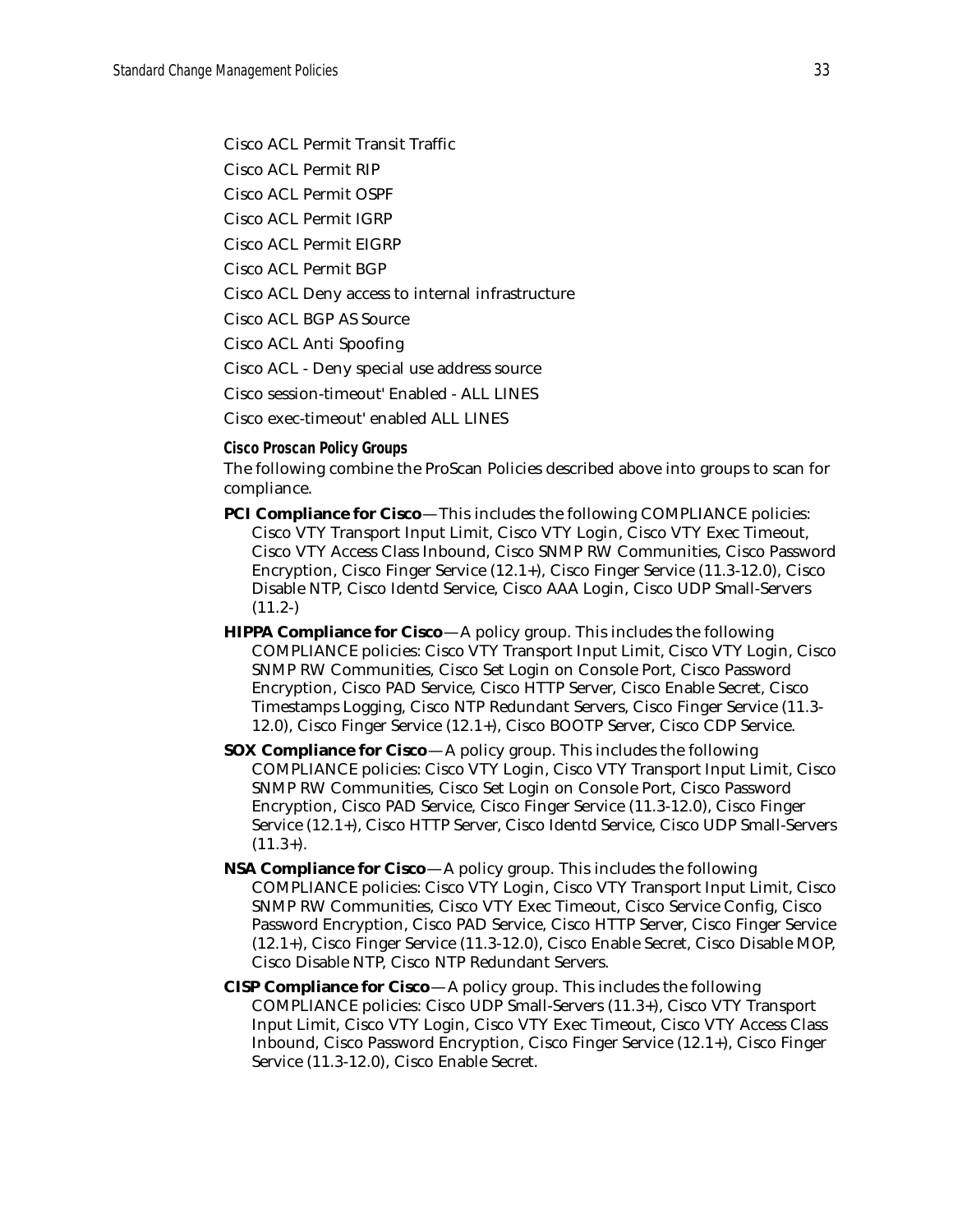### <span id="page-33-0"></span>Cisco Compliance Actions

Remedial actions are often part of the process of change management. These may be triggered by the [Cisco Event Processing Rules,](#page-34-1) and are included as part of the

[Standard Change Management Policies](#page-30-1)

- **Compliance Cisco AAA Login**—To avoid being locked out of the router, define username and password on the access server before starting the AAA configuration.
- **Compliance Cisco Finger Service (11.3-12.0 & 12.1+)**—Disables the ip finger service.
- **Compliance Cisco HTTP Server**—Disables http.
- **Compliance Cisco Identd Service**—Disables identd
- **Compliance Cisco IP Source Route**—Disables ip source route
- **Compliance Cisco UDP Small-Servers (11.2- and 11.3+)**—Disables PCI UDP Small-Servers (11.2- and 11.3+).
- **Compliance Cisco TCP Small-Servers**—Displace PCI Cisco TCP Small-Servers.
- **Compliance Cisco BOOTP Server**—Disables PCI Cisco BOOTP Server.
- **Compliance Cisco PAD Service**—Disables the PAD service.
- **Compliance Cisco Timestamps Logging**—Enables PCI Cisco Timestamps Logging.
- **Compliance Cisco SNMP RW Communities**—Removes RW community string with user input.
- **Compliance Cisco Password Encryption**—Enables PCI Cisco Password Encryption.
- **Compliance Cisco CDP Service**—Disables CDP Cisco Discovery Protocol.
- COMPLIANCE Cisco VTY Transport Input Limit
- COMPLIANCE Cisco VTY Login
- COMPLIANCE Cisco VTY Exec Timeout
- COMPLIANCE Cisco VTY Access Class Inbound
- COMPLIANCE Cisco Set Login on Console Port
- COMPLIANCE Cisco Service Config
- COMPLIANCE Cisco SNMP RW Communities
- COMPLIANCE Cisco Password Encryption
- COMPLIANCE Cisco PAD Service
- COMPLIANCE Cisco NTP Redundant Servers
- COMPLIANCE Cisco Enable Secret
- COMPLIANCE Cisco Disable NTP
- COMPLIANCE Cisco Disable MOP
- COMPLIANCE Cisco Console Exec Timeout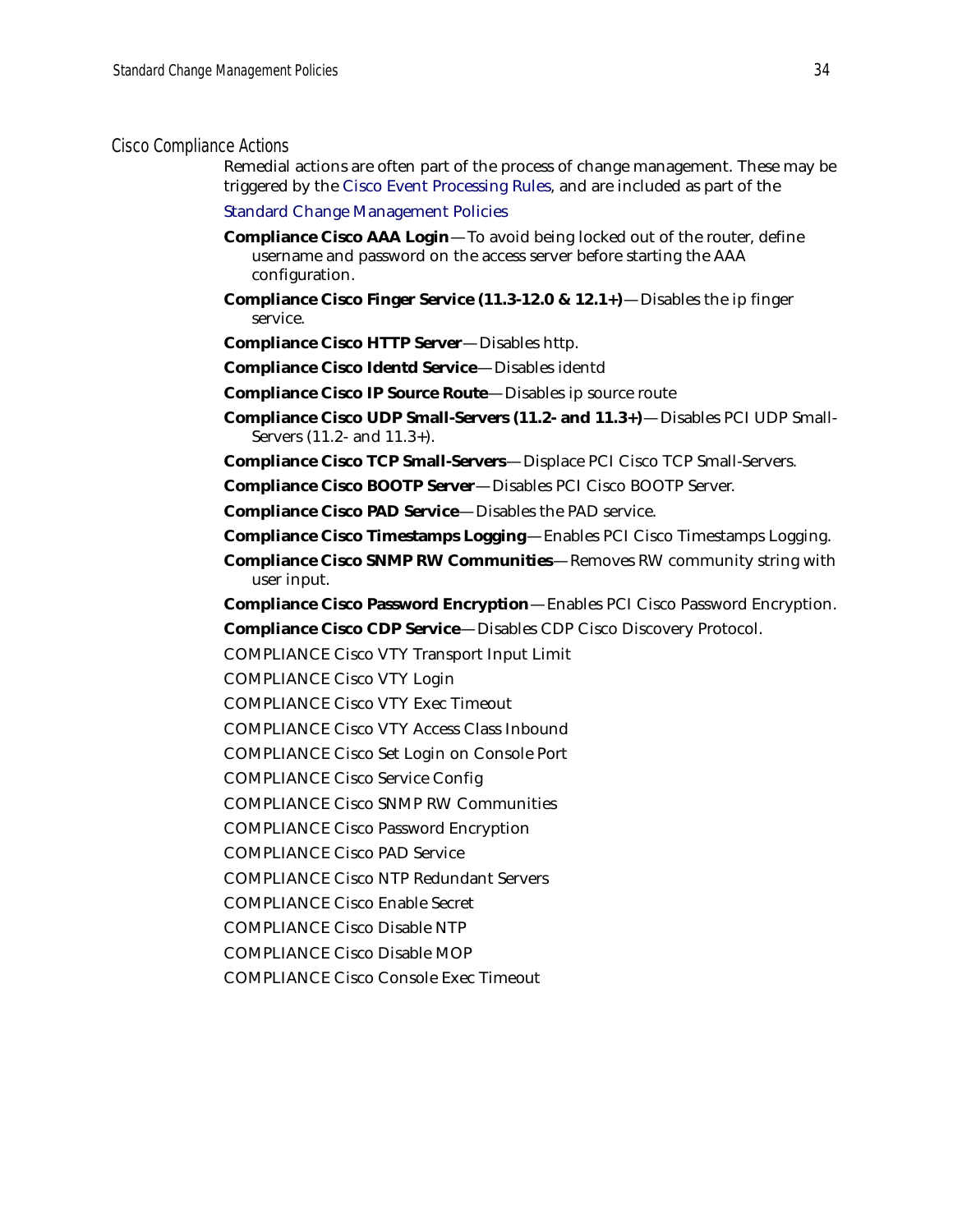#### <span id="page-34-1"></span>Cisco Event Processing Rules

The event processing rules here typically tie [Cisco Compliance Policies](#page-30-0) with remedial [Cisco Compliance Actions](#page-33-0).

- **Compliance Cisco AAA Login Remediation** Triggers a task to configure an AAA login.
- **Compliance Cisco BOOTP Server**—Corrects PCI Cisco BOOTP Server compliance failures.
- **Compliance Cisco CDP Service**—Corrects PCI Cisco CDP Service compliance failures.
- **Compliance Cisco Finger Service**—Corrects PCI Cisco Finger Service compliance failure.
- **Compliance Cisco HTTP Server**—Corrects http server compliance failures.
- **Compliance Cisco Identd Service**—Corrects PCI Cisco Identd Service compliance failures.
- **Compliance Cisco IP Source Route**—Corrects PCI Cisco IP Source Route compliance failures.
- **Compliance Cisco PAD Service**—Corrects PCI Cisco PAD Service compliance failures.
- **Compliance Cisco TCP Small-Servers**—Corrects PCI Cisco TCP Small-Servers compliance failures.
- **Compliance Cisco Timestamps Logging**—Corrects PCI Cisco Timestamps Logging compliance failures.
- **Compliance Cisco UDP Small-Servers (11.3+)**—

### <span id="page-34-0"></span>Juniper Compliance Policies

Packages that support Juniper devices have the following policies:

**Juniper FW Filter Private IP**—RFC 1918

- **Juniper Policer DNS**—Protect from source address spoofing
- **Juniper Policer NTP**—Protect from source address spoofing
- **Juniper Policer RADIUS**—Protect from source address spoofing

**Juniper Policer SNMP**—Protect from source address spoofing

**Juniper Policer SSH**—Protect from source address spoofing

**Juniper Policer Small BW**—Protect from source address spoofing

**Juniper Policer TCP**—Protect from source address spoofing

**Juniper Recommended Logging**—Confirms recommended logging is on.

- **Juniper SNMP community NOT public Checks the SNMP community is not** "public" closing a potential security hole.
- **Juniper SNMP community NOT private** Checks the SNMP community is not "private" closing a potential security hole.
- **Juniper ALL Services Policy**—*Note:* this compliance policy will typically be modified per deployment.

**Juniper Recommended SSH**—Confirms recommended SSH is on.

**Juniper Recommended Syslog**—Confirms recommended syslogging is on.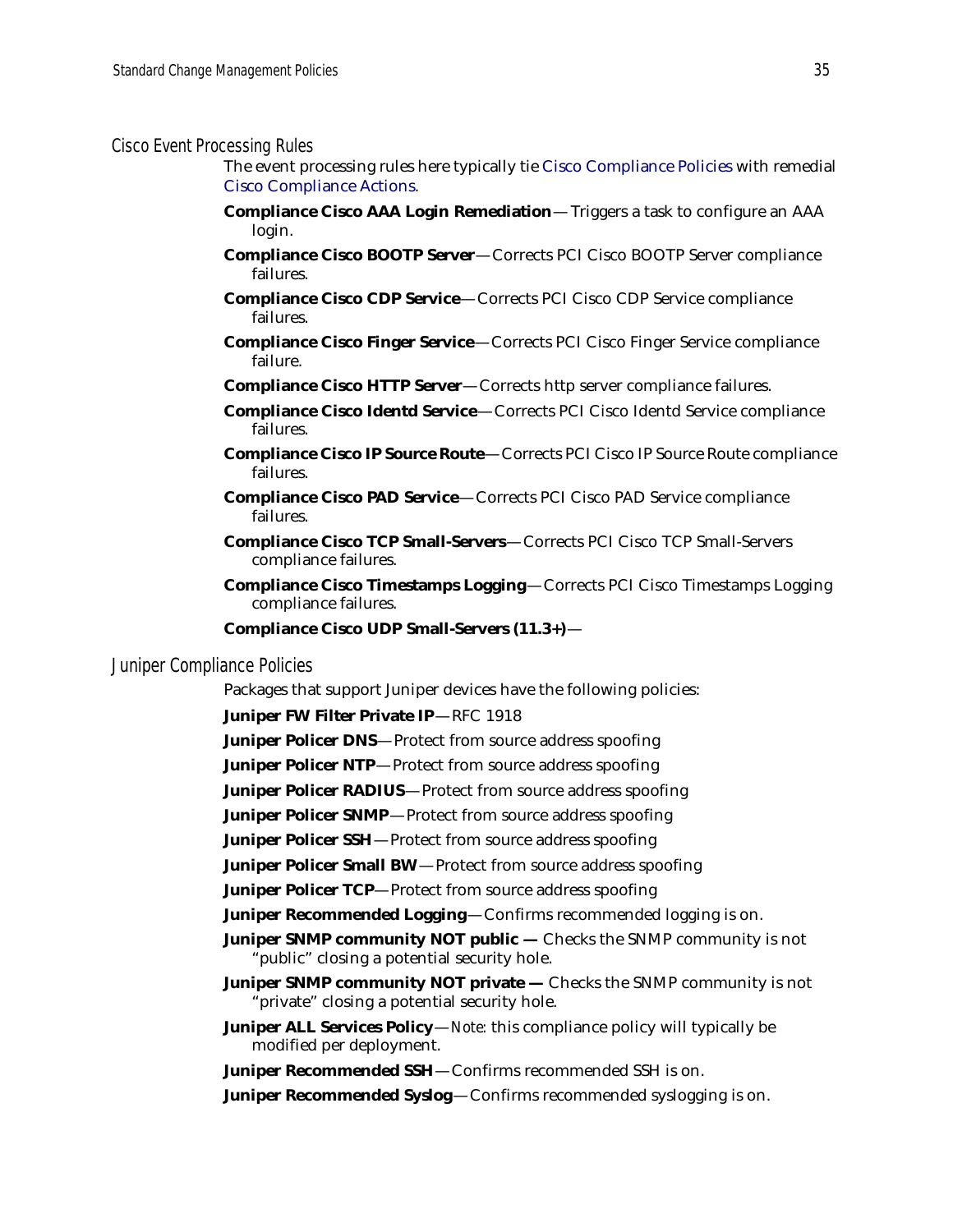## Known Issues

### **General**

- While IPv6 is supported some Filter fields may still not fully support IPv6 data entry. These include: in/not in operands. The "ip address" filter attribute is too short to display a full IPv6 address but filter capability is still supported. (27973)
- There is a known issue in OMNM 6.2 where edits of a save file server will uncheck the previously saved TFTP server option.This occurs on every other edit of the file server. The work around is to re-edit and save the file server. Validation of the tftp setting should be confirmed by testing backup with a TFTP only device or through the test function. (28006)
- **Linux HA does not support IPv6 as default** While IPv6 is supported on Windows HA, Linux HA does not support IPv6 as default. To acquire IPv6 on Linux HA, it's suggested that users must follow these steps enable unicast within the Mediation cluster. Apply the configuration changes to all Mediation servers. Please refer to Chapter Troubleshooting Your Application in User Guide for more details. (27978)
- Installation now requires a minimum of 8G RAM.
- Getting "Bad request Error 400" while clicking on the Google link in the Site page. (27582)
- "no protocol " as error message in os image upload page while providing the input in the Remote (HTTP) URL field. (27511)
- Tool tip states "Null is required", should read "Management State is required" in Management State Settings form. (27476)
- Incorrect popup message appears when trying to save duplicate contact. (27472)
- Incorrect popup message appears when trying to save duplicate location. (27471)
- Pop Up message is not displaying after deletion of any contacts/locations. (27465)
- Incomplete pop up Message for Manage options. (27344)
- TFA exporters should use device names, not just IP addresses. (27386)
- performance network dashboard missing green threshold for percent packet loss %% (27171)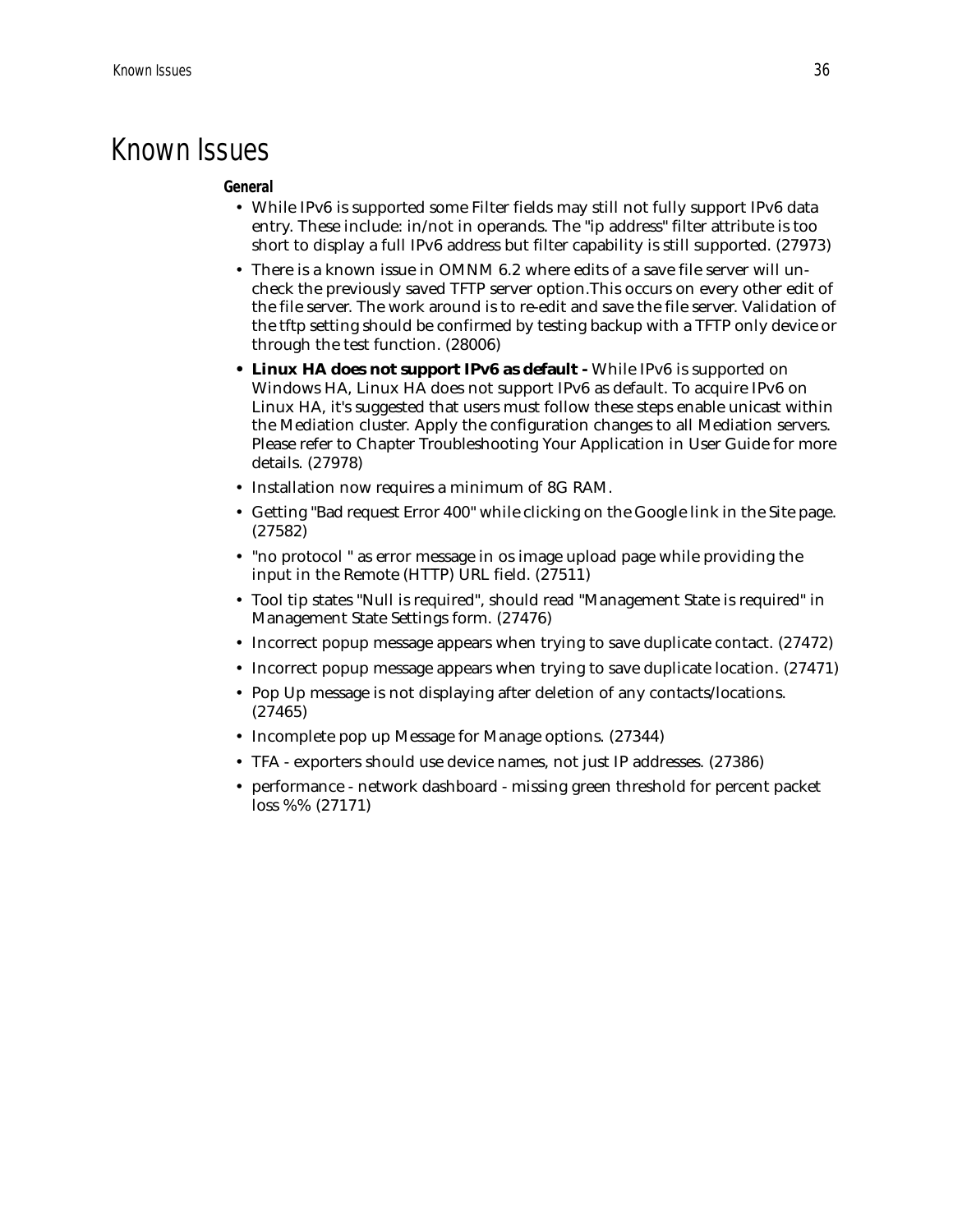- **Login form missing** workaround: (3526, 3765)
	- 1. Shut down web server.
	- 2. In a command shell type the following: oware
	- 3. Type mysql -u root --password=dorado This will log you into mysql database
	- 4. Copy and paste the following into mysql shell and hit enter:

```
update lportal.layout set typeSettings = 'layout-template-
id=1_column\ncolumn-1=58,\n'
where (groupId=10180)
 AND(privateLayout=0 )
 AND(friendlyURL='/login' );
```
- 5. restart web server
- 6. Log into OMNM
- **Port Details** Switch Mode is only populated for devices that support the Bridge-MIBs. The default value is unknown. (27498)
- **Adaptive CLI** NPE when executing ACLI that is not associated to the device using groups. (27603)
- **Topology Crashes—** Topology crashes at random intervals in Chrome Browsers. This appears to be a stability problem with the internal Pepper Flash player that comes bundled with Chrome. **Workaround:** Download and install an external Flash player. (<http://get.adobe.com/flashplayer/>)

Set Chrome to use the external player rather than its internal player.

- 1. Type about:plugins as a url.
- 2. Click on details in the upper right corner.
- 3. Scroll through list looking for Adobe Flash Player and disable the internal one and enable (if not already enabled) the external version.
- 4. The internal one will be located in a path something like this

```
C:\Program Files(x86)\Google\Chrome\Application\39.0.2171.65\ 
  PepperFlash\pepflashplayer.dll"
```
5. The external Flash has a path something like this

C:\Windows\system32\Macromed\Flash\pepflashplayer32\_16\_0\_0\_233.dll (hd-3057)

• **Menus**—If your menu appears vertically, on the left side of the screen, you may have difficulty opening all of the items that appear in it if you move the cursor from top to bottom to open pages and sub-pages. **Workaround**: Move the cursor

from bottom to top. (37177) • **Thread Dumps Impact Disk Space**— Java JVM problems can generate over

10GB of thread dump in case of memory error. **Workaround:** Delete the \*.hprof files in the /oware/jboss-5.1/bin directory to free up the disk space. You can also clean out temp directories. Finally, ensure your hardware has enough RAM for the tasks it was assigned. The Server Statistics portlet displays performance information. (24405)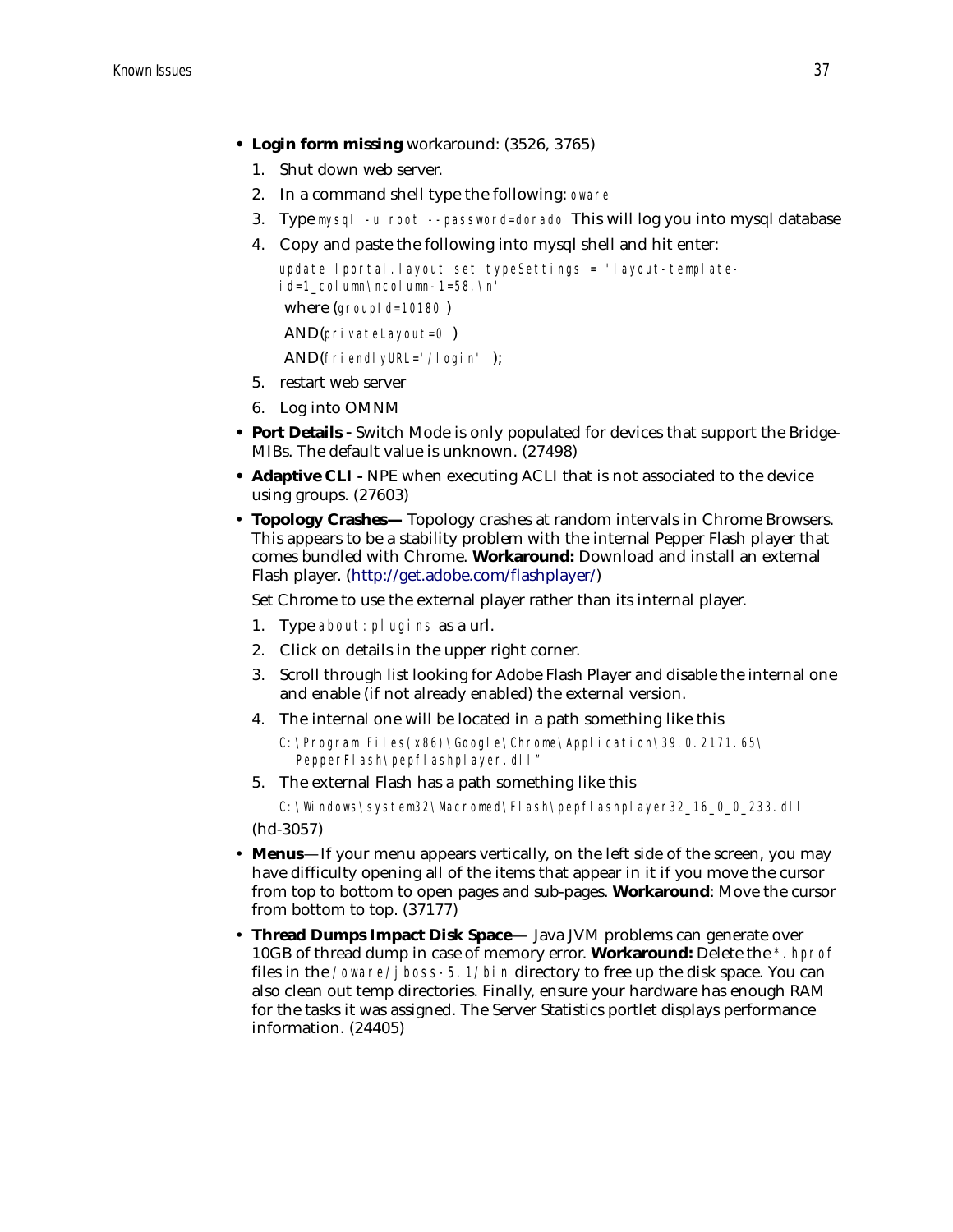- **SNMP v3 and Traps** —Traps from an SNMP v3-accessed device do not appear when you change an SNMP v3 login or password on the device or OMNM, unless you resync the device, or until an SNMP monitor polls the device. (23818)
- **IP v6—**Traffic Flow Analysis discards IP v6 packets. You also cannot install to an IP v6 server, and inter-server communications in distributed installations must be  $IP v4$ .
- When end user presses on Export button while no data in MIB table, an empty URL comes up. Load Mib table before exporting. (26999)
- **Direct Access**  As of Chrome version 42, 43, and 44, Chrome web browser disables NPAPI as default. This means Direct Access will no longer work on those versions, unless NPAPI is enabled.

To enable NPAPI in Chrome Version 42, 43, and 44, an additional configuration step is required to continue using NPAPI plugins.

In your URL bar, enter:

chrome://flags/#enable-npapi

Click the Enable link for the Enable NPAPI configuration option.

Click the Relaunch button that now appears at the bottom of the configuration page.

As of Chrome 45 (September 2015) Chrome will no longer support the NPAPI plugin. This means java will no longer be supported in the Chrome web browser. The only work around is to use a non chrome browser that supports java.

This only affects the Direct Access feature used to invoke a direct session to a target device. (27229)

**Install/Upgrade**

• Permission Updates - After upgrade to OMNM 6.1, you may see a message in Configuration Files portlet that says you do not have permission to view this application. This updated permission permits no access by default and needs to be reset by user. To see or alter them, any administrator user can look in the Permissions in Control panel.

Go to > Control Panel > Permission Manager > Edit Administrator role > click Add > select 'Configure Files' from the Select Permission list > Check all the check boxes > click Apply > Click Save

 Finally, you must also log out and log back in for any permission change to take effect. (23888)

- When upgrading, you must delete the *Dell PCT Set SNMP User Name* and *Dell PCT L3 Set CoS Interface Settings* Adaptive CLIs to avoid duplicates when upgrading to v6.0. (24932)
- Allowed Negative and special characters for Initial Size and Max Size fields during HA install. (27513)
- Validation is not provided for Config Server IP field during OMNM 6.1 installation. (27456)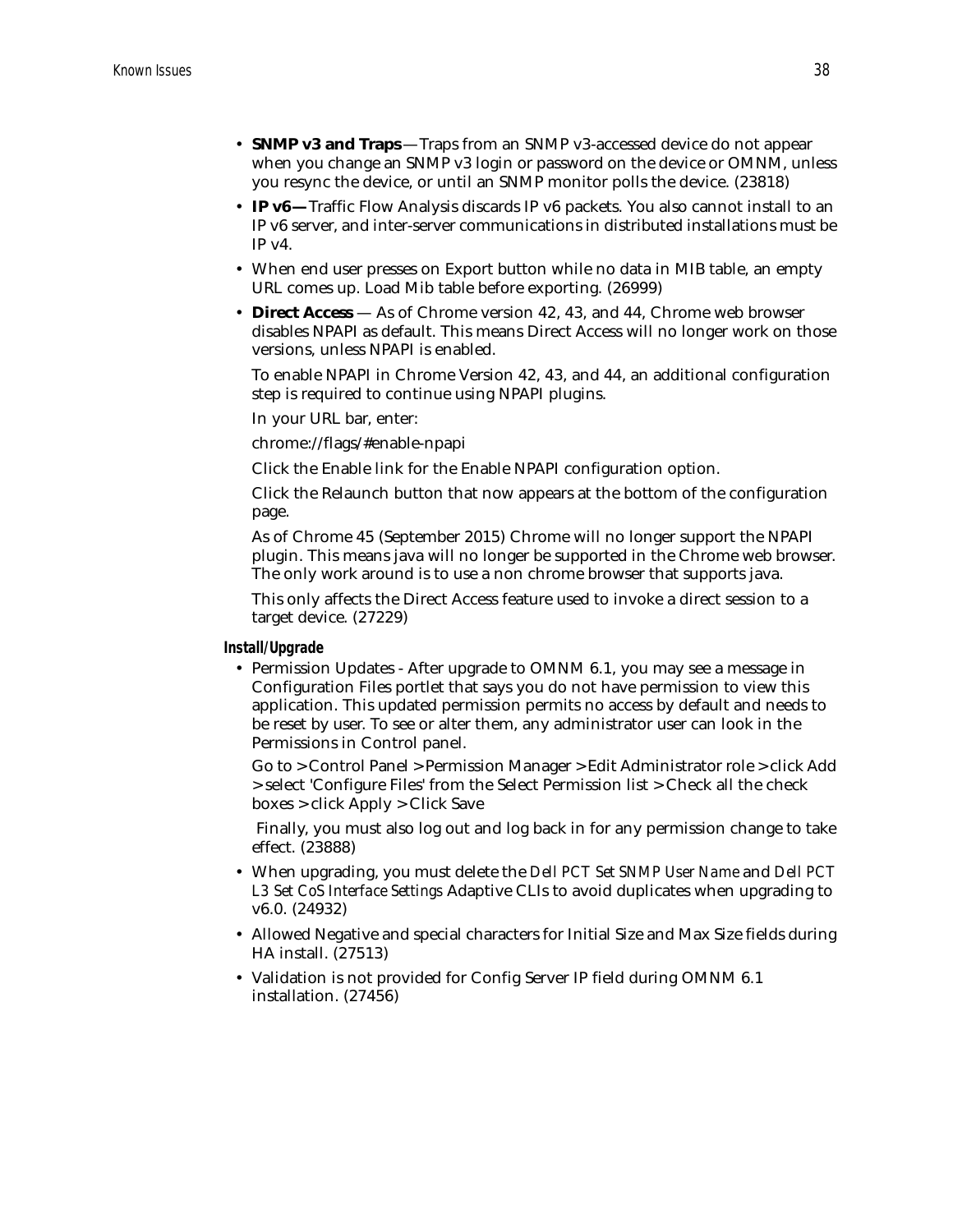- Migration or upgrade from the OMNM standalone/single server environment to a HA environment is not support. Migration or upgrade from an HA environment to a standalone/single server environment is also not supported. User is expected to uninstall and re-install the target platform in these cases (27502)
- Installation scans the following ports:

Database: 3306 or user-configured database host, if using MySQL server.

Application server: 8089, 8162, 8489 [HTTPS], 8082

Web Portal: 8080

TCP: 161, 162

Syslog: 514

When installation encounters a conflict with any of the above ports, a panel appears displaying a warning and the ports in conflict. If your installation has no port conflicts, then no panel appears. (22209)

- MySQL Setup window erroneously allows alphabetical characters in *Initial Size* and *Max Size* fields in the MySQL Setup window. (26938}
- The installation wizard controls the presence of its console. To see the console's contents, look in the installation's target directory for install.log. (25712)
- You can upgrade to this release only from OMNM 5.0 or later. Upgrades from previous versions of OMNM are not supported. —If you upgrade from 5.0, you must re-register any additional licenses you have purchased by opening the Settings > Permissions > Register Licenses menu, and locating the license upgrades for what you have installed previously.
- If you upgrade from packages that install to a different path from the default (for example OMNM 5.3) to OpsCenter, you may encounter the following problems:
	- The shortcuts in Windows Program menu all point to c:\Dorado rather than the package's path ( for example: C:\Program Files\Dell\OpenManage\Network Manager\oware\synergy\tomcat-7.0.40\bin\startsynergy.cmd).
	- Windows also tries to retrieve the shortcut icons from c:\Dorado. **Workaround:** Right-click the shortcut and enter the correct path to the application and/or icon.
	- After upgrading, permissions for the Configuration File portlet need to be reset. **Workaround:** Grant permissions for roles in Control Panel's Permission Manager (23712)
- The first time you start the application after you install it, you may have to wait an additional five minutes for Application to completely start. One indication you have started too soon is that the Quick Navigation portlet does not appear properly. **Workaround:** Force OMNM to re-initialize the admin user. To do that: Login as Admin. Go To > Control Panel > Users and Organizations. Select and edit the Admin user. Edit any field (Middle Name for example). Save. Signout. Log back in with admin. (hd-2259)
- After upgrade, now supported, but previously unsupported devices may appear with their vendor designated as 6027 (in other words: unknown). **Workaround:**  Follow these steps:
	- 1. In web client remove the device(s) in the Managed Resources portlet (right click, then select *Delete*)
	- 2. Rediscover the device(s) (26569)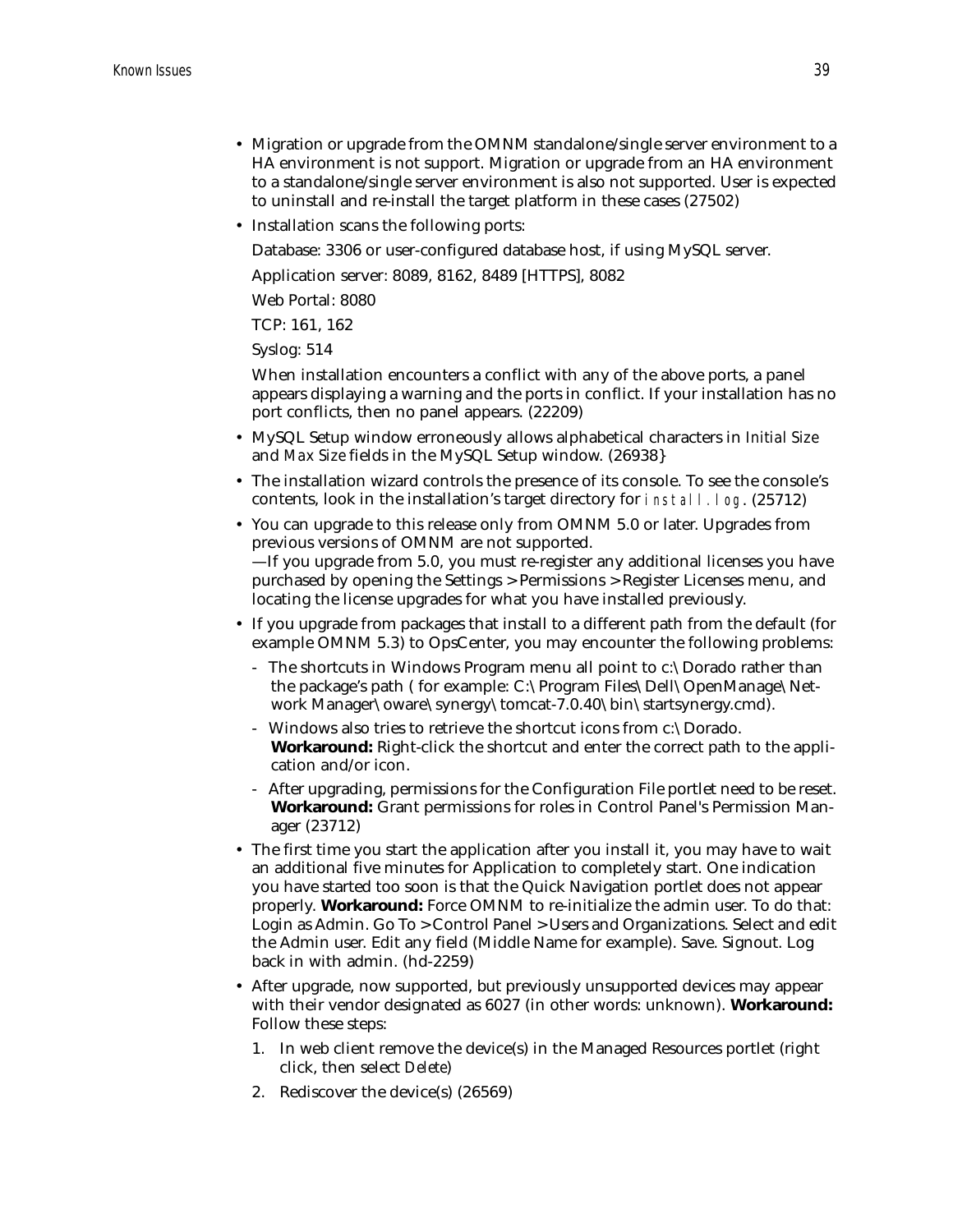- **Ethernet Link Discovery Limitation**—For all Force10 devices, Dell OpenManage Network Manager does not discover ethernet links when they are attached to management port because the LLDP table on the device is not populated. (20579)
- **Server Start Delay—**The Windows tray icon may prematurely indicate application server has started. **Workaround:** Wait for five minutes, and the application server should start completely with the proper icon shown. (18778)
- **Virus Warnings**—Two files installed with this product—bash.exe or md5sum.exe—may trigger warnings with some anti-virus software. If you get a virus detection warning for these files during installation, take no action. You may want to turn off virus detection while installing.
- **Installing on Windows 2012** must be in compatibility mode. Right-click the win install.exe file (not the shortcut, but the file in the NM directory under the installation source directory), and select the Compatibility tab. Check Run this program in compatibility mode for ... then select either Windows 7 or Vista. Command line installations are supported without any compatibility issues. (22634)
- Microsoft Windows 2008 Terminal Server is not supported. The installer becomes non-responsive with Data Execution Prevention enabled. This option is disabled by default on Windows Server 2008, but is enabled on a Windows Server 2008 machine running Terminal Server. (2310)
- Uninstalling sometimes does not delete files in use. Examples can include the following:
	- Uninstalling can leave behind a folder or file in the installation director that was open.
	- If an oware prompt in a command shell is running the oware3rd directory can remain after restart.
	- If your system is slow to shutdown and release the Synergy or Oware services, the oware/synergy or oware folder can remain after uninstall.
	- The uninstaller itself is slow to shutdown and release its own resources. This can result in the jre folder or the Uninstaller folder remaining after uninstall. (23146)
- The traffic flow analysis display does not wrap the names of devices listed in the flow chart, so a published pdf of the chart may cut off names. (26545)
- The Adaptive CLI editor does not apply changes made to all its tabs (Script Content, Continue Pattern, Error Pattern and Value Extraction) when you click *Apply*. The *Close* button may still erroneously apply changes in other than *Script*  content tab. **Workaround:** Delete any erroneously saved change, re-make the Error Pattern or other changed tab, Apply changes for each tab, one at a time. Then save the Adaptive CLI from the script edit screen. (hd-2919)
- Network Dashboard portlet fails after the discovery of a WMI device. **Workaround:** Restart application and/or web server. **Fixed:** Release 7.2.3. (25923)
- Converged ethernet switches do not display their equipment type information in network view (Topology) and the icon is different. **Workaround:** This information appears in the Details panel. (24600)
- You cannot filter port-based Adaptive CLIs based on device attributes like *Vendor*. This means selecting *Actions* for a Force10 device port may display other vendors' Adaptive CLIs (24332)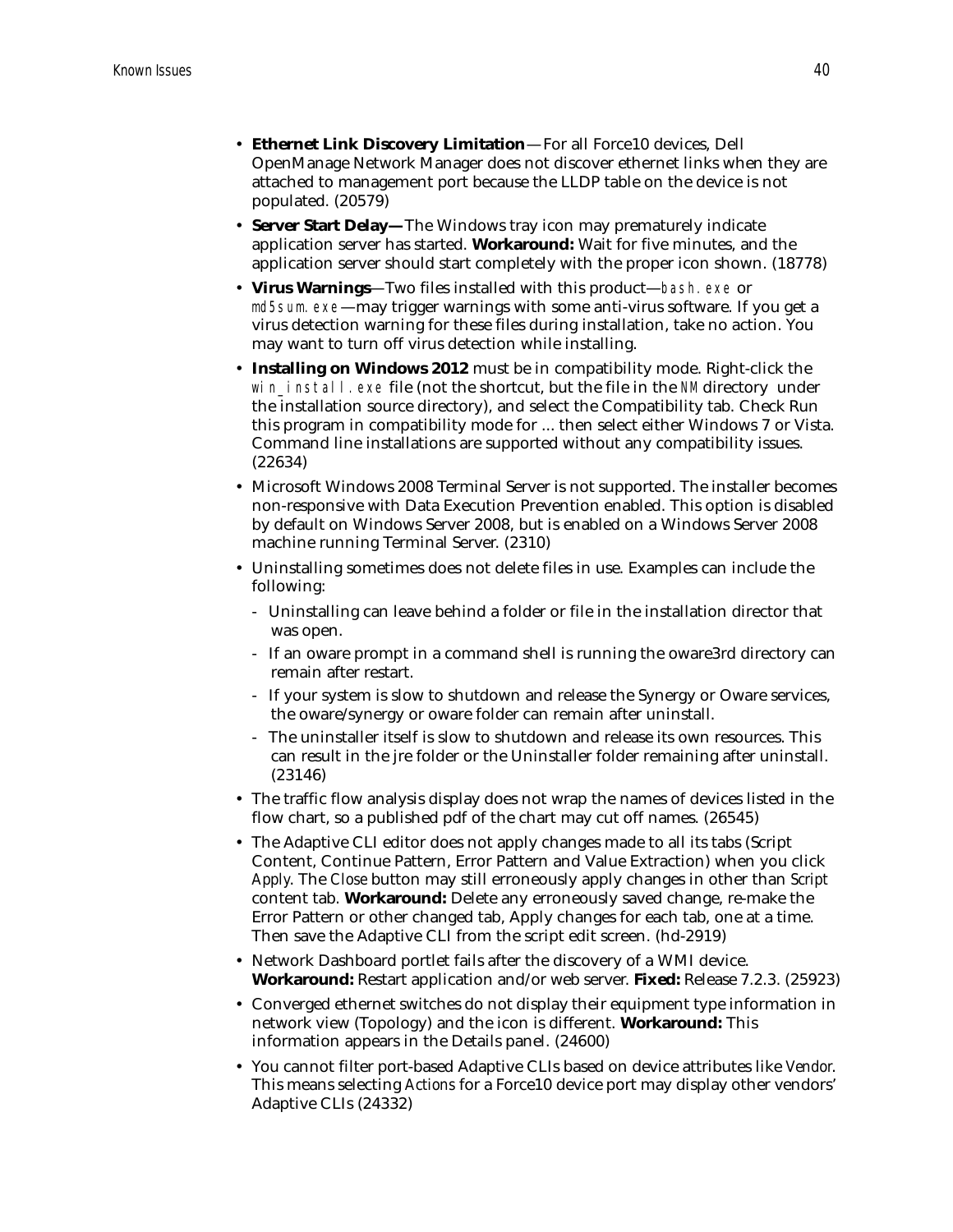- OMNM does not support Traffic flow analysis on sFlows from devices using sFlow earlier than v5. Typical error content reads "Data array too short" if you have an unsupported sFlow version. (25134)
- OMNM now shows the top N exporters if it finds no traffic flow data for a selected resource in the selected time frame. (22335)
- To see if a device is registered to display traffic flow in the Managed Resources portlet, you must expand the portlet. You can then display the *Registered* column in the portlet configuration menu (the wrench). (25101)
- The *Freeform* page layout may not work correctly, or may stack portlets on top of one another. **Workaround:** Best practice is not to use it. (25111)
- Limit monitor targets to 10,000 or less per monitor. The *User Guide* also offers suggestions about how to manage such limitations. (hd-1940)
- With SSL enabled, Firefox (v23.0.1) and Flash (v11.8) do not allow monitor importing to work. **Workaround:** Use Chrome. (23671)
- **Java Security and Direct Access**—Some Java installations may block self-signed websites, interfering with Direct Access. The workaround is to provide a security exception for the application server, as follows: (24736)
	- 1. Click Start
	- 2. Type configure java and hit [Enter]
	- 3. Select the *Security* tab.
	- 4. Click *Edit Site List*
	- 5. Click *Add*
	- 6. Type the Dell OpenManage Network Manager URL (example: http:// 192.168.0.51:8080/
	- 7. Click *OK* and *Continue.*
	- 8. *Apply* this change, and/or click *OK.*
- If *Max Items per Page* in portlet displays does not retain your settings, it may require second attempt. (24786)
- Saving topology views works on Safari browsers version 6 +, but not older versions (16336)
- When attempting to access a device configured with SNMP v3, if you see an error message like "unable to read device serial number for selected credential," discovery or other access fails. **Workaround:** This indicates the SNMP v3 credential is faulty. Correct it, and discovery and access should be available. (19172)
- Dell OpenManage Network Manager Traffic flow analyzes only IP-type traffic. Consequentely the following parse errors can appear in the application server log for some flow data.

Parse error: Unable to process non IP type flow. Type: <Number>

<Number> represents an Sflow packet type. This application only parses data of type IP. When Dell OpenManage Network Manager receives non-IP packets, it drops packets and this error appears. (23218)

• You can safely ignore a Solaris shell message saying solaris\_install.bin not found. (19108)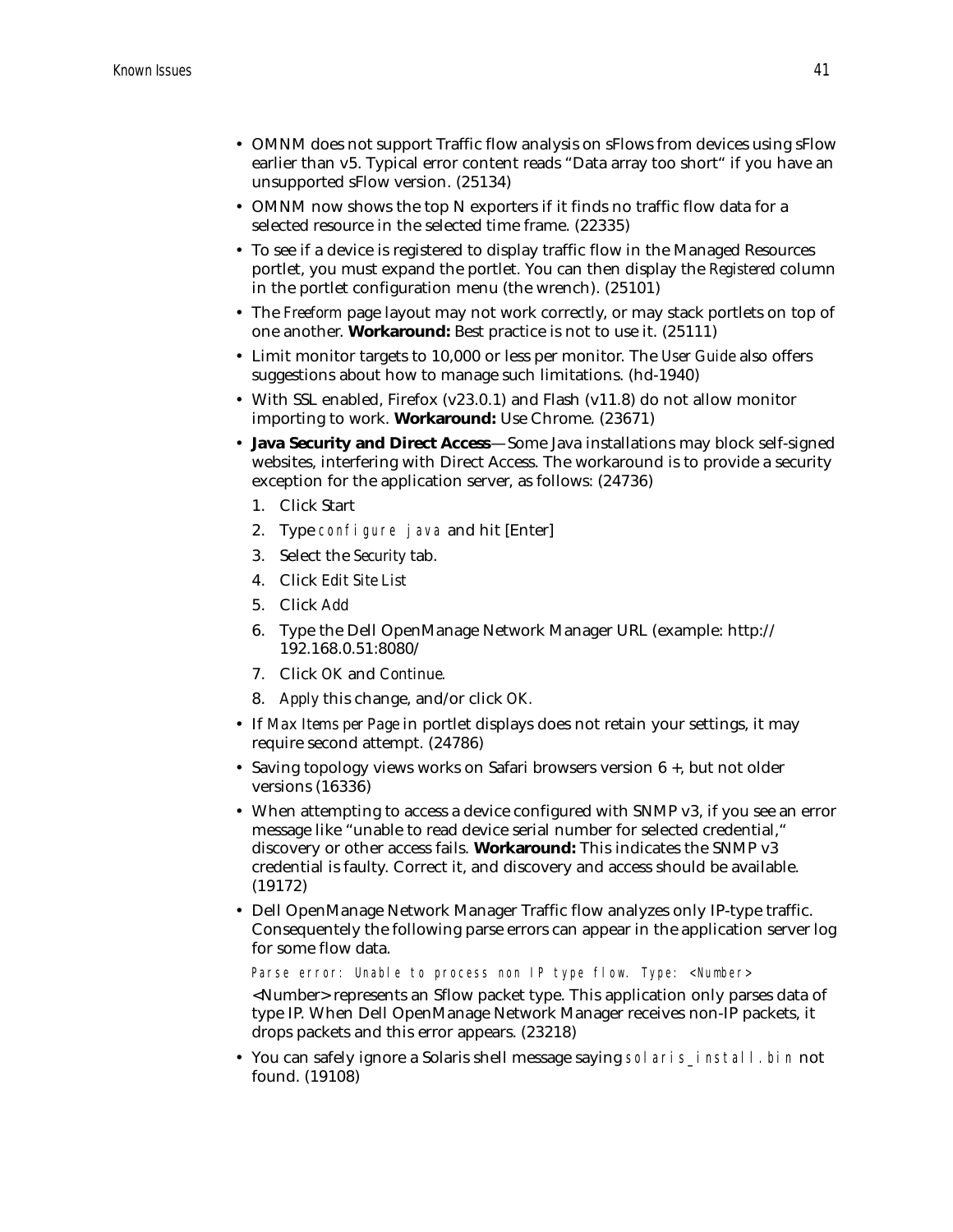- After upgrading, Users may not initially appear associated to their roles, but you can work around this apparent failure by clicking *Update Associations*. This is in the Roles portion of the Control Panel. *Click Actions > Assign Members*, then click the *Update Associations* button on the following screen. Alternatively, you can go to the Server Administration portion of the Control Panel and click *Execute* to Reindex all search indexes. (19876)
- If a problem occurs during firmware deployment, the error message displayed may not specify the cause. Failed connectivity may produce a message like "Error pattern '.\*(is required ' matched 'already full'" **Workaround:** For such messages, the content of the error message, visible at the bottom of the audit screen, may provide more information. Click the message in the top of the audit screen to read its contents in the bottom of the screen. (18636)
- The Organization User in Roles has no description. Its features are covered in the online help and User Guide. (18669)

### **Web Client**

- Screen resolution must equal or exceed 1280 x 1024 pixels. Your screen must be at least 1250 pixels wide. Even in these circumstances, some cosmetic aberrations may occur (duplicate forms for one example). You can safely ignore such aberrations. (25085)
- Audit Trail may show blanks for the Subject column in the Audit Trail portlet. This is because some audited tasks are targetless. (17643)
- Exporting to Excel does not work in Internet Explorer. **Workaround:** Ctrl + click the Excel export button in Dell OpenManage Network Manager. (13456)
- Mutlitab browsing is not supported and may produce unpredictable results. (10963)
- In a job viewer window, some audit trail messages may appear too narrow to read in their entirety. **Workaround**: Maximize the browser and you should see the message details in the expanded job viewer window. (16320)
- In some cases a single managed object may be discoverable via multiple IP addresses. Each discovered IP creates a new inventory object and will count against any licensed Right To Manage total. **Workaround:** Network elements should be managed through a single interface/IP. Additional discovered interfaces should be deleted leaving only one managed object in inventory. (11540)
- Link discovery currently does not find one-ended links. (16305)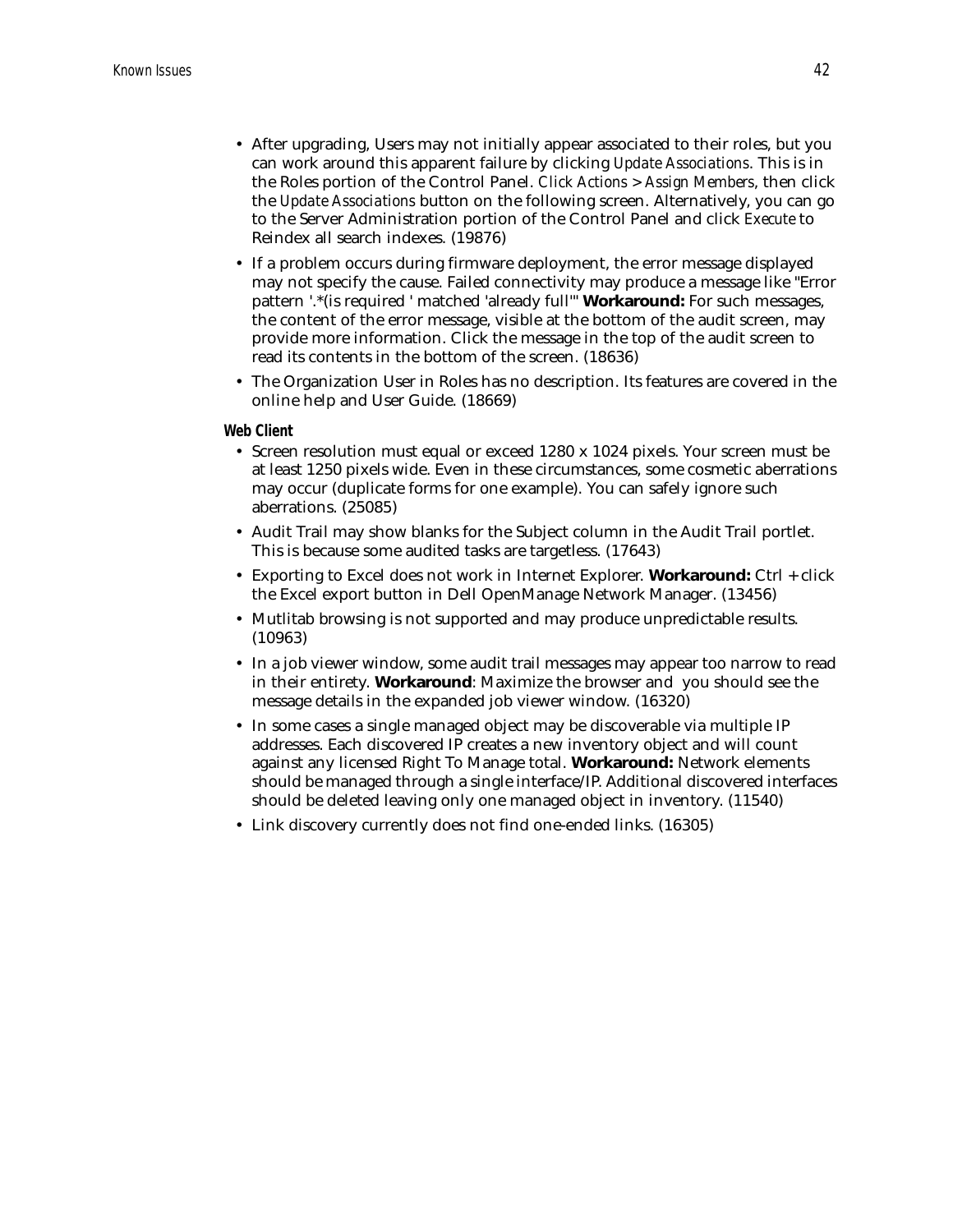- Devices not implementing LLDP MIBs with complete and correct data will prevent OMNM from discovering links for the device. Also some devices encode STP data collected via SNMP in a way that is difficult to decipher. In these cases, Dell OpenManage Network Manager logs a warning message Problem determining designated port encoding algorithm during device link discovery. (16438)
- A device login banner can not contain the same character(s) that are used during the device login sequence. For example hashmarks (#) greater than symbols (>) etc. (24992)
- Due to a bug in the implementation of a card-marking performance optimization in the JVM (version 6u18), Synergy can crash under heavy load caused by heap corruption.

To avoid this issue, users should disable card-marking performance optimization: For Windows

- 1. Edit setenv.bat file located in ...\oware\synergy\tomcat-xx\bin
- 2. Add -XX:-ReduceInitialCardMarks as one of JAVA\_OPTS variables
	- set "JAVA\_OPTS=%JAVA\_OPTS% -XX:-ReduceInitialCardMarks -XX:NewSize=%PORTAL\_GC\_NEWSIZE%....
- 3. In Oware environment, navigate to ... \oware\synergy\tomcat-xx\bin directory and execute service.bat update

>oware

\$service.bat update

4. Restart Synergy

For Linux

- 1. Edit setenv.sh file located in .../oware/synergy/tomcat-xx/bin
- 2. Add -XX:-ReduceInitialCardMarks as one of JAVA\_OPTS variables JAVA\_OPTS="\$JAVA\_OPTS -XX:-ReduceInitialCardMarks -XX:NewSize=PORTAL\_GC\_NEWSIZE....
- Restart Synergy.

*Configuration Management*

- When a device does not support the selected backup protocol, or if no file server is available for the selected protocol, OMNM uses the most secure backup protocol possible given those constraints. This behaviour is works as designed. However, no message appears in the audit trail to indicate that the default was chosen over the selected, but unavailable, protocol (25848)
- Dell Powerconnect devices do not support FTP for backup. If you select FTP, OMNM defaults to the most secure protocol possible (SFTP). (25918)

#### *Event Management*

• Starting with v.5.3, ICMP Monitor includes Force10 devices responding to ping.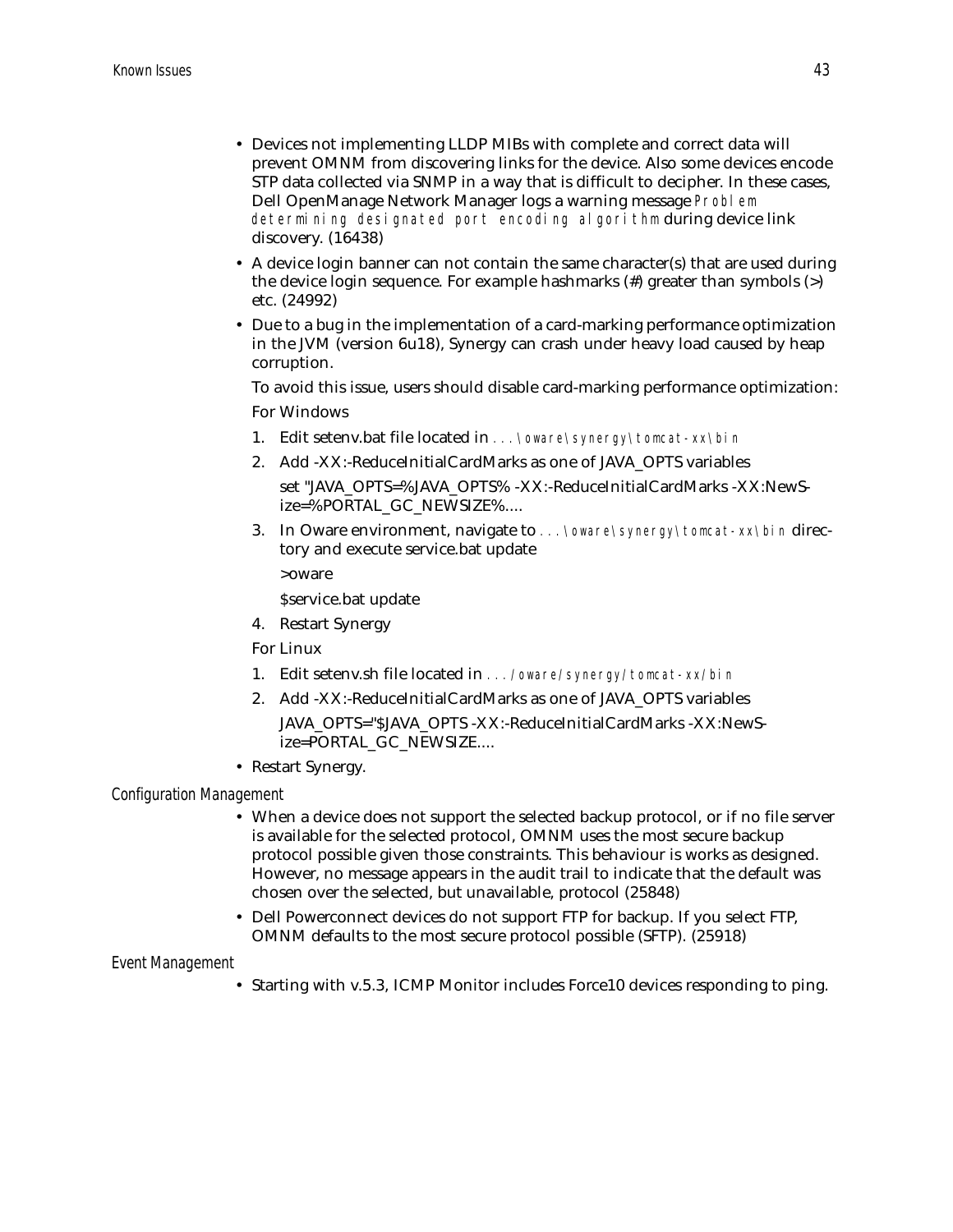*Reports*

- OMNM does not generate a report when the associated template includes too many available columns for PDF to handle (24837)
- Some reports or templates may appear pre-seeded that are not supported by OMNM. For example, pool report templates may appear for programmatic restrictions on pooled assets like IP addresses, or Route Targets that may not be supported. (18882)
- Report icon is cut off using chrome version 42. This is working fine when using chrome version 41. (27221)
- Sometimes it returns data points in the middle of the month. If you are reporting on monthly data then it should only have one data point per month for each entity and attribute. It only does this if you add targets in the middle of the month. Also the code looks like it is averaging averages, which is mathematically inaccurate. It should instead add up all the values and divide by the total number. (27612)

# <span id="page-43-1"></span>Supported Aerohive Equipment

The following describes supported Aerohive equipment and its known issues.

- Supported device models include: HiveAP1130, AP121, AP122, AP130, AP141, AP170, AP230, AP245X, AP250, AP330, AP350, AP370, AP390, AP550.
- Supported features include the following: Discovery SNMPv1, SNMPv2, SNMPv3, Telnet, SSH, HTTP; Deep Discovery; Configuration File Backup, Restore, Deploy; Proscan, Change Management; Action/Adaptive CLI; Event Management; Performance Monitors (ICMP, SNMP Interface, SNMP, CPU and memory); Reports; Network Views.

Known Issues

No known issues at this time.

# <span id="page-43-0"></span>Supported Alcatel Equipment

The following describes supported Alcatel equipment and its known issues.

- Supported device models include: OS6250-24, OS6250-24M, OS6250-24MD, OS6250-8M, OS6250-P24, OS6450-24, OS6450-24L, OS6450-48, OS6450-P10L, OS6450-P24, OS6450-P48, OS6450-P48L, OS6850-24, OS6850-24L, OS6850-24LU, OS6850-24X, OS6850-24XL, OS6850-24XLU, OS6850-48, OS6850-48L, OS6850- 48LU, OS6850-48X, OS6850-48XL, OS6850-48XLU, OS6850-P24, OS6850-P24L, OS6850-P24LU, OS6850-P24X, OS6850-P24XL, OS6850-P24XLU, OS6850-P48, OS6850-P48L, OS6850-P48LU, OS6850-P48X, OS6850-P48XL, OS6850-P48XLU, OS6850-U24, OS6850-U24X, OS6850E-P48, OS6850E-P48X, OS6850E-U24X, OS9600, OS9600-CMM, OS9600E, OS9700, OS9700-CMM, OS9700E, OS9800, OS9800-CMM, OS9800E.
- Supported features include the following: Discovery SNMPv1, SNMPv2, SNMPv3, SSHv2, HTTP; Deep Discovery; Link Discovery; Configuration File Backup, Restore, Deploy; Proscan, Change Management; Action/Adaptive CLI; Event Management; Performance Monitors (ICMP, SNMP Interface, SNMP); Reports; Network Views.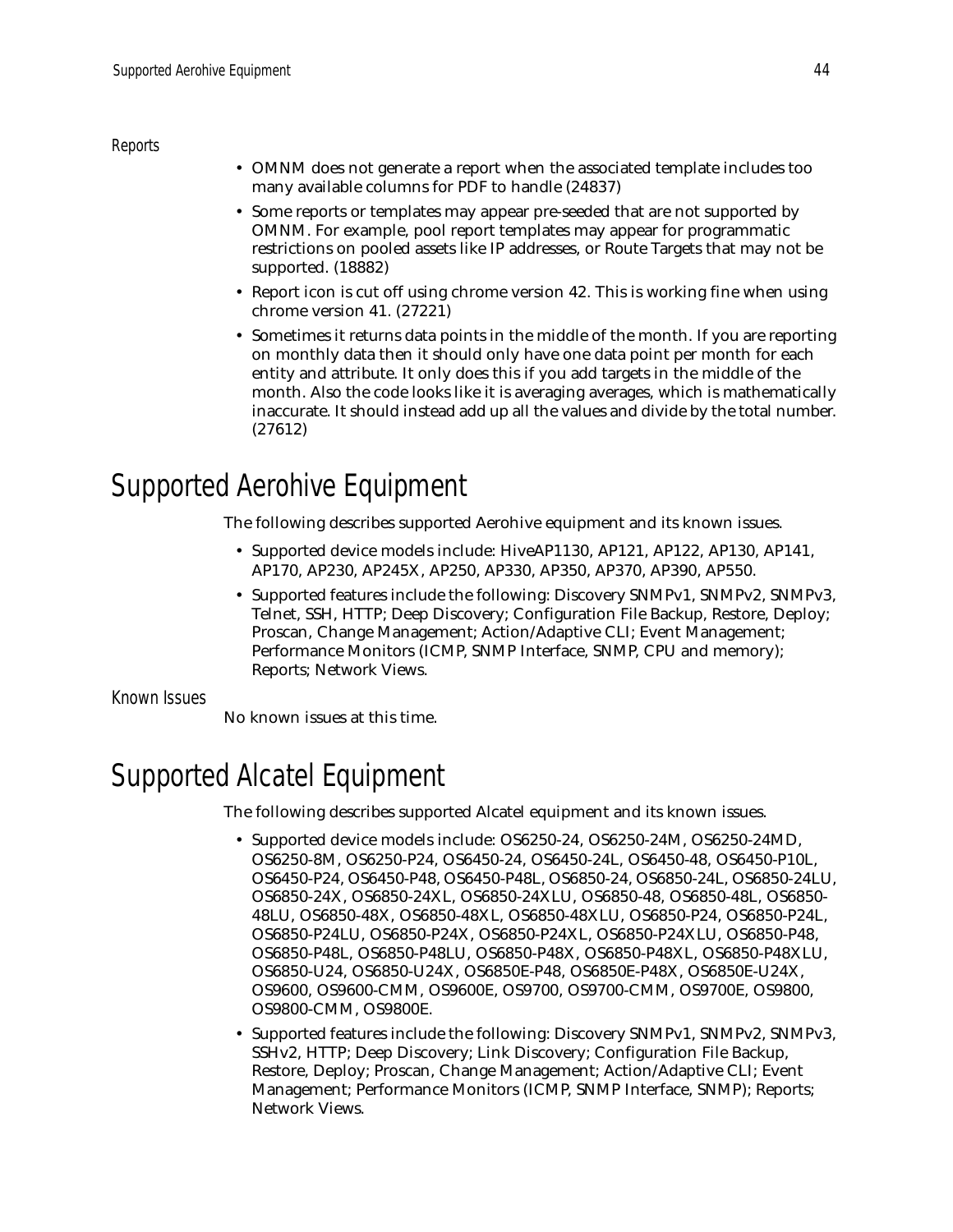### Known Issues

• OMNM does not support telnet for alcatel devices. The alternative is to use SSH. (28836)

# <span id="page-44-0"></span>Supported Brocade/Brocade RX Equipment

The following describes supported Brocade equipment and its known issues.

- Supported devices include the following: 6510, AP7600, Connectrix ED-480000B, DCX4S, Silkworm 2800, Silkworm 4100, B-DC 4XS and B-80, B-MLXe4, B-MLXe8, B-MLXe16, B-FCOE1024, B-FCX624, B-FCX624S, B-FCX648, B-FCX648S, B-TI24X, B-RX4, B-RX8, B-RX16, B-8000/8000e, B-DCX4S, M8428k.
- Supportded firmware versions: 5.2.0 or higher.
- Supported features include the following: Discovery SNMPv1, SNMPv2, SNMPv3, Telnet, SSHv2; Deep Discovery; Configuration File Backup, Restore; Proscan, Change Management; Action/Adaptive CLI; Direct Access; Event Management; Fault Management, Performance Monitors (ICMP, SNMP Interface, SNMP); Reports; Network Views.

### Known Issues

- If you upgrade to OMNM, fabric information does not appear for some devices. **Workaround:** Delete and rediscover the device after upgrading. (25280)
- OMNM does not discover the management port on Brocade devices. (25024)
- Ports are listed in Brocade's MIBs as ethernet, so OMNM always discovers them as ethernet. (24982)
- M8428K does not display performance indicators in the details panel. (17447)
- A limited amount of interface data is collected from Brocade Ethernet capable switches. As a result, interface reports and the Interfaces portlet do not contain Ethernet Link data.(18800, 18802)
- Right-click menu in Performance Top Ping Response portlet does not appear. **Workaround:** Right-click in the Managed Resources portlet. (18827)
- OMNM will not telnet connect to some devices if they use the factory default password. You must set the password to something other than that default. OMNM does not recognize the additional prompt asking that default password be changed each time log in occurs. (12240)

# <span id="page-44-1"></span>Supported Cisco Equipment

The following describes supported Cisco equipment and its known issues.

- Driver support added for Cisco 2960X-24TS-L. (32118)
- The following monitors were added: Cisco Ethernet SLA, Cisco IP SLA, Cisco QOS. (28136)
- Driver support added for Cisco SFP DOM pluggable transceiver components, including Key Metrics monitoring. (24640)
- Driver support added for Cisco ASR 1000 series devices running IOS XE v. 15.x. Devices supported: ASR 1001,1002, ASR 1002F, ASR 1004, ASR 1006, ASR 1013, CSR 1000V (Virtual Emulator). (19509)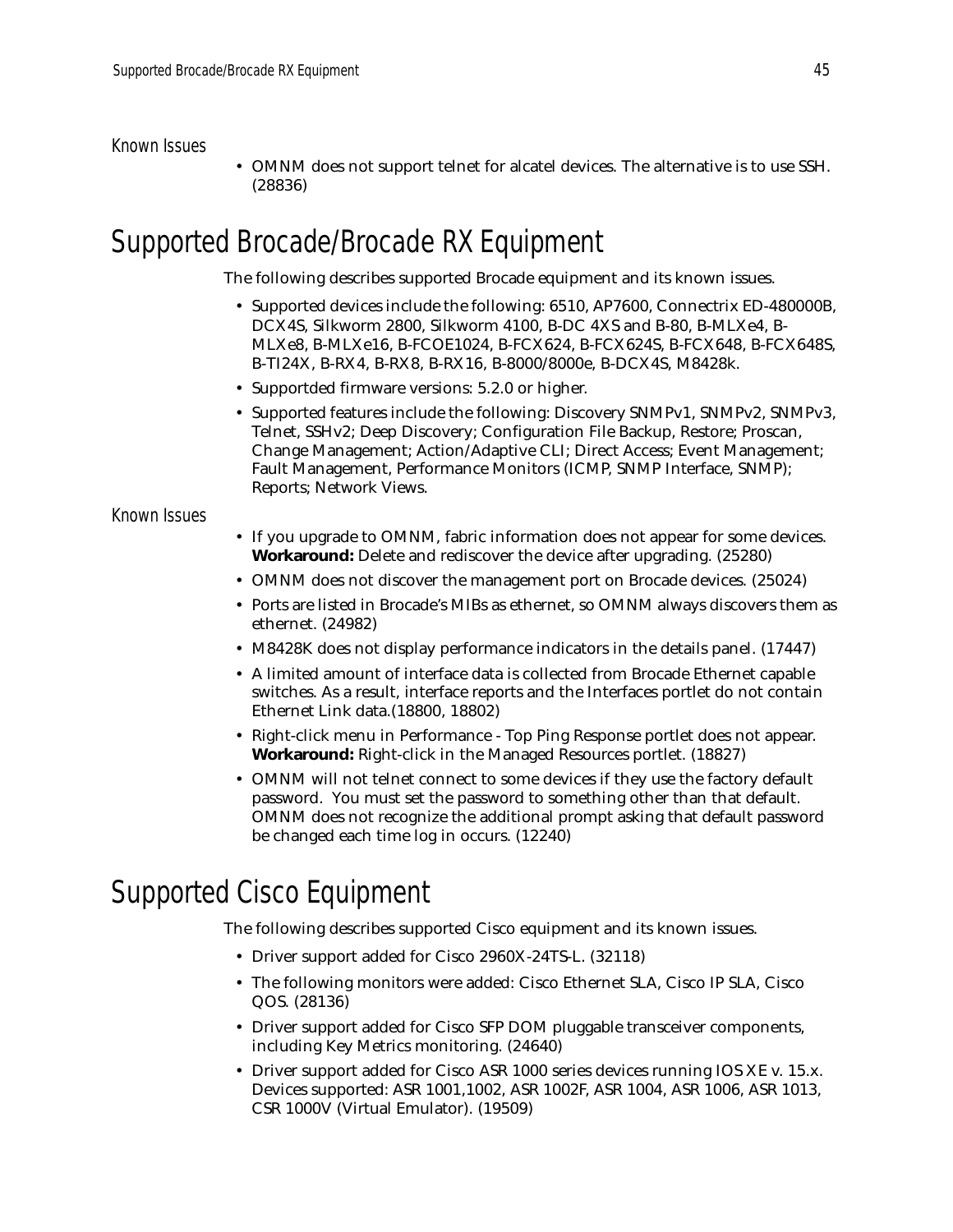- Driver support added for Cisco SFTP, IE-30004-TC, IE-30008-TC, ASR 1002-X, 3850-48P-S. (24682, 2871)
- New Cisco Metro Ethernet SLA Monitor (24633)
- Cisco devices running IOS or IOS-XR can calculate bandwidth. Consult the Monitoring Chapter of the *User Guide* for details. (24997)
- Added support for the following devices: Catalyst 4500 L3 Switch, Catalyst 6500, CBS31X0, C1900, Catalyst WS-C4948-10GE, Router 3600, Router 3800, Router 3900, Nexus 3064, Nexus 5548, Nexus 6506, 6509, 6513, Nexus 7000, 7010, 7018,(24682, 23808, 24012)
- In configuration management, OMNM uses either SCP or SFTP depending on which one is supported. If both are supported, whichever it finds first. If you select *Default* as the Transfer Protocol, OMNM chooses in order of higher priority: SCP/SFTP > FTP > TFTP. (24682)
- Cisco IPSLA Monitor provides end-to-end service verification. Alarms appear in the Service Details Panel and service topology. (18423)
- Support for second generation Cisco devices, including 1921. (19665)
- Discovery—Dell OpenManage Network Manager must be authorized to set CLI session parameters; permissions-related timeouts may occur during device access if it is not. For example, Cisco CLI access requires the command set terminal length 0. (20679)
- Cisco IOS-based devices now support web interfaces for backup, restore, deploy and direct access. OMNM no longer has an option to restore running or startup configurations. Such devices always restore to the running configuration, then copy to startup for IOS versions below 12.4. For versions 12.4 and greater, devices no longer merge, but use the configure replace command to restore the new config file cleanly then copy to startup. (14004)

### Known Issues

- OMNM **does not** currently support deployment of Cisco Nexus devices. (30812)
- Initial discovery of Cisco XR devices could fail while configuring the SNMP trap settings on the device. This could be because the application couldn't login to the devices as the number of cli sessions to the device was maxed out. If this happens, the snmp trap setting can be done by running the snmp task from the actions portlet against the xr device. (29389)
- Nexus configuration restore to start-up is not supported. When you attempt this, an error including This command is deprecated appears on 3000 series devices. On 5000 series, the error is sysmgr\_copy\_nvram\_dest\_action: src uri\_type = 1 is not supported yet. (25242)
- An Adaptive CLI whose script is show protocols fails for devices with IOS 12.4(9)T7 firmware. No such issue exists in the newest version of IOS 12.4T which is 12.4(24)T. Workaround: Update the device's firmware. (23132)
- LLDP link discovery on switches running old versions of Cisco IOS 12.2 (pre-55 revision) not supported. **Workarounds:** Upgrade the IOS version. Alternatively, enable CDP and find the link using CDP instead. (16468)
- OMNM only supports Cisco router to router, or router to switch ethernet link discovery when the CDP is turned on for ports on each end. For other vendors, you must have LLDP active, or ethernet link discovery is not supported. (16261)
- Cisco Firewall Services do not backup, restore, deploy and Direct Access. (15765)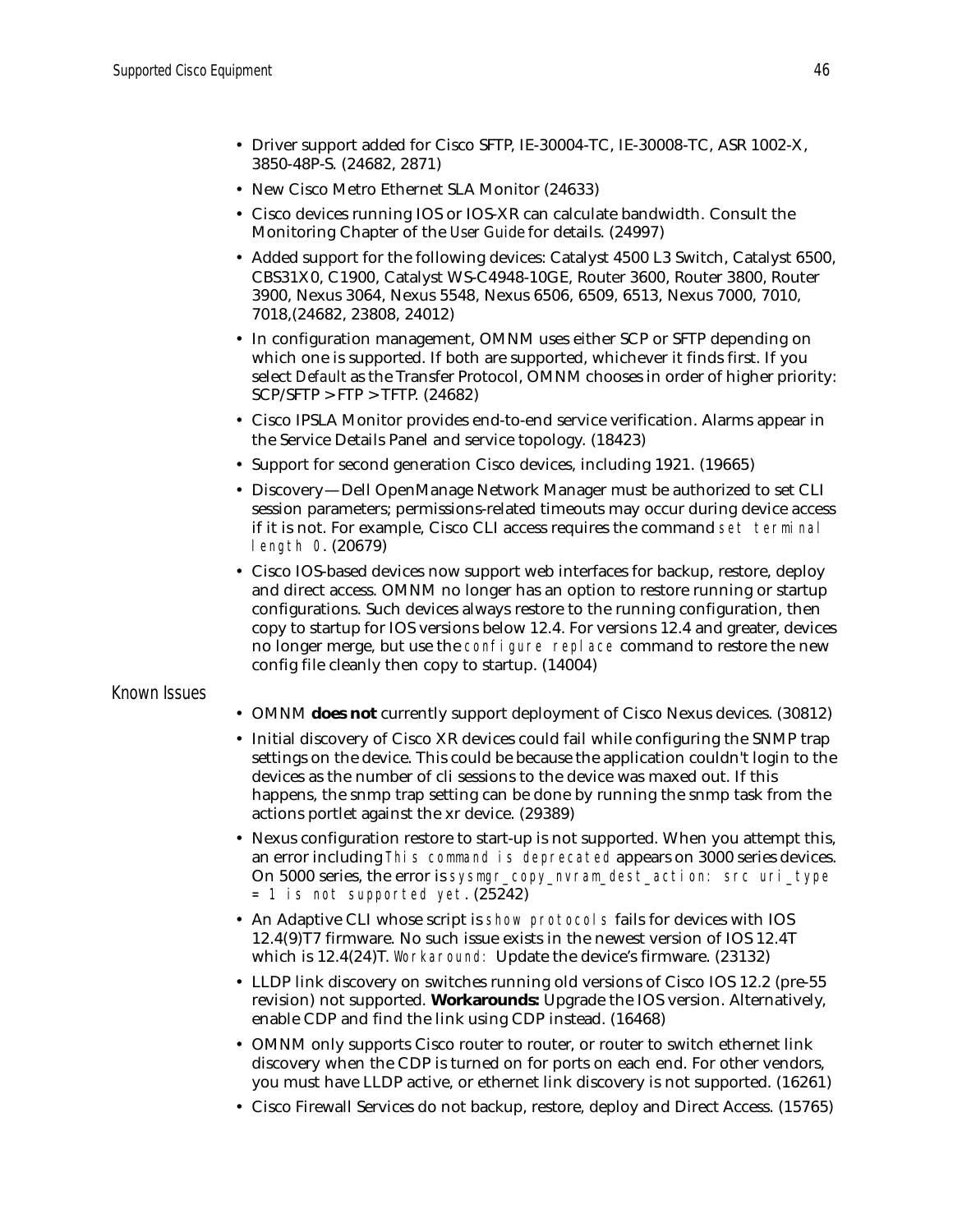Issues Resolved

No resolved issues to report/

# <span id="page-46-1"></span>Supported Cisco LAN Switches Small Business Equipment

The following describes supported Cumulus equipment and its known issues.

• Supported devices include:

SF 200-24, SF 200-24FP, SF 200-24P, SF 200-48, SF 200-48P:

SF 300-08, SF 300-10, SF 300-10MP, SF 300-10P, SF 300-20, SF 300-24, SF 300-24P, SF 300-28, SF 300-28P, SF 300-48, SF 300-48P, SF 300-52:

SF 302-08, SF 302-08MP, SF 302-08P.

SF 500-24, SF 500-24P, SF 500-48, SF 500-48P;

SG 500-28, SG 500-28P, SG 500-52, SG 500-52P;

SG 500X-24, SG 500X-24P, SG 500X-48, SG 500X-48P.

- Support SX300 firmware 1.4.x.
- Supported features include the following: Discovery SNMPv1, SNMPv2, SNMPv3, Telnet, SSHv2, HTTP; Deep Discovery; Link Discovery; Configuration File Backup, Restore, Deploy; Proscan, Change Management; Action/Adaptive CLI; Direct Access; Event Management; Performance Monitors (ICMP, SNMP Interface, SNMP); Reports; Network Views.

Known Issues

• Memory and temperature are not supported by device. (27637)

# <span id="page-46-0"></span>Supported Cumulus Equipment

The following describes supported Cumulus equipment and its known issues.

- The supported version of Cumulus Linux is 2.5. support any model that run Cumulus Linux.
- Supported features include the following:
	- Device Discovery.
	- LLDP Link Discovery.
	- Configuration File Backup/Restore.
	- Reporting for any data/attributes collected. Inventory/Asset etc.
	- Command line access.
	- Actions (these are pre-seeded or user defined scripts that can be executed against devices).
	- Proscan.
	- Configuration Change and compliance management
	- Performance Monitoring (ICMP, SNMP, Memory and CPU ultilization).
	- Topology.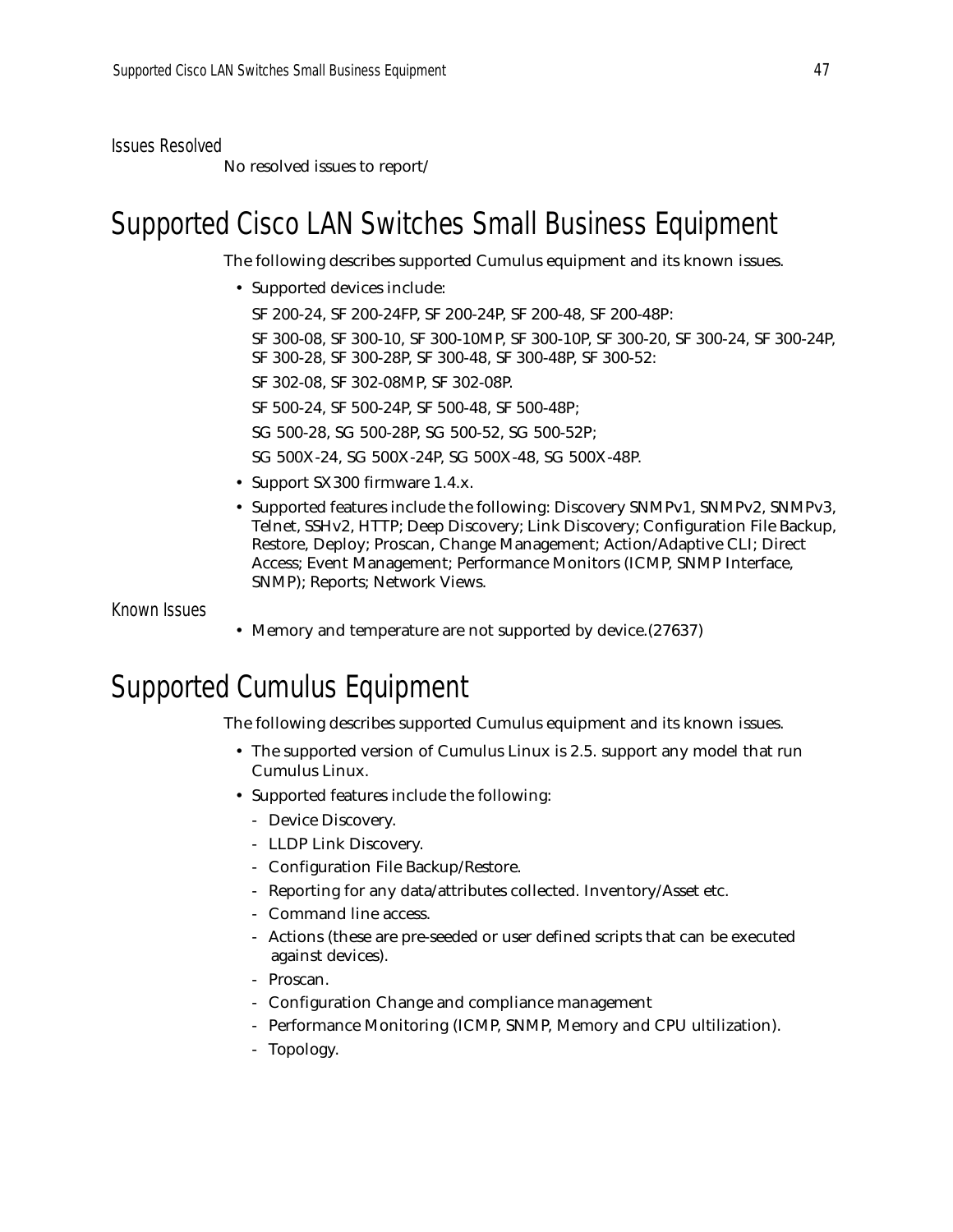### $\mathscr{Q}$  note:

*The device needs to have these settings for snmp oids to return the right values for cpu and memory. (27489)*

https://support.cumulusnetworks.com/hc/en-us/articles/203922988-Exposing-CPU-and-Memory-Information-via-SNMP

### Known Issues

- OMNM does not support Cumulus Linux device discovery using root user as CLI authentication. (27289)
- Non-root user must be in the sudoers list (27289)

To add a user to sudoers list:

login as root and type 'visudo' to edit /etc/sudoers.tmp file

- Under the line:
- root ALL=(ALL) ALL
- Add the following (replacing user with your username):
- user ALL=(ALL) ALL
- Ctrl+X and press Y when to save and exit

# <span id="page-47-0"></span>Supported Dell Equipment

The following describes supported Dell equipment and its known issues.

### **6.5**

- Added 6.4 firmware support for Dell Networking N1xxx, N2xxx, N3xxx, N4xxx models. (30171)
- Dell Networking PCT and FTOS drivers support PVID. (29211)
- Driver support added for Dell EMC Networking models N11XX, N2128PX, N3132PX. (28613).
- **6.2 Service Pack 3**
	- Added 9.11 firmware support for Dell Networking FTOS models: S6100, S6010, S4048T-ON, S3100, S3148, S3124, S3124F, S3124P, S3148P, IOA/MXL, FX2 IOA, S4810, S4820T, S5000, S6000, Z9500. (28755)
	- Driver support added for Dell Networking N3132PX model running 6.3.5.x firmware. (28768)
- **6.2 Service Pack 2**
	- Added 6.3.0.19 firmware support for Dell Networking N1xxx, N2xxx, N3xxx, N4xxx models. (28389)
- **6.2 Service Pack 1**
	- Driver support added for Dell Networking FTOS models: S6010, S4048T-ON. (27836) (27838)
	- Added 9.10 firmware support for Dell Networking FTOS models: S6100, S6010, S4048T-ON, S3100, S3148, S3124, S3124F, S3124P, S3148P, IOA/MXL, FX2 IOA, S4810, S4820T, S5000, S6000, Z9500. (27757) (28042) (27909)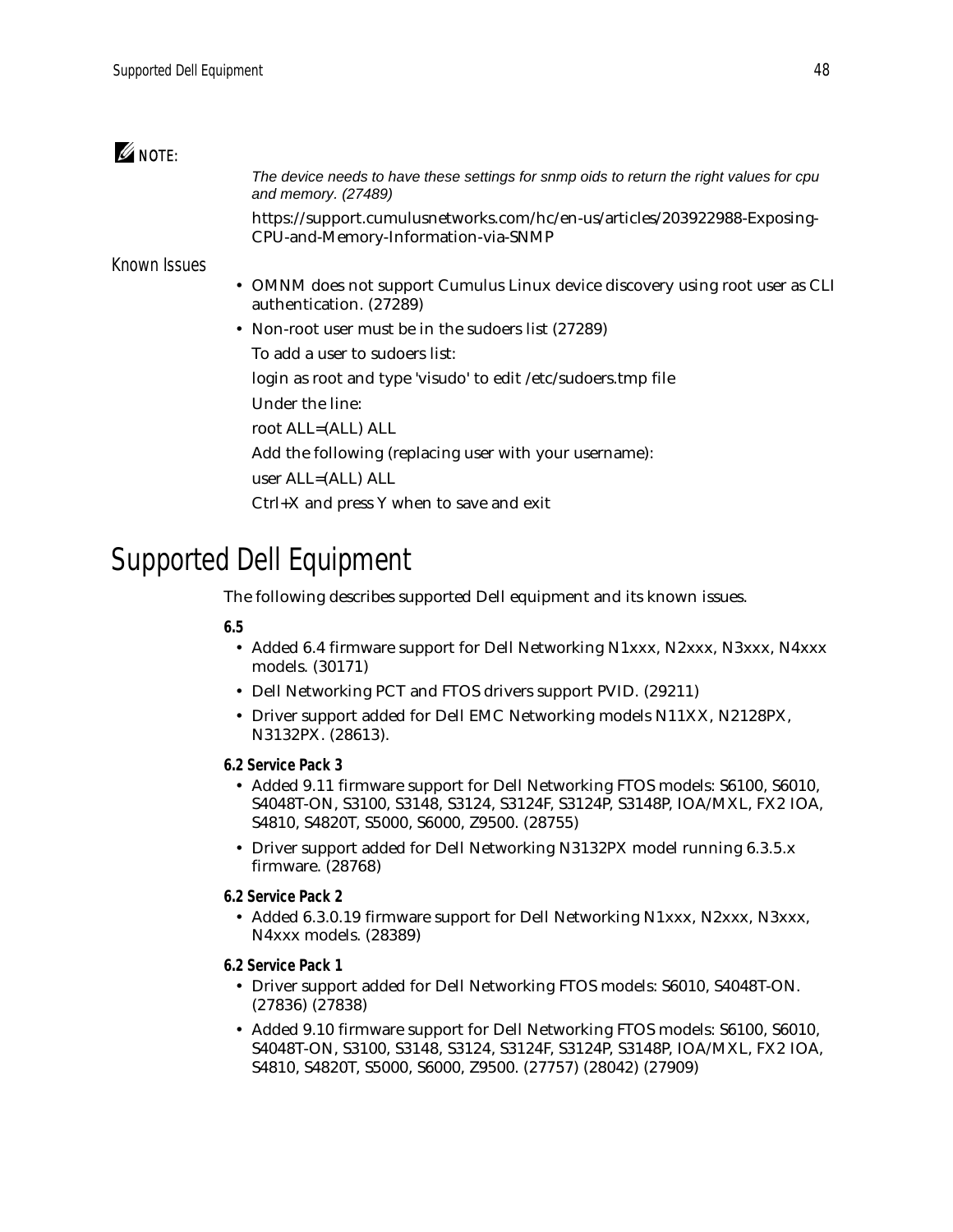- Added firmware 3.0.0.70 support for Dell Networking X-1000 Series switches. (28043)
- Devices running 9.10 firmware version or newer are collecting KPI information using SNMP protocol. Since older firmware doesn't support KPI information using SNMP protocol, OMNM still needs to use CLI to retrieve information from the devices. (27757)

**6.2**

- Driver support added for Dell Networking W-series : W-7205, W-7024, W-7240XM, W-IAP277, W-IAP228, W-IAP205H, W-IAP324, W-IAP325, W-AP228, W-AP205, W-AP324, W-AP325, W-AP277 (27756)
- Driver support added for Dell Networking FTOS models: S6100, S3100. (27754) (27755)
- Z9100-ON support for Dell FTOS 9.8. Cumulus linux not supported. (27752)

**6.1**

- Driver support added for Dell Networking X-series switches: X1008, X1008P, X1018, X1018P, X1026, X1026P, X1052, X1052P, X4012.
- Driver support added for Dell Networking model: PowerEdge VRTX 10Gb.
- Fiber Channel Port Statistics information can be obtained using the "Dell Networking (FTOS) Show Interfaces" ACLI. Please specify the fiberchannel interface as the interface parameter. (27148)

**6.0 Service Pack 3**

- Driver support added for Dell Networking models: N1524, N1524P, N1548, N1548P.
- Added 9.8 firmware support for Dell Networking FTOS models: IOA/MXL, S4810, S4820, S5000, S6000, Z9500, FN 410S/410T, FN 2210S, S3048 ON, S4048 ON.
- **6.0 Service Pack 2**
	- Driver support added for Wireless Controllers: W-7005, W-7010, W-7030.
	- Driver support added for Instant Access Points: W-IAP103, W-IAP204, W-IAP205, W-IAP214, W-IAP215, W-IAP224, W-IAP274, W-IAP275.
	- Driver support added for Access Points W-AP103, W-AP103H, WAP204, W-AP205, W-AP214, W-AP215, W-AP224, W-AP225, W-AP274, W-AP275.
	- Added 6.3.1.8 firmware support for wireless Instant Access Point devices.
	- Added 6.4.2.4 firmware support for wireless controller devices.
	- Added support for Dell Networking FTOS models Z9500, FN410S, FN410T, FN2210S.
	- Added 9.7 firmware support for the following devices S4810, S4820,S5000, S6000, MXL, IOA, Z9000, Z9500, FN410S, FN410T, FN2210S.
	- Added 6.2 firmware support for Dell Networking models: N2024, N2024P, N2048, N2048P, N3024, N3024F, N3024P, N3048, N3048P, N4032, N4032F, N4064, N4064F..
- **6.0 Service Pack 1**
	- Added support for FTOS 9.4, 9.5 and 9.6 firmware.

**Important:** If you upgrade OMNM to support these firmware versions, the upgrade also includes a device name change from *Force10* to *Dell Networking*. The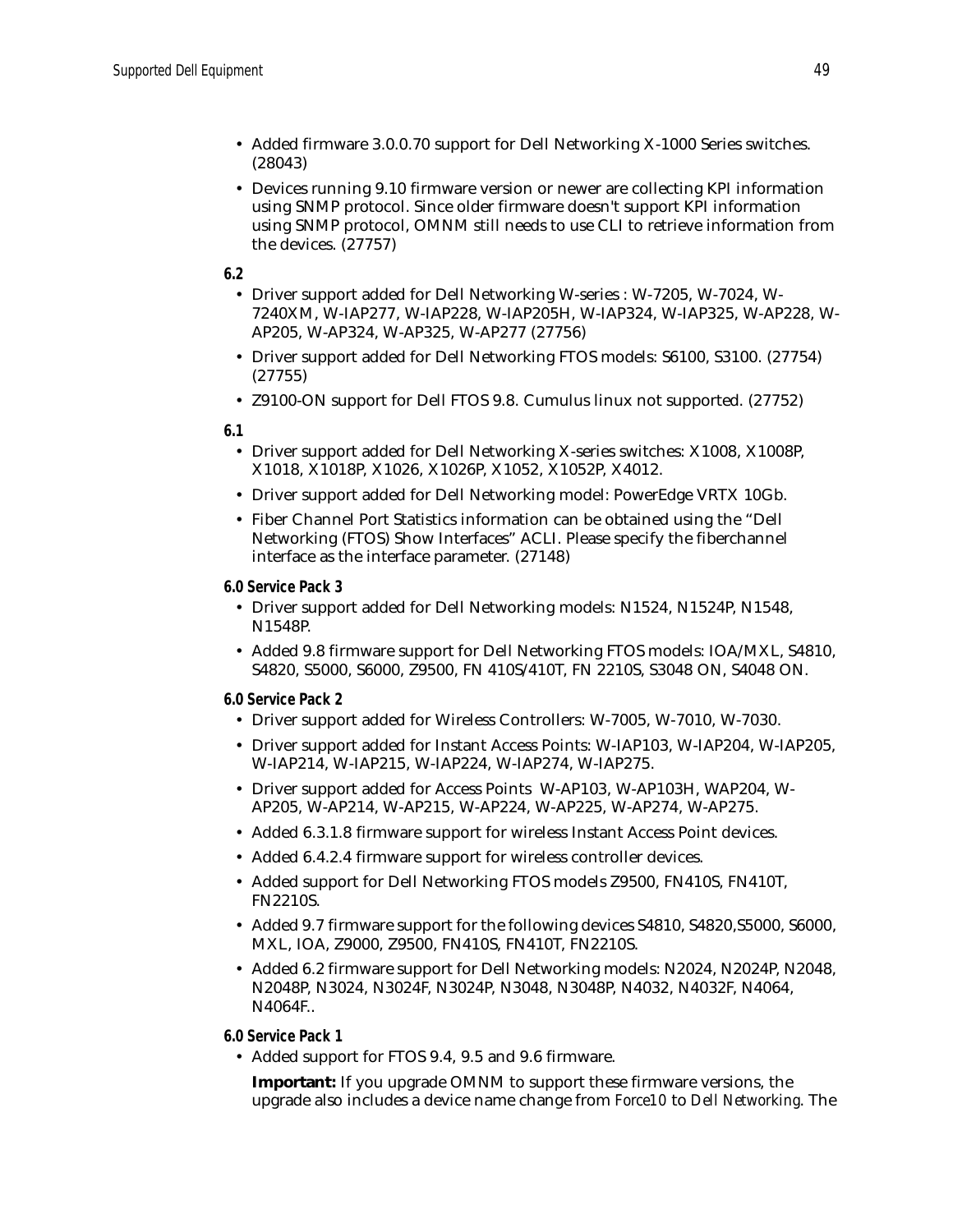*Changes:* below outline the changes for devices using firmware 9.4 and later. You may also have to perform manual tasks after upgrade. These are described below. If you are installing this version fresh (non upgrade) you can ignore these *Changes*.

### **Changes:**

- Device models change from name *Dell FTOS <model name>* to *Dell Networking <model name>*
- OS images change from *Dell Force10* to *Dell FTOS*
- Because of the name change, some groups and filters in previous packages will not be fully functional for devices on 9.4 or later firmware. To resolve this, the upgrade adds new groups to pick up both the pre 9.4 and post 9.4 firmware.

These group changes are mapped old to new. (These are in the Group Manager Portlet)

| 0I D                   | <b>NFW</b>                       |
|------------------------|----------------------------------|
| Dell Force10 Devices   | Dell Networking C/E/M/S/Z Series |
| Dell Force10 C-Series  | Dell Networking C Series         |
| Dell Force 10 E-Series | Dell Networking E Series         |
| Dell Force10 M-Series  | Dell Networking M Series         |
| Dell Force10 S-Series  | Dell Networking S Series         |
| Dell Force10 Z-Series  | Dell Networking Z Series         |

- This change impacts one seeded filter in the Filter Manager: The *Dell Force10 Devices* filter is now *Dell Networking C/E/M/S/Z Series*
- The legacy groups still exist after upgrade. By default OMNM does not preset any objects with these dynamic groups, old or new. You must manually update any OMNM features using the old dynamic group. You need to change this group manually only where a Dynamic group is a filter criterion. If you have not used dynamic groups or if you have already corrected for the new groups, best practice is to delete all of the old groups noted above.

The Reports portlet contains a good example. If you edit the *Inventory Asset Report*, a Resource Groups section appears at the bottom. If you click add you will see variety of Dynamic groups you can add to limit the scope of the asset report. Other options to add dynamic groups appear if you click the Filter tab at the top.

Other Applications allowing dynamic groups appear listed below. Any Userdefined dynamic groups must be updated.

### **Resource Manager**

**Container manager**

**Proscan**

**Performance monitors** – You must update monitor options for each monitor if you use user-defined dynamic groups before updating your software.

**Performance Monitor Changes:**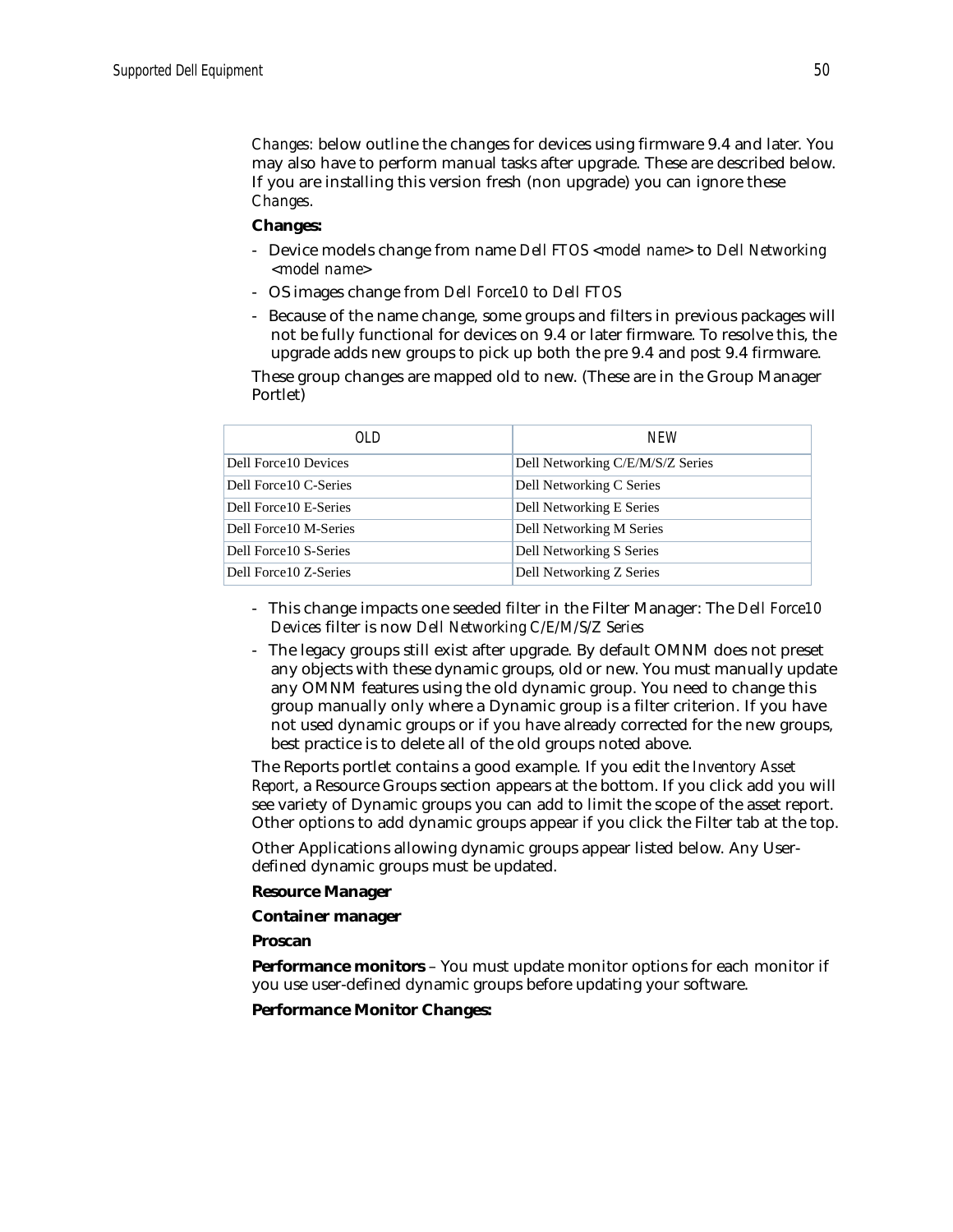Product name changes required the monitors change. The monitors now have names starting with *Dell FTOS…* and pick up F10 and Dell FTOS devices for any current F10 monitor, as specified below.

| N D                                        | <b>NFW</b>                           |
|--------------------------------------------|--------------------------------------|
| Dell Force10 Interface Attributes          | Dell FTOS Interface Attributes       |
| Dell Force 10 Interface HC Attributes      | Dell FTOS Interface HC Attributes    |
| Dell Force 10 RMONE therStats Attributes   | Dell FTOS RMONEtherStatsAttributes   |
| Dell Force 10 RMONE therStats HCAttributes | Dell FTOS RMONEtherStatsHCAttributes |

### $\mathscr{Q}$  note:

*When you upgrade device from FTOS 9.3, you must resync the device before attempting other functions. Also: If any event processing rule (EPR) relies on the device name in the varbind of, for example, a threshold crossing notification, you must accommodate the name change in such rules.*

### **Previous Versions**

- KPI collection now supports decimals, not just integers. (22339)
- Resource Manager now displays the device's MAC address for Dell Networking (PCT) and Dell Networking (FTOS) devices (23803)
- Devices previously displayed as PowerConnect and Force10 now appear as Dell devices. (23804)
- OS Images for Dell Networking FTOS devices with firmware versions 9.4 or later can now store and deploy either Boot Image or System Image or both. If the Boot image is not updated, then you only need to deploy the System Image. To store two files in an OS Image, Ctrl+click to multi-select the files when creating a new image in your database. (26469)
- Support for 9.4, 9.5, 9.6 firmware versions for Dell Networking FTOS devices S4810, S4820, S6000, S5000, Z9000, IOA and MXL models. (26478).
- Upgrade installations remove previously seeded firmware, replacing it with the most current firmware for devices (21952)

### *Supported Dell EMC Networking PCT Devices*

Supported Dell Networking PCT Devices include (brackets enclose reference numbers):

| Platform                                               | <b>Supported Firmware Revisions</b>                                                               |
|--------------------------------------------------------|---------------------------------------------------------------------------------------------------|
| 3524, 3524P, 3548, 3548                                | 2.0.0.x [23795]                                                                                   |
| 5448, 5524, 5524P, 5548, 5548P                         | 4.0.0.x, 4.0.1.x, 4.1.0.x [23794]                                                                 |
| 6224, 6224F, 6224P, 6248, 6248P                        | 2.1.1.x, 2.2.0.x, 3.2.0.x, 3.2.1.x, 3.3.1.x, 3.3.2.x, 3.3.3.x,<br>3.3.6.x, 3.3.8.x                |
| 7024, 7024F, 7024P, 7048, 7048P, 7048F,<br>8024, 8024F | $4.1.1.x$ , $4.2.0.x$ , $4.2.1.x$ , $4.2.2.x$ , $5.0.0.x$ , $5.1.x$ , $5.1.2.x$<br>[24126]        |
| 8132, 8132F, 8164, 8164F                               | 5.0.0.x, 5.1.x                                                                                    |
| M8024, M6348, M8024-K                                  | 4.2.1.3, 4.2.0.4, 5.1.x, 5.1.2.x $[24126]$                                                        |
| M6220                                                  | 2.2.0.x, 3.1.2.x, 3.1.5.x, 3.3.8.x, 4.2.0.x, 4.2.1.x, 4.2.2.x,<br>5.0.0.x, 5.1.x, 5.1.2.x [24126] |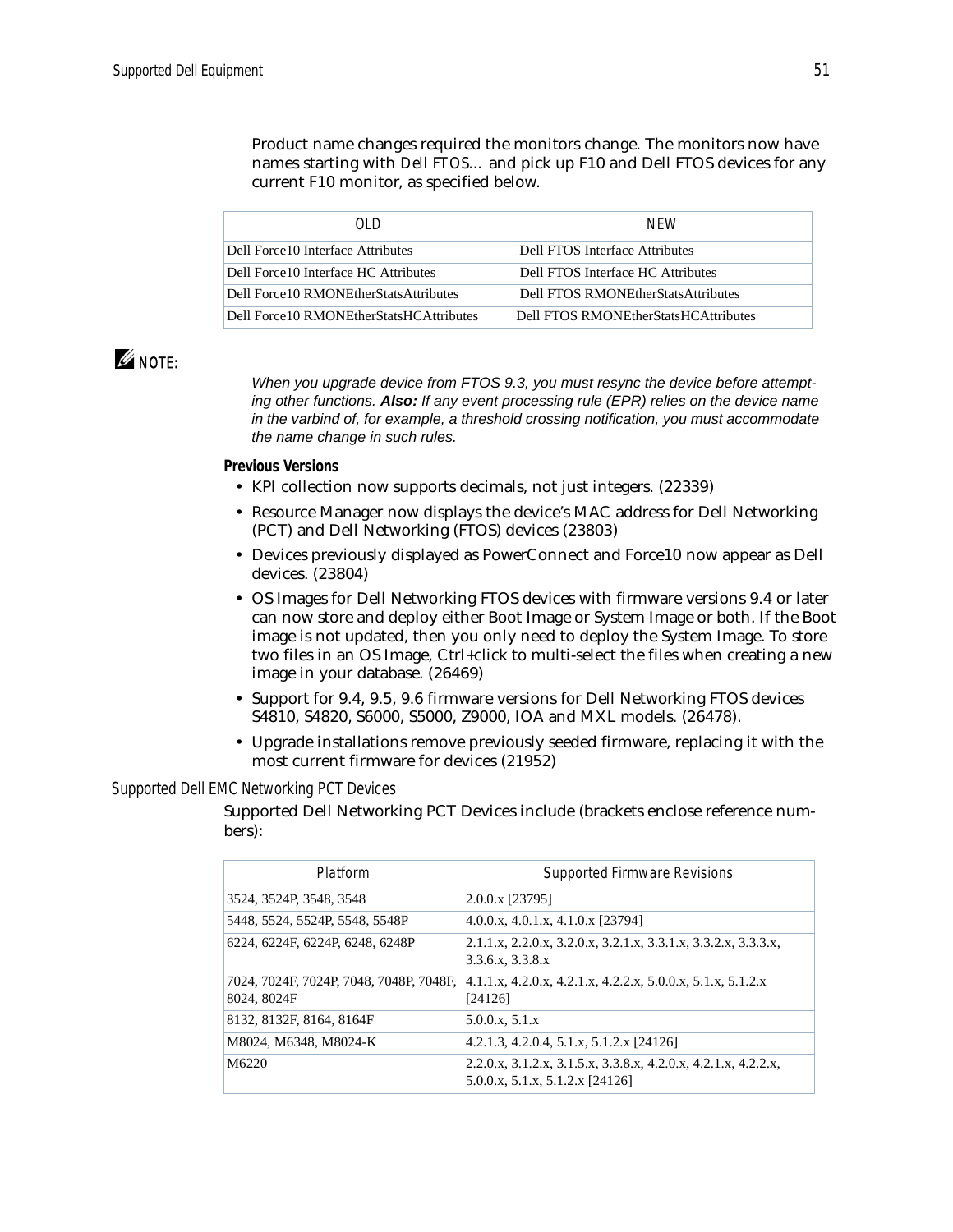| N1108P-ON, N1108T-ON, N1124P-ON,           | 6.0.1.3, 6.1.0.1, 6.2, 6.3 and 6.4 (OMNM labels 81xx devices |
|--------------------------------------------|--------------------------------------------------------------|
| N1124T-ON, N1148P-ON, N1148T-ON,           | as N-Series devices when they upgrade to this firmware.      |
| N1524, N1524P, N1548, N1548P, N2024,       | These become N4032, N4032F, N4064, and N4064F models         |
| N2024P, N2048, N2048P, N2128PX-ON,         | in inventory) $[26826]$                                      |
| N3024, N3024F, N3024P, N3048,              |                                                              |
| N3048-EP, N3048P, N3132PX, N4032,          |                                                              |
| N4032F, N4064, N4064F                      |                                                              |
| PowerEdge VRTX 10Gb, PowerEdge             | 2.0.x                                                        |
| VRTX 1Gb IOM                               |                                                              |
| X1008, X1008P, X1018, X1018P, X1026, 3.0.x |                                                              |
| X1026P, X1052, X1052P, X4012               |                                                              |
|                                            |                                                              |

• Dell has discontinued support for the PC3024, PC3048, PC3324, PC3348, PC3248, PC5012, PC5212, and PC5224 models, although OMNM may still discover and manage these.

### *Supported Dell Wireless Devices*

The following models are supported Dell Wireless models:

| Platform                   | <b>Supported Firmware Revisions</b> |
|----------------------------|-------------------------------------|
| Access Point 1200          |                                     |
| <b>Access Point 2E</b>     |                                     |
| Access Point 40            |                                     |
| Access Point 41            |                                     |
| Access Point 50            |                                     |
| Access Point 52            |                                     |
| Access Point 60            |                                     |
| Access Point 61            |                                     |
| Access Point 61a           |                                     |
| Access Point 65            |                                     |
| Access Point 70            |                                     |
| <b>Access Point 80M</b>    |                                     |
| <b>Access Point 80MB</b>   |                                     |
| <b>Access Point 80S</b>    |                                     |
| <b>Access Point 80SB</b>   |                                     |
| <b>Access Point Duo</b>    |                                     |
| <b>Access Point Duo WJ</b> |                                     |
| Access Point Mw1700        |                                     |
| Access Point WG 102        |                                     |
| Mobility Controller 200    | AOS 2.5.x, 3.1.x                    |
| Mobility Controller 2400   | AOS 2.5.x, 3.1.x                    |
| Mobility Controller 2400E  | AOS 2.5.x, 3.1.x                    |
| Mobility Controller 2424   | AOS 2.5.x, 3.1.x                    |
| Mobility Controller 5000   | AOS 2.5.x, 3.1.x                    |
| Mobility Controller 6000   | AOS 2.5.x, 3.1.x                    |
| Mobility Controller 800    | AOS 2.5.x, 3.1.x                    |
| Mobility Controller 800E   | AOS 2.5.x, 3.1.x                    |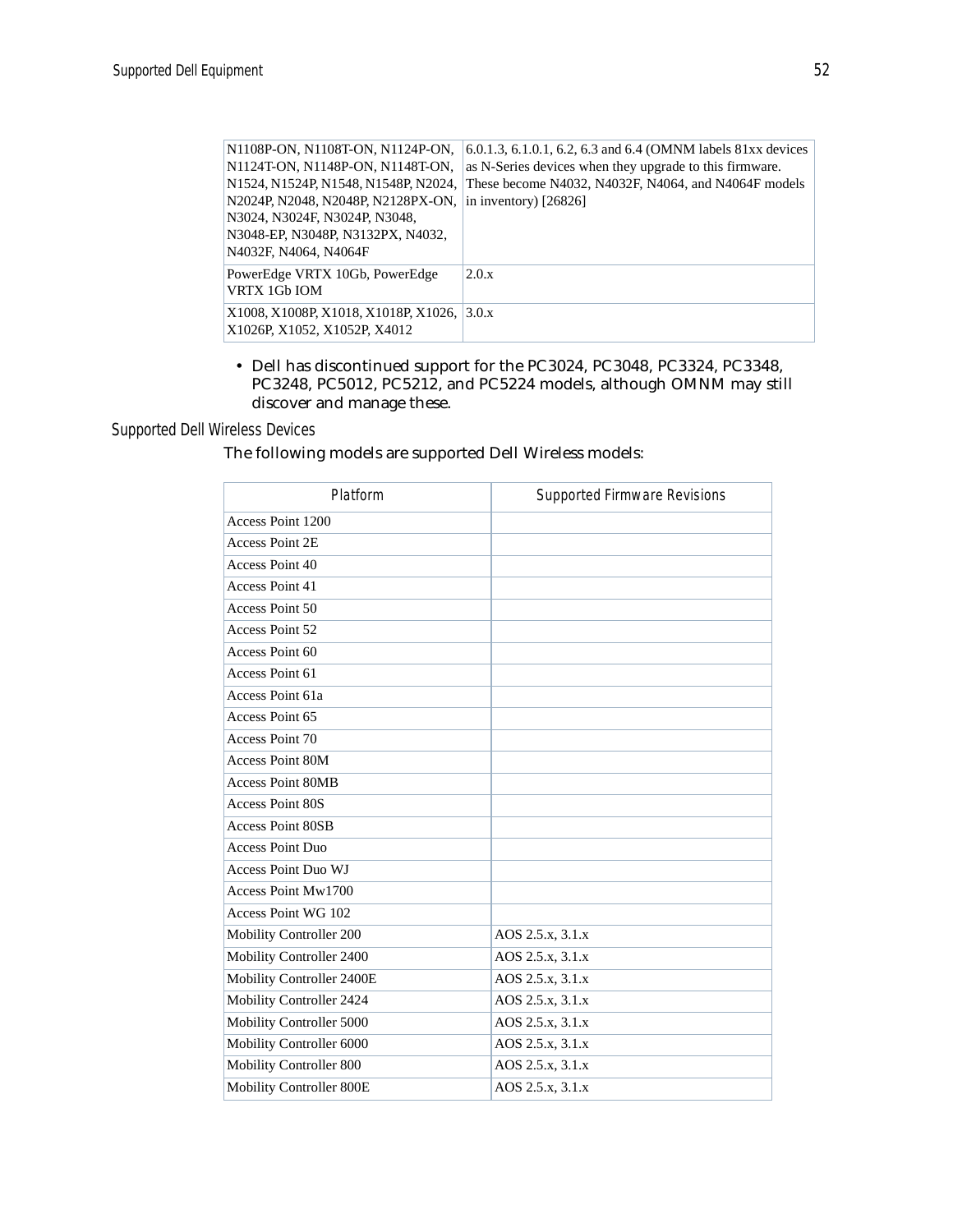| Mobility Controller 804             | AOS 2.5.x, 3.1.x                                                                                         |
|-------------------------------------|----------------------------------------------------------------------------------------------------------|
| PowerConnect W-3200                 | AOS 6.0.1.2, 6.0.2.0, 6.0.2.1, 6.1.1.1, 6.1.2.3,                                                         |
|                                     | 6.1.3.8, 6.2.0.3, 6.2.1.1, 6.3.1.1, 6.3.1.2, 6.4.2.4                                                     |
| PowerConnect W-3400                 | AOS 6.0.1.2, 6.0.2.0, 6.0.2.1, 6.1.1.1, 6.1.2.3,                                                         |
|                                     | 6.1.3.8, 6.2.0.3, 6.2.1.1, 6.3.1.1, 6.3.1.2, 6.4.2.4                                                     |
| PowerConnect W-3600                 | AOS 6.0.1.2, 6.0.2.0, 6.0.2.1, 6.1.1.1, 6.1.2.3,<br>6.1.3.8, 6.2.0.3, 6.2.1.1, 6.3.1.1, 6.3.1.2, 6.4.2.4 |
| PowerConnect W-6000M3               | AOS 6.0.1.2, 6.0.2.0, 6.0.2.1, 6.1.1.1, 6.1.2.3,                                                         |
|                                     | 6.1.3.8, 6.2.0.3, 6.2.1.1, 6.3.1.1, 6.3.1.2, 6.4.2.4                                                     |
| PowerConnect W-620                  | AOS 6.0.1.2, 6.0.2.0, 6.0.2.1, 6.1.1.1, 6.1.2.3,                                                         |
|                                     | 6.1.3.8, 6.2.0.3, 6.2.1.1, 6.3.1.1, 6.3.1.2, 6.4.2.4                                                     |
| PowerConnect W-650                  | AOS 6.0.1.2, 6.0.2.0, 6.0.2.1, 6.1.1.1, 6.1.2.3,                                                         |
|                                     | 6.1.3.8, 6.2.0.3, 6.2.1.1, 6.3.1.1, 6.3.1.2, 6.4.2.4                                                     |
| PowerConnect W-651                  | AOS 6.0.1.2, 6.0.2.0, 6.0.2.1, 6.1.1.1, 6.1.2.3,<br>6.1.3.8, 6.2.0.3, 6.2.1.1, 6.3.1.1, 6.3.1.2, 6.4.2.4 |
| PowerConnect W-7005                 | AOS 6.4.2.4                                                                                              |
| PowerConnect W-7010                 | AOS 6.4.2.4                                                                                              |
| PowerConnect W-7030                 | AOS 6.4.2.4                                                                                              |
| PowerConnect W-7210                 | AOS 6.2.0.3, 6.2.1.1, 6.3.1.1, 6.3.1.2, 6.4.2.4                                                          |
| PowerConnect W-7220                 | AOS 6.2.0.3, 6.2.1.1, 6.3.1.1, 6.3.1.2, 6.4.2.4                                                          |
| PowerConnect W-7240                 | AOS 6.2.0.3, 6.2.1.1, 6.3.1.1, 6.3.1.2, 6.4.2.4                                                          |
| PowerConnect W-AP103H               |                                                                                                          |
| PowerConnect W-AP124                |                                                                                                          |
| PowerConnect W-AP125                |                                                                                                          |
| PowerConnect W-AP175AC Outdoor (DC) |                                                                                                          |
| PowerConnect W-AP68                 |                                                                                                          |
| PowerConnect W-AP68P                |                                                                                                          |
| PowerConnect W-AP93H                |                                                                                                          |
| PowerConnect W-IAP 204              | AOS 6.3.1.8                                                                                              |
| PowerConnect W-IAP 205              | AOS 6.3.1.8                                                                                              |
| PowerConnect W-IAP103               | AOS 6.3.1.8                                                                                              |
| PowerConnect W-IAP104               | AOS 6.3.1.8, 6.3.1.1, 6.2.1.0                                                                            |
| PowerConnect W-IAP105               | AOS 6.3.1.8, 6.3.1.1, 6.2.1.0                                                                            |
| PowerConnect W-IAP108               | AOS 6.3.1.8, 6.3.1.1, 6.2.1.0                                                                            |
| PowerConnect W-IAP109               | AOS 6.3.1.8, 6.3.1.1, 6.2.1.0                                                                            |
| PowerConnect W-IAP114               | AOS 6.3.1.8, 6.3.1.2-4.0.0.4                                                                             |
| PowerConnect W-IAP115               | AOS 6.3.1.8, 6.3.1.2-4.0.0.4                                                                             |
| PowerConnect W-IAP134               | AOS 6.3.1.8, 6.3.1.1, 6.2.1.0, 6.1.3.4                                                                   |
| PowerConnect W-IAP135               | AOS 6.3.1.8, 6.3.1.1, 6.2.1.0, 6.1.3.4                                                                   |
| PowerConnect W-IAP155               | AOS 6.3.1.8, 6.3.1.1, 6.2.1.0                                                                            |
| PowerConnect W-IAP155P              | AOS 6.3.1.8, 6.3.1.1, 6.2.1.0                                                                            |
| PowerConnect W-IAP175               | AOS 6.3.1.8, 6.3.1.1, 6.2.1.0, 6.1.3.4                                                                   |
| PowerConnect W-IAP175AC             | AOS 6.3.1.8, 6.3.1.1, 6.2.1.0, 6.1.3.4                                                                   |
| PowerConnect W-IAP175P              | AOS 6.3.1.8, 6.3.1.1, 6.2.1.0, 6.1.3.4                                                                   |
| PowerConnect W-IAP214 (11n/11ac)    | AOS 6.3.1.8                                                                                              |
| PowerConnect W-IAP215 (11n/11ac)    | AOS 6.3.1.8                                                                                              |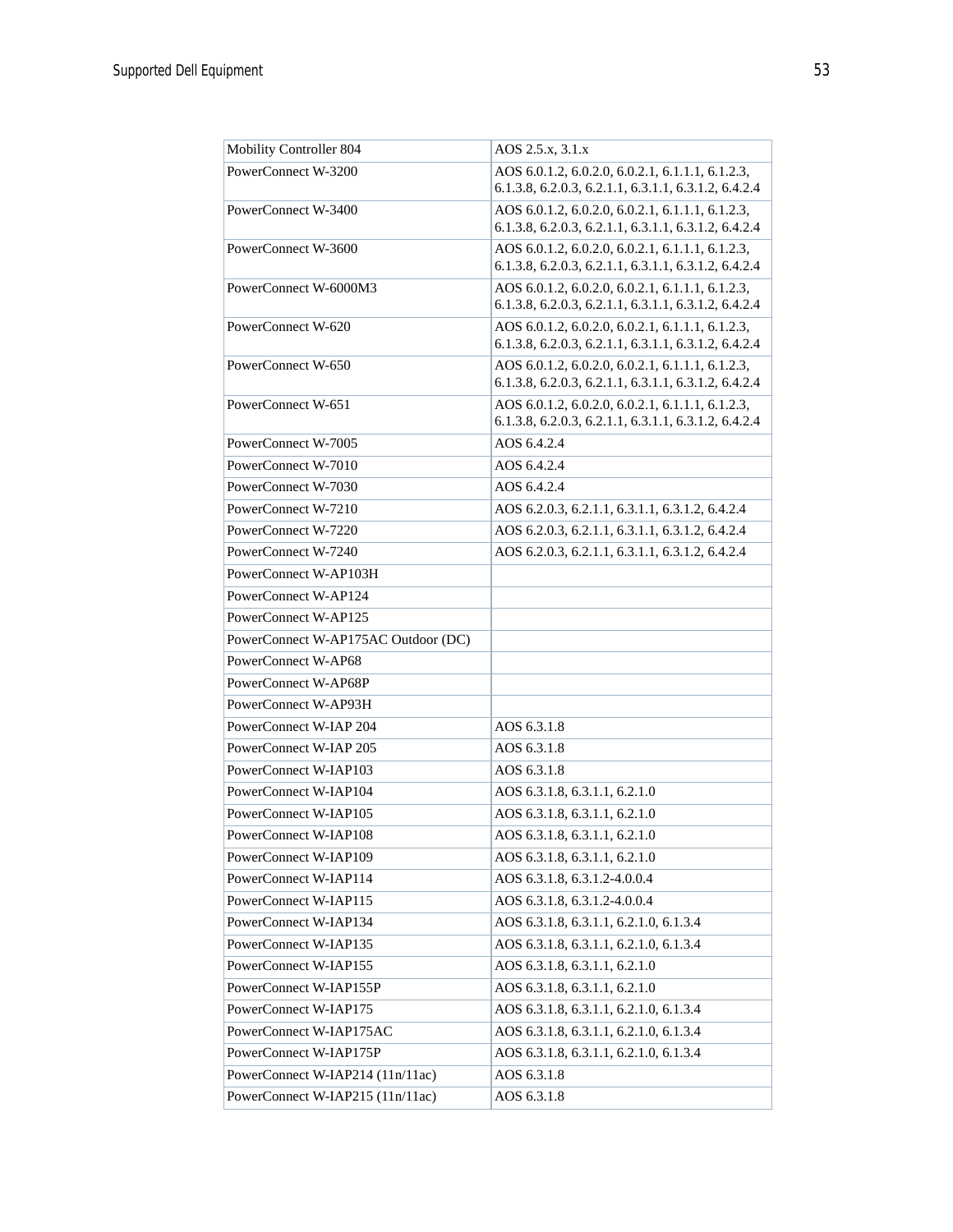| PowerConnect W-IAP224 (11ac)                         | AOS 6.3.1.8                            |
|------------------------------------------------------|----------------------------------------|
| PowerConnect W-IAP225 (11ac)                         | AOS 6.3.1.8                            |
| PowerConnect W-IAP274 (Outdoor/11n/11ac)             | AOS 6.3.1.8                            |
| PowerConnect W-IAP275 (Outdoor/11n/11ac) AOS 6.3.1.8 |                                        |
| PowerConnect W-IAP3WN                                | AOS 6.3.1.8, 6.3.1.1, 6.2.1.0, 6.1.3.4 |
| PowerConnect W-IAP3WNP                               | AOS 6.3.1.8, 6.3.1.1, 6.2.1.0, 6.1.3.4 |
| PowerConnect W-IAP92                                 | AOS 6.3.1.8, 6.3.1.1, 6.2.1.0, 6.1.3.4 |
| PowerConnect W-JAP93                                 | AOS 6.3.1.8, 6.3.1.1, 6.2.1.0, 6.1.3.4 |
| PowerConnect W-RAP2WG                                |                                        |
| PowerConnect W-RAP5                                  |                                        |
| PowerConnect W-RAP5WN                                |                                        |
|                                                      |                                        |

### *Supported Dell Networking FTOS Devices*

### The followings are supported Dell Networking FTOS models:

| Platform                                                                                 | Supported Firmware Revisions                                                                 |
|------------------------------------------------------------------------------------------|----------------------------------------------------------------------------------------------|
| ExaScale (E1200i, E600i)                                                                 | 8.4.1.4, 8.4.1.3                                                                             |
| TeraScale (E1200i, E1200, E600i, E300)                                                   | 8.4.2.6, 8.4.2.5                                                                             |
| C <sub>3</sub> 00, C <sub>150</sub>                                                      | 8.4.2.6, 8.4.2.5, 8.4.2.9                                                                    |
| C9010                                                                                    | 1.0                                                                                          |
| Z9000, Z9500, Z9100-ON                                                                   | 8.3.11.4, 8.3.11.3, 8.3.11.2, 9.2.x, 9.3.0.x, 9.4, 9.5,<br>9.6, 9.7, 9.8, 9.10               |
| MXL, IOA                                                                                 | 8.3.16.2, 8.3.16.1, 9.2.x, 8.3.16.4, 8.3.17.4, 9.3.0.x,<br>9.4, 9.5, 9.6, 9.7, 9.8, 9.10     |
| S25. S50, S50N, S50E, S50V, S50N-AC,<br>S2410CP, S2410P, S25N, S25P-AC, S25P-DC,<br>S25V | 8, 8.4.2.6, 8.4.2.5                                                                          |
| S <sub>55</sub>                                                                          | 8.3.5.1, 8.3.5.2, 8.3.5.3                                                                    |
| S <sub>60</sub>                                                                          | 8.3.3.7, 8.3.3.6, 8.3.3.9                                                                    |
| S3100, S4810                                                                             | 8.3.7.2, 8.3.10.1, 8.3.12.0, 8.3.12.2, 9.1, 9.2.x,<br>9.3.0.x, 9.4, 9.5, 9.6, 9.7, 9.8, 9.10 |
| S4820T, S4820                                                                            | 8.3.19.0, 9.2.x, 9.3.0.x, 9.4, 9.5, 9.6, 9.7, 9.8, 9.10                                      |
| S5000, S6000, S6100, S6010                                                               | 9.0.1.0, 9.1.1.x, 9.2, 9.3.0.x, 9.4, 9.5, 9.6, 9.7, 9.8,<br>9.10                             |
| S3048 ON, S4048 ON, S4048T-ON                                                            | 9.8, 9.10                                                                                    |
| FN410S, FN410T, FN2210S,                                                                 | 9.7, 9.8                                                                                     |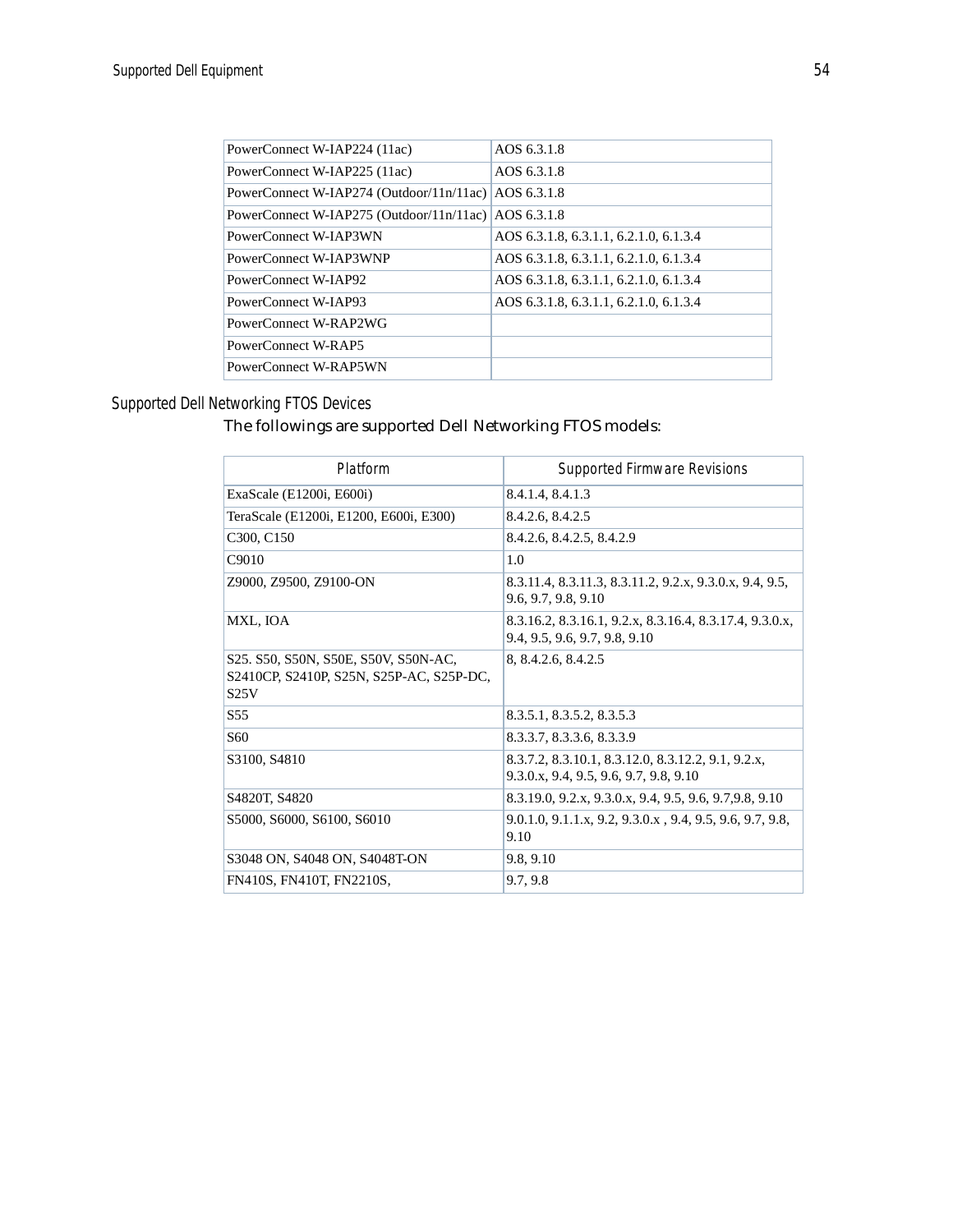The following are supported Dell Networking FTOS S-Series models supported in a stacking configuration:

- S60, S55, S50N, S50V, S25N, S25P, S25V, S4810, S4820T, S5000.
- Ports for the POE+ card C150/C300 also appear in the ports portlet (23884)

### $\mathscr{Q}$  note:

*The latest OMNM version supports FTOS 9.4 and later. It discovers Dell Networking FTOS Devices as Dell Networking Devices. The section of this document describing New Features describes the manual procedures required if you upgrade to this version.*

*Known Issues for Dell Networking PCT, Dell Networking FTOS and Wireless devices*

• When deploying to a stacked N-Series, the device reports the following:

Stack port errors detected on the following interfaces" This message causes the OMNM deploy process to state that the deploy failed. (30279)

**Workaround:** Check the firmware version on the device to see if the upgrade succeeded.

• Dell Networking N Series devices "Firmware deploy" cannot be used to downgrade the firmware from 6.5 to an older firmware image. This requires a special process as outlined in the Dell documentation. (30718)

[http://www.dell.com/support/home/us/en/04/product-support/product/](http://www.dell.com/support/home/us/en/04/product-support/product/networking-n2000-series/drivers) networking-n2000-series/drivers

- As a part of firmware deployment on the Dell Networking N Series devices, the firmware and boot code will be upgraded. CPLD update **is not** a part of the deploy process. (30713)
- The stacking ports are not being discovered for N15xx models due to information missing in entPhysicalTable. (27347)
- A duplicate device cannot be detected if they are in the same discovery profile or range of IPs to be discovered. Detecting the duplicate device will only work when one of the devices has already been discovered. (27942)
- X-Series don't support "Boot system image-1" command. As a result, during deployment process, device will reboot from device pre-selected boot image. (27275)
- Poweredge VRTX doesn't support memory KPI. (27430)
- Poweredge VRTX serial number not discovered.  $(27432)$
- Download firmware for dell powerconnect not functioning remove. (27438)
- Despite job status for Dell Force10 TFTP configuration restores showing success, you may see an Timeout error message. This message can be safely ignored. (27013)
- Because of a firmware bug, Layer 2 PowerConnect switches only support telnet for all CLI based features, not SSH. (hd-2913)
- For Dell Networking FTOS devices with firmware 9.6 installed, resync may display an error on the command show fc switch. **Workaround:** With this firmware you must enable the fc feature for the show fc command to work. Enable that feature and resync works without error. (26481)
- Upgrading from previous versions may produce a seeding error because a report template (Dell S5000 Fabric Device Template) has changed. **Workaround:** Before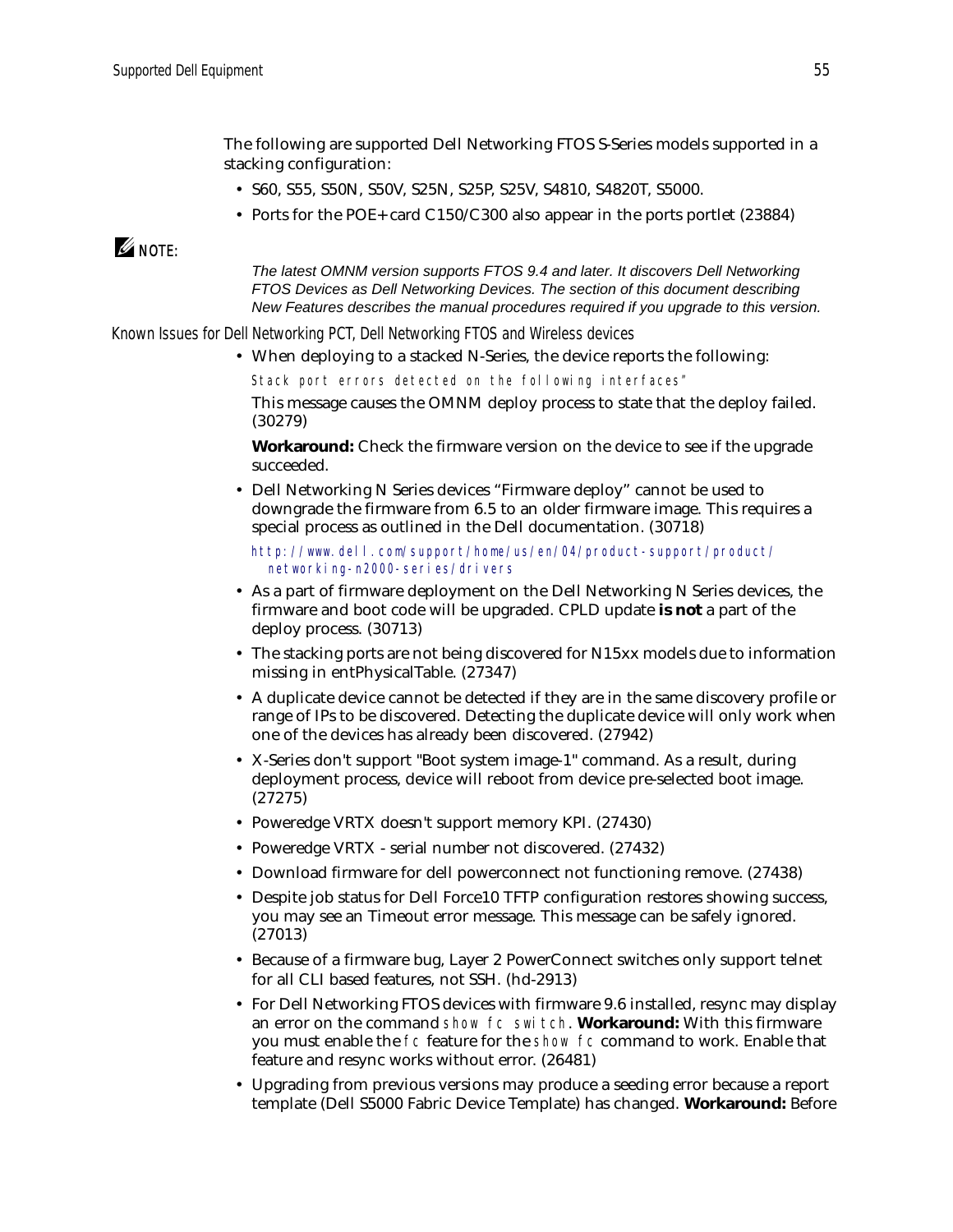upgrading, delete the Dell S5000 Fabric Device Template in the Reports Template and delete that report in the reports portlet.

- Restoring configurations with the startup/reboot option works on N Series devices running 6.x firmware, but the audit trail may not indicate the correct status. This occurs because OMNM does not receive anything from the device to close out the job. Some models do not send a message like Shutting down.. that indicates success.(23976, 23785)
- FTOS Devices do not support the Q-BRIDGE-MIB, and therefore discovery does not find VLANs connected to these devices. (1893)
- You must delete and rediscover Dell Networking FTOS MXL and Dell Networking FTOS IO Aggregator devices after upgrade from any previous version of this software. This requirement originates from a device type change. In previous versions, these devices were switches, but now they are converged ethernet switches. (23970)
- The Adaptive CLI set MSTP global settings does not execute all the commands on 7xxx & M8024K models 5.1 firmware. (21314)
- IPv6 ping and telnet is not supported. (23056)
- Backing up Dell Powerconnect W-Series iAP devices is not supported. (18560)
- MIB browser cannot read some Dell Networking FTOS MIB tables. (23318, 19461)
- During peak traffic times, deploying firmware to Dell Networking FTOS S-Series may fail with the following error messages:

```
sent command 'upgrade system stack-unit all A:'
matched pattern '% Error:.*'
on line '% Error: Invalid inut at "^" marker
```
**Workaround:** If this occurs, retry deploying later, when traffic to/from the device is not high. (23320)

• For PowerConnect devices running 5.x or 3.x firmware, restoring startup config may incorrectly display a timeout error, even if the restore succeeded.

The reason for this is that Dell OpenManage Network Manager does not get anything from the device to close out the job. Some models do not send a message like Shutting down.. that indicates success.(22411)

- Executing an Adaptive CLI reload may produce a false failure error message. This occurs because OMNM loses connection and the device does not respond. Device reload is sometimes successful in these circumstances, but must be manually verified. (22453)
- Dell Networking FTOS device discovery fails when its login banner is configured as *Keyboard-interactive* in the DUT. This makes manual interaction with the device necessary, so automated discovery fails. (22768)
- Follow the instructions and minimum requirements documented in the S4810 FTOS version E9.1.0.0 release notes before using OMNM to deploy FTOS version E9.1.0.0 or greater to S4810 devices. S4810 units must not run FTOS version E8.3.12.1 when initiating OMNM discovery or re-sync. If an S4810 unit is running FTOS version E8.3.12.1, then upgrade the device to FTOS version E8.3.12.2 before starting OMNM discovery. (21424)
- PowerConnect 5500 and PowerEdge 1GB VRTX switches do not display memory utilization because the device provides no CLI and SNMP implementation to fetch these values. (21995, 21351)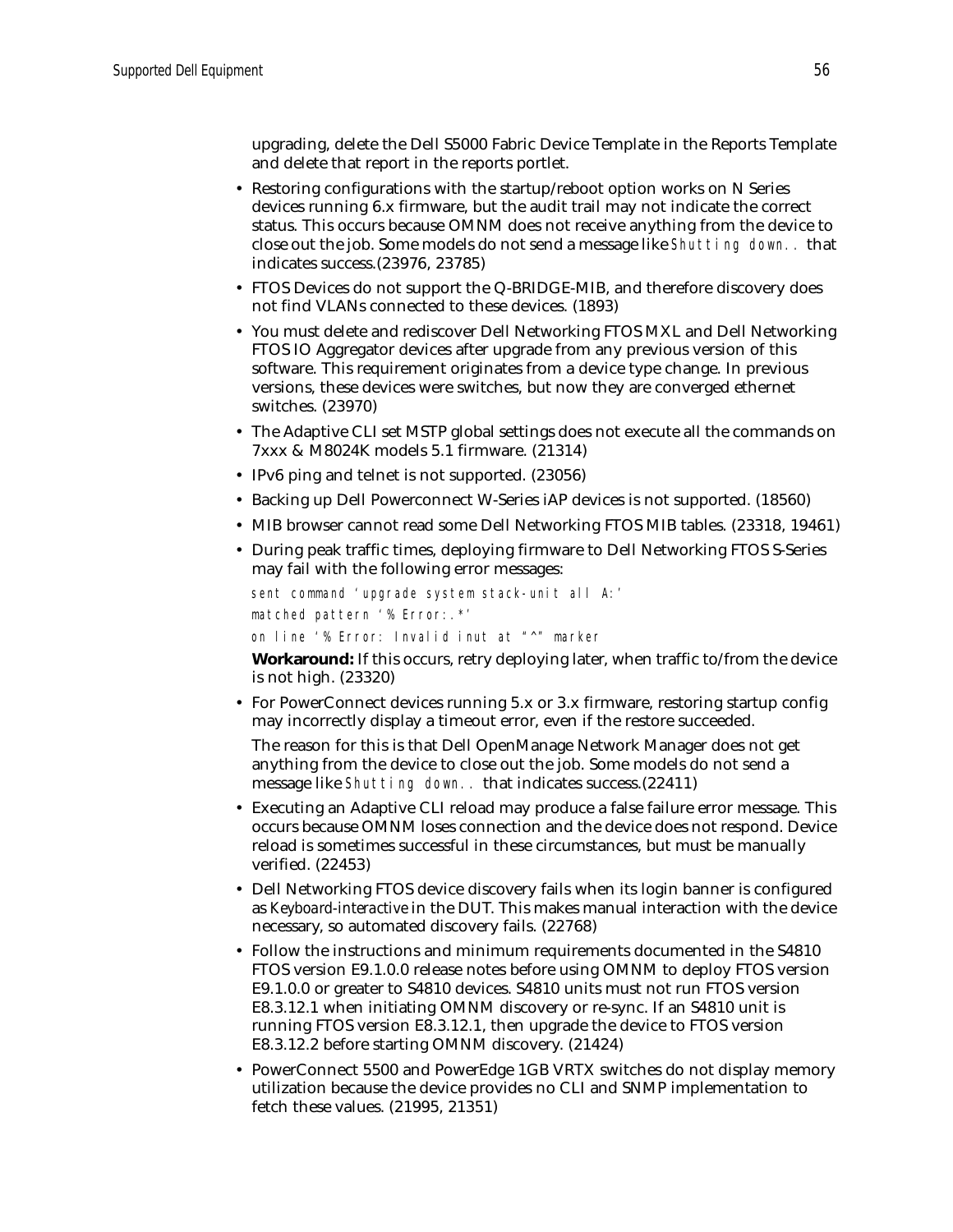- FiberChannel ports are excluded from the ALL Devices group for the default interface monitor. Monitors do not retrieve information from FiberChannel ports, so including them would distort monitoring results. (23033)
- Stacking with 35xx series may have timeout issues when trying SNMP get to walk thru all the ports and related details (monitoring). (19394)
- For devices running firmware older than 4.1.x.x, you must use a non-default enable access method or save an enable password in the startup configuration before upgrading to the newer versions to access privileged exec (enable) mode via telnet or SSH after the upgrade. The 4.x.x.x firmware emulates industry standard behavior for privileged exec (enable) mode authentication over SSH and telnet. In 4.1.x.x, the enable authentication method requires a password and the default list for telnet and SSH (enableNetList) contains only the enable method with no password. If the configuration being upgraded does not have an alternative enable authentication method defined (for example TACACS), setting an enable password allows one to access privileged exec mode after the firmware upgrade. (19387, 19512)
- When a device does not have the enable mode enabled, a benign error may appear on login. You can safely ignore this error. (18492)
- Deploying a firmware image on an Access Point is not supported. (18637)
- In the Image Repository portlet, clicking on Download > Firmware for Dell PowerConnect may download out of date firmware for Dell PowerConnect classic devices. **Workaround:** OpenManage Network Manager has the latest firmware pre-seeded for devices and you can download firmware for each device from the Dell support site. (16561)
- Some Dell devices and firmware revisions may not support the collection of Service Tag and Asset Tag by Dell OpenManage Network Manager. This includes recent firmware revisions of PowerConnect B-Series, and W-series along with older revisions of PowerConnect firmware. (16098)
- When ACLs are configured on Dell Networking FTOS S4810 devices, when copying a restored configuration to the running configuration, an error may appear during restoration. (18905)
- For Dell Networking FTOS devices, interfaces like management and loopback may appear as both ports and interfaces. (18309)
- For Dell PowerConnect M8024-k and 8024/F user ports that are used for stacking ports do not appear in the Network View. (16944, 16951)
- 8024/F fibre channel link discovery is not supported. (16943)
- Some devices do not respond to commands unless they are in the correct state. For example, some Dell devices must not be in "Simple" mode to respond to Adaptive CLIs. (17153)
- Some devices, including the Dell Networking FTOS C-Series and E-Series, will allow then drop telnet connections during deployment or file restoration when you select restart as part of the process. This can take from six to eight minutes, though it can take as long as fifteen minutes for a fully populated chassis. During that time, you can ping the device; however, Dell OpenManage Network Manager cannot log in to the device until the reboot is complete. (18277)
- Due to the change made in Model name, the Dell Networking C- Series Devices group filtering criteria no longer shows the correct managed devices in the group. Therefore, before upgrading to OMNM v.6.0 Service Pack 3, you must either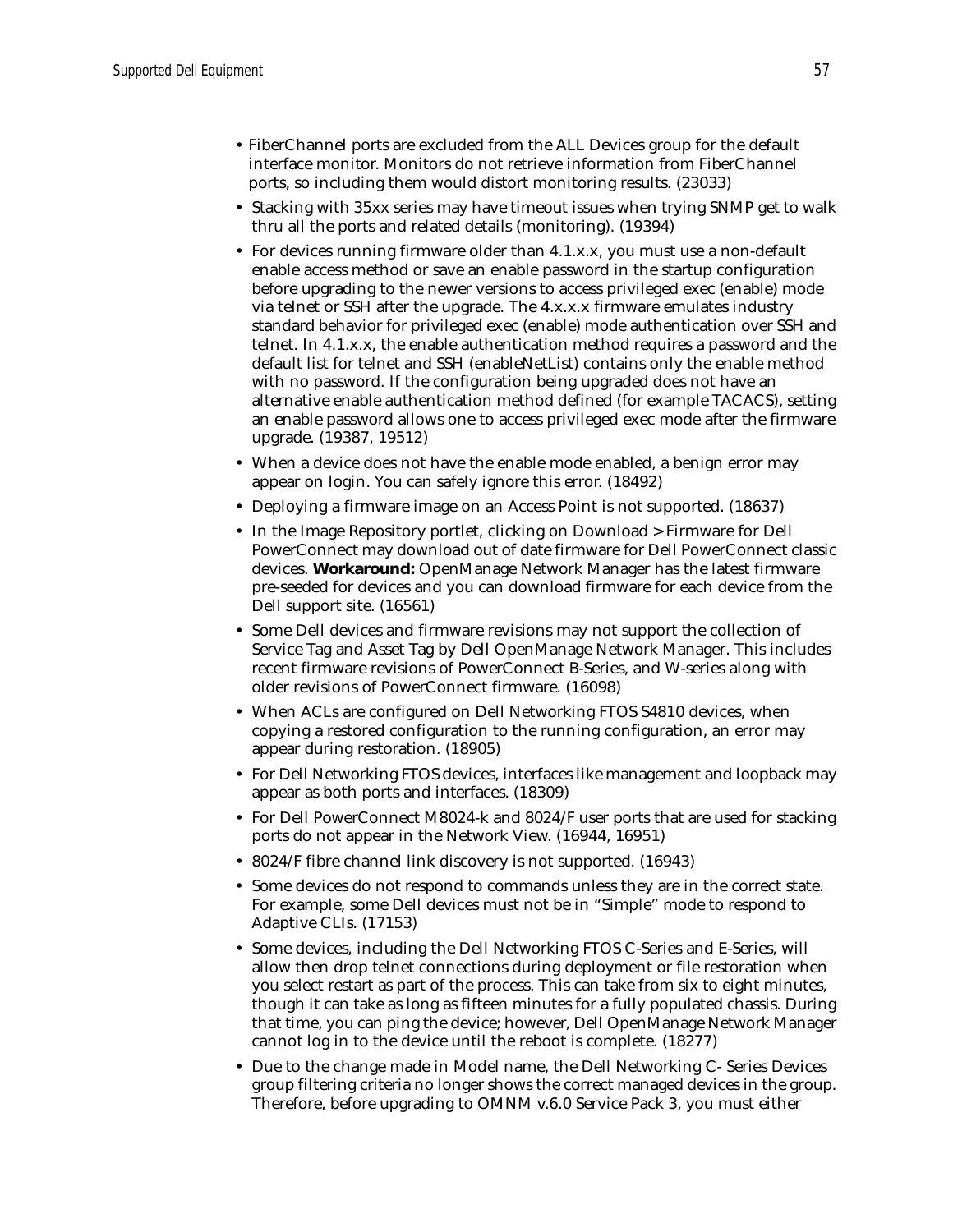delete the Dell Networking C- Series Devices group in the Managed Resource Groups portlet, or edit the filter criteria to 'Model contains Force10 C OR Model contains Dell Networking C'. (27371)

### *Issues Resolved*

- Dell Networking FTOS S-Series filters pick up any device whose model name contains "S." **Workaround:** Use the new *Dell Networking S* group. (26445)
- The Interface availability report displays negative values when the device's availability is indeterminate. (25576)
- No warning/message appears when the license expires (19375)
- Upgraded openSSL to version 1.0.2c that fixes the vulnerability (heartbleed) issue. (2643)
- Device status is flapping from Responding to Indeterminate randomly (18787)
- Network Topology Background Image is not saved as default. (17641)
- Network dashboard does not really provide useful data without displaying to which device the interface belongs. Now you can hover the cursor over a label to see the device name. (14531)
- The Hardware Change report may erroneously display devices that just had a firmware upgrade or downgrade. (19358)
- **Discovery**—When specifying network addresses using the Subnet type, you must specify the Network address at the beginning of the subnet since Dell OpenManage Network Manager assumes it is the starting IP address for the range. If you specify an address in the middle of the subnetwork then Dell OpenManage Network Manager may discover devices outside of that subnetwork. This also means that IP addresses in the network that precede the specified address are not discovered. To avoid these issues, use the CIDR specification of the network to discover rather that the subnet ID. (16803)
- If you de-select ping as part of a discovery profile, discovery fails to validate authentications. (PV-18146)The latest F10 MIBs contain S4820T device in the F10-Products-MIB, however, the F10-Products-MIB used most recently in Dell OpenManage Network Manager does not contain this device, or Z9000, MXL, IOA. (21029)
- Dell Networking FTOS S-Series filters pick up any device whose model name contains "S." **Workaround:** Use the new *Dell Networking S* group. (26445)
- The Dell Networking FTOS S50AC device appears as a Dell Networking FTOS S50DC device (17890).
- The firmware report displays unnecessary entries showing firmware changes from empty to a firmware number. (18719)
- For Dell Networking FTOS S50V devices Dell OpenManage Network Manager may show total memory to be less than memory used. (18301)
- You must click the drop down combo box for adding a port to a VLAN or adding an interface to port-channel twice to open the box. (19847)
- The Dell Networking FTOS device driver appears as Force 10 FTOS Service Pack 1 in the MIB Browser. (21028)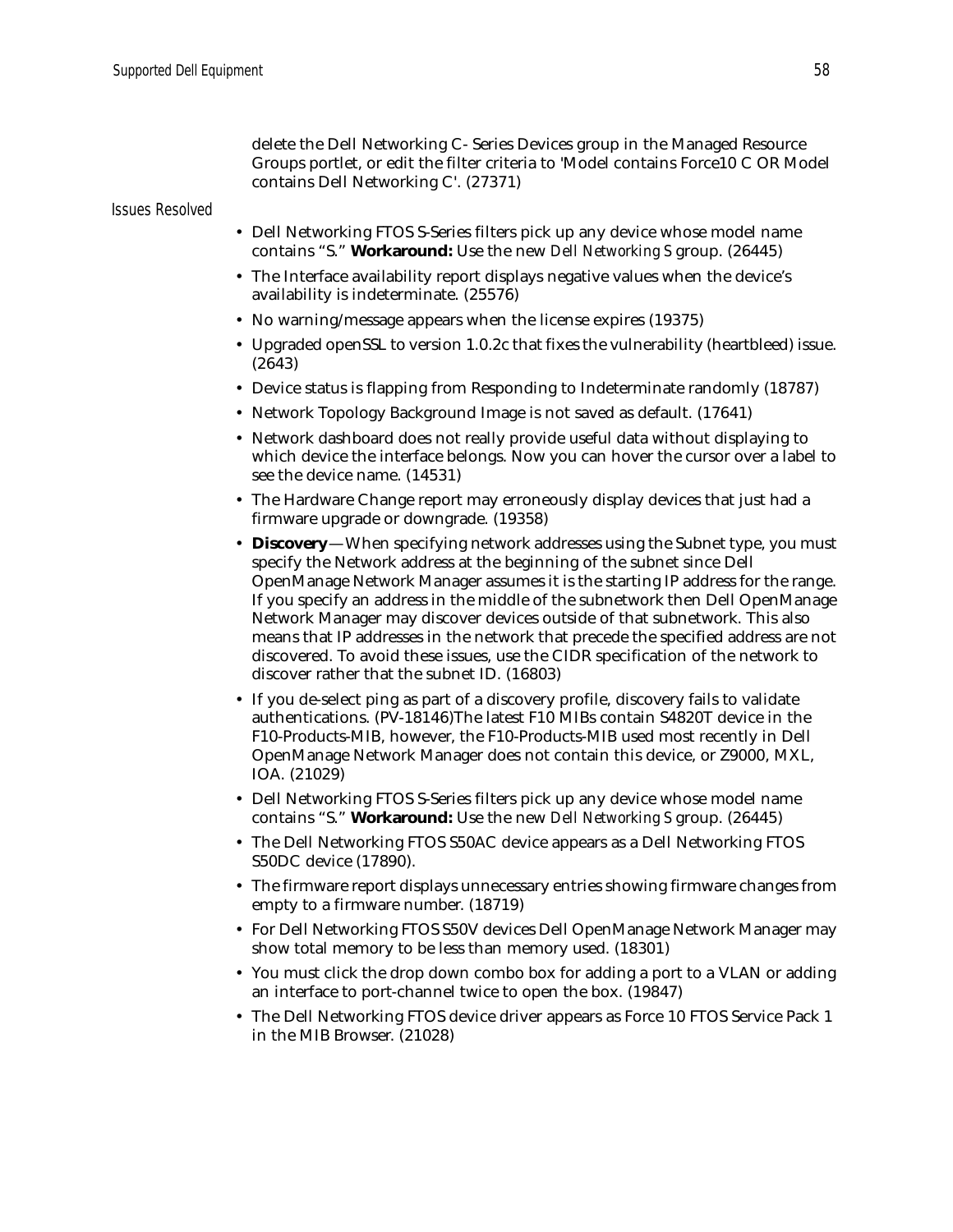- Restoring configurations to Dell Networking FTOS devices may produce errors when individual commands already exist in the running config and cannot be overwritten. Dell OpenManage Network Manager ignores such errors and reports success by default since the errors indicate a command was not applied, not that restoration was unsuccessful. Best practice is to restore to startup config to avoid these errors, especially when scheduling backup or backing up a group on such devices. (17991)
- For Dell PowerConnect 8024/F, restoring a configuration for a stack of devices may fail. (16953)
- CPU and Memory usage values do not appear for PC 5524P (17505)
- You cannot deploy 3.3.x firmware to a PC6248 device that is running 3.x firmware. **Workaround:** Manually deploy the firmware. (19236)
- installer need to check for max partition name length (26790)
- Disabling ICMP ping in Discovery Profiles can also disable the Inspect feature. **Workaround:** Enable *ICMP Ping Devices* (as it is by default). (18146)

# <span id="page-58-1"></span>Supported Edge Core Devices

The following describes supported Edge Core devices and their known issues.

- Supported device models include: ECS4210-12T, ES3510MA.
- Supported features include the following: Discovery SNMPv1, SNMPv2, SNMPv3, Telnet, SSH, HTTP; Deep Discovery; Link Discovery; Configuration File Backup, Restore, Deploy; Proscan, Change Management; Action/Adaptive CLI; Event Management; Performance Monitors (ICMP, SNMP Interface, SNMP, CPU and memory);Traffic Flow Analyzer, Reports; Network Views.

### Known Issues

• In configuration backup , if the user picks a protocol that is not supported by the driver , the application uses one of the protocols supported by the driver. The user will not receive an error message saying that the selected protocol is not supported by the driver or that the protocol used for backup will be one of those supported by the driver. (28716)

# <span id="page-58-0"></span>Supported EMC Unisphere Devices

The following describes supported EMC Unispher devices and their known issues.

- Supported devices include: EMC Unity
- Supported features include the following: WBEM HTTPS; Deep Discovery; Reports; Network Views.

Device Specific Monitors.

At Top level : CpuUtilization, MemoryUtilization, MemoryAvailable, MemoryUsed, ISCSIReadBytes, NetworkIn, NetworkOut, LUNAverageRead, LUNAverageWrite, LUNAverageQueueLength, LunReadBytesRate, LUNReadRate, LUNResponseTime, LUNTotalCall, LUNWritten, LUNWrite.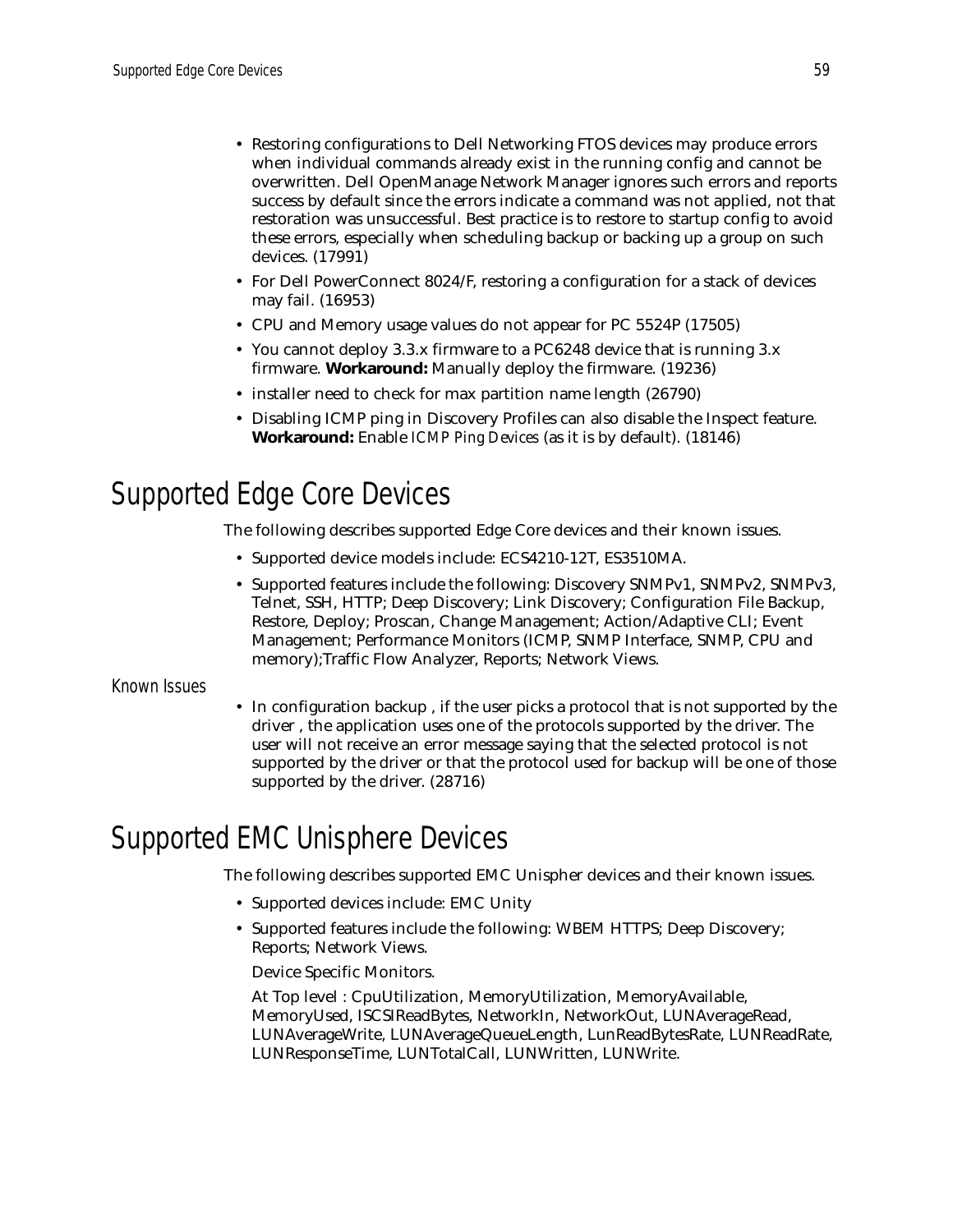At Port Level: FCReadBytesRate, FCReadRate, FCWriteBytesRate, FCWriteRate, ISCSIReadBytesRate, ISCSIRead, ISCSIWriteBytesRate, ISCSIWriteRate, PacketsNetworkIn, PacketsNetworkOut, OctetsIn, OctetsOut.

At the LUN/Disk level: LUNAverageRead, LUNAverageWrite, LUNAverageQueueLength, LunReadBytesRate, LUNReadRate, LUNResponseTime, LUNTotalCall, LUNWritten, LUNWrite.

Known Issues

No known issues at this time.

# <span id="page-59-0"></span>Supported HP Procurve Devices

The following describes supported HP Procurve devices and their known issues.

- Support added for STFP. (24683)
- Supported devices include the following:

A6713A, A6716A, A6717A, J3177A, J3299A, J4110A, J3100A, J3175A, J3245A, J3298A, J4120A, J4121A, J4122A, J4122B, J4138A, J4139A, J4812A, J4813A, J4819A, J4840A, J4841A, J4860A, J4865A, J4874A, J4887A, J4899A, J4899B, J4899C, J4900A, J4900B, J4900C, J4902A, J4903A, J4904A, J4905A, J4906A, J8130A, J8133A, J8153A, J8154A, J8155A, J8164A, J8165A, J8433A, J8474A, J8680A, J8692A, J8693A, J8697A, J8698A, J8718A, J8719A, J8752A, J8753A, J8762A, J8770A, J8771A, J8772A, J8773A, J8992A, J9019A, J9019B, J9020A, J9021A, J9022A, J9028A, J9029A, J9031A, J9032A, J9038A, J9049A, J9050A, J9085A, J9086A, J9088A, J9089A, J9091A, J9138A, J9145A, J9279A, J9280A, J9299A, J9310A, J9311A, J9470A, J9471A, J9477A, J9623A, J9624A, J9625A, J9626A, J9627A, J9727A, J9729A, J9772A, J9773A, J9774A, J9775A, J9776A, J9778A, J9781A, J9782A, Proliant Series Switches.

• Supported features include the following: Discovery SNMPv1, SNMPv2, SNMPv3, Telnet, SSHv2, HTTP; Deep Discovery; Link Discovery; Configuration File Backup, Restore, Deploy; Proscan, Change Management; Action/Adaptive CLI; Direct Access; Event Management; Fault Management, Performance Monitors (ICMP, SNMP Interface, SNMP); Reports; Network Views.

Known Issues

- OMNM may not always detect telnet disconnects sent by a device. A timeout may indicate a false failure for the telnet session when it is actually successful. This means the system may be unable to detect a disconnect has occurred between itself and a device when a device reboot accompanies restore or deploy actions. (4296, 2338, 4323)
- Due to limitation of the switch, we are not supporting temperature. (27574)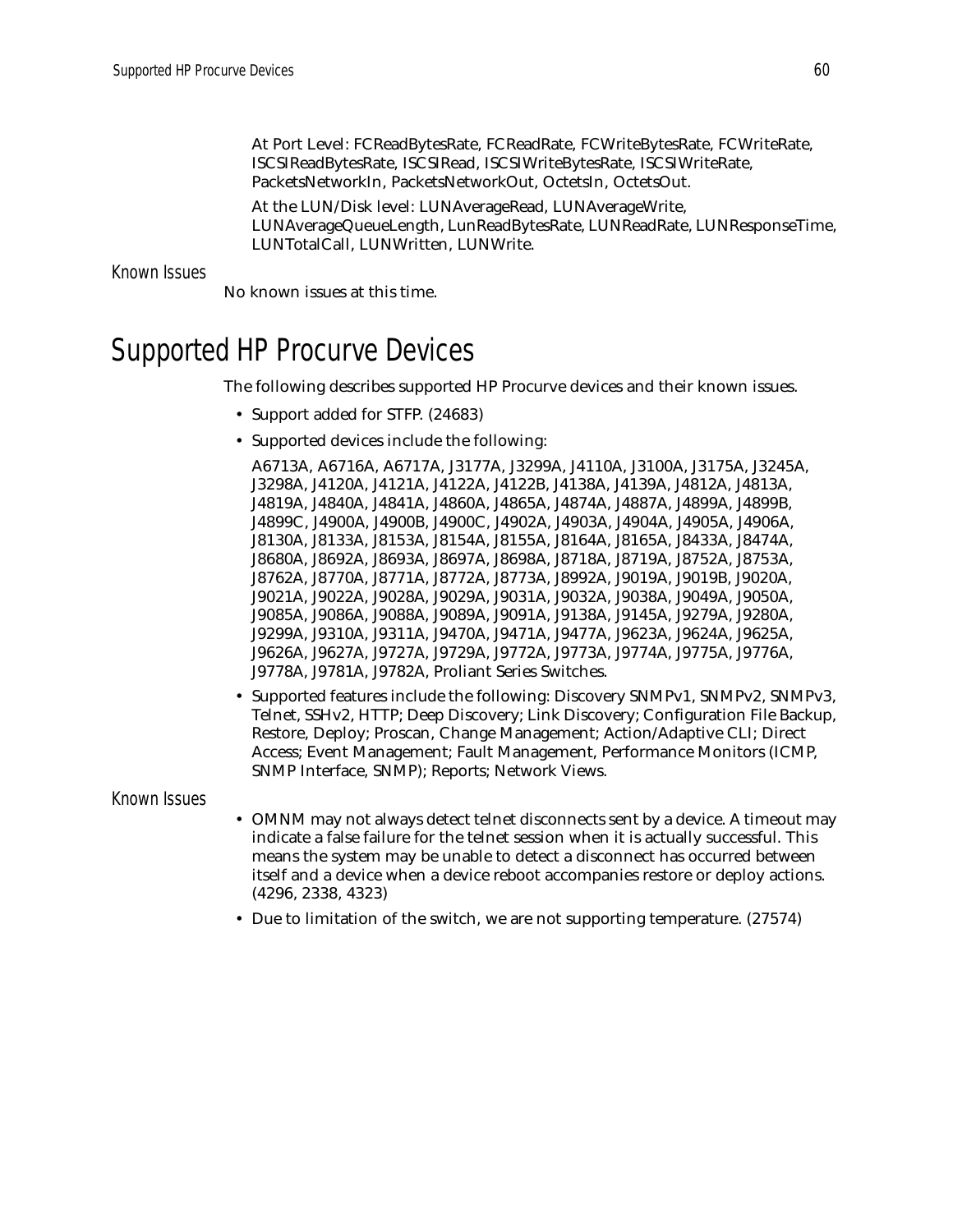# <span id="page-60-0"></span>Supported Juniper Devices

The following describes supported Juniper devices and their known issues.

- The following monitors were added: Juniper COS, Juniper RPM. (28136)
- Support added for VMX model, except for backup. (24557)
- Support added for HTTP/HTTPS access (24559)
- Supported devices include the following:
	- EX4500
	- EX6210
	- EX82xx
	- EX8208
	- EX8216

### $\mathscr{Q}$  note:

*Because EX models transmit MAC address but not IP address, OMNM does not support Traffic Flow Analysis for these models.*

- Supported devices include MX80 (14703)
- Support added for JunOS 11.2. and 12.x
- A router-advertisement statement now exists for IPv6 interface services. (18797)
- Support added for JunOS 10.4R4.5. (15549)
- Updated user interface

### Known Issues

- When editing a Juniper interface service, the physical encapsulation field is blank, even when it has ethernet configuration configured. This is a restriction from the JUNOS devices. This encapsulation type is no longer supported or is undocumented. OMNM does not display undocumented configurations. (22272)
- In a Juniper Interface template, adding a new inet address service template, and attempting to save without setting the address displays an unexpected validation error. **Workaround:** After saving the VRF service template, use the Copy Interface feature to copy an existing interface with an inet address template, save the interface template, then its inet address sub-service saves. (23628)
- In Static Route services, filling in the first Next Hop information does not persist. **Workaround:** Fill this information in twice. (19434)
- Deploying an interface service with a description that contains double quotes (for example "test port") fails with a syntax error. **Workaround:** Avoid double quotes in interface service description fields. (19508)
- If you encounter a timeout when deploying an OS image, increase the management CLI interface's timeout to a higher number, for example:. 100 seconds. (15859)
- No support in Juniper BX 7000 Gateway for backup, restore, deploy and Direct Access. (15772)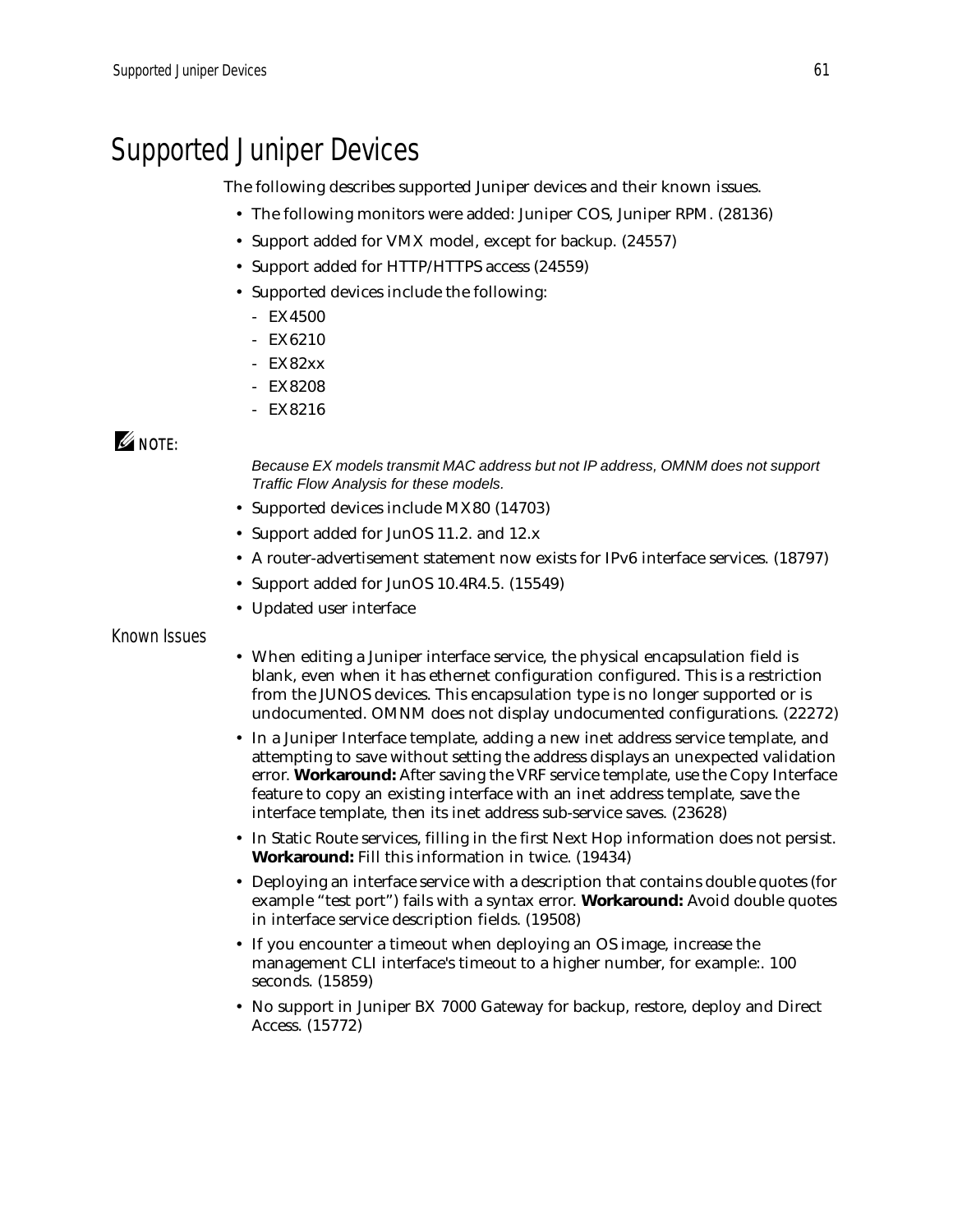# <span id="page-61-0"></span>Supported Ruckus Devices

The following describes supported Rucckus devices and their known issues.

Supported Devices and Features

- Supported device models include: Ruckus AP R310, Ruckus Wireless ZD 1200.
- Supported features include the following: Discovery SNMPv2, Telnet, SSH; Deep Discovery; Configuration File Backup, Restore, Deploy; Action/Adaptive CLI; Direct Access, Event Management; Performance Monitors (ICMP, SNMP Interface, SNMP, CPU and memory); Reports; Network Views.

Known Issues

• Direct Access terminal not working when login warning enabled with Ruckus devices. (29983)

# <span id="page-61-1"></span>Supported SonicWall Devices

The following describes supported SonicWall devices and their known issues.

- Supported devices include the following:
	- Generic SonicWALL, Generic SonicWALL SRA
	- NSA 220, 220 Wireless, 240, 2400, 250M, 250M Wireless, 2600, 3500, 3600, 4500, 4600, 5600, 6600, E5500, E6500, E7500, E8500, E8510
	- SuperMassive 10200, 10400, 10800, 9200, 9400, 9600, 9800
	- TZ 100, 105, 105 Wireless, 190, 200 Wireless, 205, 205 Wireless, 210, 210 Wireless, 215, 215 Wireless, 300, 300 Wireless, 400, 400 Wireless, 500, 500 Wireless, 600
- Supported firmware versions: 5.8 or higher.
- Supported features include the following: Discovery SNMPv1, SNMPv2, SNMPv3, SSHv2, HTTP; Deep Discovery; Configuration File Backup, Deploy; Proscan, Change Management; Action/Adaptive CLI; Direct Access; Event Management; Performance Monitors (ICMP, SNMP Interface, SNMP); Reports; Network Views.
- SonicOS Firmware Version Import/Export Support Matrix

The following matrix illustrates the supported source and destination versions of SonicOS when importing configuration settings from one appliance to another

|      | To                     |                        |     |         |         |                                            |  |  |
|------|------------------------|------------------------|-----|---------|---------|--------------------------------------------|--|--|
|      |                        | 5.8<br>(Min. 5.8.1.12) | 5.9 | 6.1.1.x | 6.1.2.x | 6.2                                        |  |  |
|      | 5.8<br>(Min. S.B.1.12) |                        | v   |         |         |                                            |  |  |
| From | 5.9                    | N                      | v   | N       | N       | $\overline{\phantom{a}}$<br>(Min. 5.9.0.4) |  |  |
|      | 6.1.1.x                | N                      | N   | v       | v       |                                            |  |  |
|      | 6.1.2.x                | N                      | N   |         |         |                                            |  |  |
|      | 6.2                    | N                      | N   | N       | N       | w                                          |  |  |

**SonicOS Configuration Import/Export Support** 

If answer is "Y" above, please look in below table for your specific products If answer is "N" above, this configuration upgrade is not supported